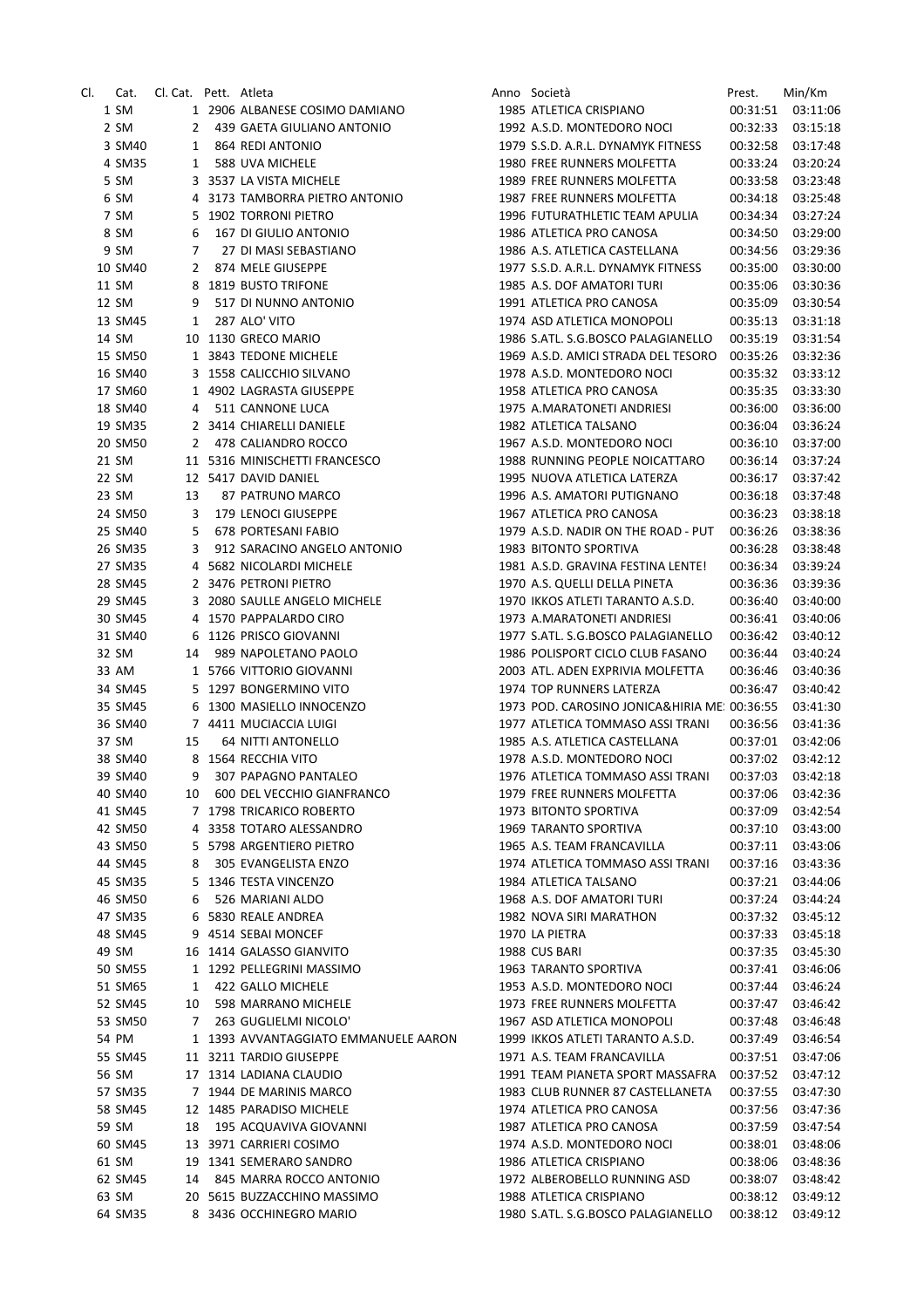|        | 65 SM35  |              | 9 2302 CARELLA CESARE              | 1983 OSTUNI RUNNER'S                         | 00:38:13 | 03:49:18 |
|--------|----------|--------------|------------------------------------|----------------------------------------------|----------|----------|
|        | 66 SM60  | 2            | 429 DIMASTROCHICCO RUGGERO         | 1956 A.S.D. MONTEDORO NOCI                   | 00:38:14 | 03:49:24 |
|        | 67 SM50  |              | 8 5760 DI GIULIO FRANCESCO SAVERIO | 1967 ATLETICA PRO CANOSA                     | 00:38:14 | 03:49:24 |
|        | 68 SM    |              | 21 3323 CLEMENTE MICHELE           | 1992 TOP RUNNERS LATERZA                     | 00:38:15 | 03:49:30 |
|        | 69 SM40  |              | 11 1296 PASSARELLI FELICE          | 1975 TOP RUNNERS LATERZA                     | 00:38:17 | 03:49:42 |
|        |          |              | 15 4028 CARPIGNANO ANGELO          | 1970 S.ATL. S.G.BOSCO PALAGIANELLO           |          |          |
|        | 70 SM45  |              |                                    |                                              | 00:38:20 | 03:50:00 |
|        | 71 SM35  |              | 10 1694 TINELLI MARIANO            | 1984 A.S.D. NADIR ON THE ROAD - PUT          | 00:38:21 | 03:50:06 |
|        | 72 SM40  |              | 12 2656 NOVIELLO ANDREA            | 1976 BITONTO SPORTIVA                        | 00:38:23 | 03:50:18 |
|        | 73 SM50  |              | 9 1571 PARADISO LORENZO            | 1968 A.MARATONETI ANDRIESI                   | 00:38:25 | 03:50:30 |
|        | 74 SM    |              | 22 3391 MASSARO GIUSEPPE           | 1987 A.S.D. OLIMPIA GROTTAGLIE               | 00:38:27 | 03:50:42 |
|        | 75 SM35  | 11           | 841 LAVARRA MAURIZIO               | 1982 GIOIA RUNNING A.S.D.                    | 00:38:29 | 03:50:54 |
|        | 76 SM    | 23           | 365 CALIA GIULIANO                 | 1987 ATLETIC CLUB ALTAMURA                   | 00:38:29 | 03:50:54 |
|        | 77 SM40  |              | 13 2821 IACOBINO SALVATORE         | 1976 CLUB RUNNER 87 CASTELLANETA             | 00:38:38 | 03:51:48 |
|        | 78 SM    | 24           | 169 DETTOLE ANDREA                 | 1985 ATLETICA PRO CANOSA                     | 00:38:43 | 03:52:18 |
|        | 79 SM35  |              | 12 2902 L'ASSAINATO GAETANO        | 1983 A.S.D. OLIMPIA GROTTAGLIE               | 00:38:44 | 03:52:24 |
|        | 80 SM40  |              | 14 1339 MORRICELLA VITO            | 1975 MARTINA FRANCA RUNNING A.S.D. 00:38:46  |          | 03:52:36 |
|        | 81 SM45  |              | 16 1616 LIUZZI DOMENICO            | 1973 POD. VALLE D'ITRIA LOCOROTOND( 00:38:46 |          | 03:52:36 |
|        | 82 JM    | $\mathbf{1}$ | 236 MARIANI MATTIA                 | 2000 G.S.P. III REGIONE AEREA BARI           | 00:38:46 | 03:52:36 |
|        | 83 SM    |              | 25 2647 LOFANO GIUSEPPE            | 1992 A.S.D. NADIR ON THE ROAD - PUT          | 00:38:46 | 03:52:36 |
|        | 84 SM45  | 17           | 806 SICILIANO MICHELE ALESSANDRO   | 1972 GIOIA RUNNING A.S.D.                    | 00:38:48 | 03:52:48 |
|        | 85 SM45  |              | 18 1617 MARANGI GRASSI GIUSEPPE    | 1971 POD. VALLE D'ITRIA LOCOROTONDC 00:38:49 |          | 03:52:54 |
|        | 86 SF40  |              | 1 1523 TROPIANO DANIELA            | 1977 ASD ATLETICA MONOPOLI                   | 00:38:51 | 03:53:06 |
|        | 87 SM50  |              | 10 1229 MANIGRASSI COSIMO          | 1969 A.S.D. MARATHON MASSAFRA                | 00:38:51 | 03:53:06 |
|        | 88 SM55  | 2            | 525 BRUNO TRIFONE                  | 1960 DREAM TEAM BARI                         | 00:38:57 | 03:53:42 |
|        | 89 SM35  |              | 13 3363 CIACCIA ALESSANDRO         | 1982 TARANTO SPORTIVA                        | 00:39:02 | 03:54:12 |
|        | 90 SM40  |              | 15 1199 MELE SALVATORE             | 1978 RUNNERS GINOSA                          | 00:39:02 | 03:54:12 |
|        | 91 SM50  |              | 11 4970 SCARCELLA VITO             | 1968 ATLETICA AMATORI BRINDISI               | 00:39:04 | 03:54:24 |
|        | 92 SM    |              | 26 4099 MINARDI MICHELE            | 1987 S.ATL. S.G.BOSCO PALAGIANELLO           | 00:39:06 | 03:54:36 |
|        | 93 SM55  | 3            | 261 ALTAMURA ANTONIO               | 1961 ASD ATLETICA MONOPOLI                   | 00:39:06 | 03:54:36 |
|        | 94 SM40  |              | 16 3853 SIGNORILE STEFANO ROSARIO  | 1977 A.S. QUELLI DELLA PINETA                | 00:39:06 | 03:54:36 |
|        | 95 SM45  | 19           | 455 CENTRONE ANGELO                | 1972 A.S.D. MONTEDORO NOCI                   | 00:39:08 | 03:54:48 |
|        | 96 SM40  | 17           | 90 MIRIZZI VINCENZO                | 1979 A.S. AMATORI PUTIGNANO                  | 00:39:08 | 03:54:48 |
|        | 97 SM50  |              | 12 1567 MAYRHOFER MARIO            | 1966 A.S. QUELLI DELLA PINETA                | 00:39:09 | 03:54:54 |
|        | 98 SM    |              | 27 1971 CATINIELLO GIOVANNI        | 1994 NUOVA ATLETICA LATERZA                  | 00:39:12 | 03:55:12 |
|        | 99 SM40  |              | 18 1909 SOFIA ANTONIO              | 1977 OSTUNI RUNNER'S                         | 00:39:13 | 03:55:18 |
|        | 100 SM55 | 4            | 872 SERVIDIO FRANCESCO             | 1961 S.S.D. A.R.L. DYNAMYK FITNESS           | 00:39:17 | 03:55:42 |
|        | 101 SM45 |              | 20 5587 DI MAIO PIERANGELO         | 1973 S.ATL. S.G.BOSCO PALAGIANELLO           | 00:39:19 | 03:55:54 |
|        | 102 SM40 |              | 19 4198 CAMPANELLI ANTONIO         | <b>1977 FRONTRUNNERS</b>                     | 00:39:21 | 03:56:06 |
|        | 103 SM45 | 21           | 397 PUTRINO STEFANO                | 1972 A.S.D. MONTEDORO NOCI                   | 00:39:25 | 03:56:30 |
|        | 104 SM50 | 13           | 93 LATERZA GIOVANNI                | 1966 A.S. AMATORI PUTIGNANO                  | 00:39:26 | 03:56:36 |
|        | 105 SM40 | 20           | 384 MASELLI GIULIO                 | 1977 A.S.D. MONTEDORO NOCI                   | 00:39:27 | 03:56:42 |
|        | 106 SM40 |              | 21 3273 CHIANURA BARTOLOMEO        | 1977 A.S.D. PODISTICA GROTTAGLIE             | 00:39:28 | 03:56:48 |
|        | 107 SM40 |              | 22 3417 CANTORO DOMENICO           | 1977 IKKOS ATLETI TARANTO A.S.D.             | 00:39:29 | 03:56:54 |
|        | 108 SM40 |              | 23 1060 COLANGELO GIAMBATTISTA     | 1976 CLUB RUNNER 87 CASTELLANETA             | 00:39:31 | 03:57:06 |
|        | 109 SM55 |              | 5 3188 LAPEDOTA NICOLA             | 1962 S.S.D. A.R.L. DYNAMYK FITNESS           | 00:39:32 | 03:57:12 |
|        | 110 SM40 |              | 24 5631 GIOVE FRANCESCO PAOLO      | 1977 AMATORI ATL. ACQUAVIVA                  | 00:39:33 | 03:57:18 |
|        | 111 SM55 |              | 6 4130 DELGADO PEDRO PLACIDO       | 1964 ATLETICA TOMMASO ASSI TRANI             | 00:39:34 | 03:57:24 |
|        | 112 SM35 |              | 14 2280 PASSARO ANTONIO            | 1980 G.S.P. III REGIONE AEREA BARI           | 00:39:39 | 03:57:54 |
|        | 113 SM45 |              | 22 1333 SOLITO ROCCO               | 1971 MARTINA FRANCA RUNNING A.S.D. 00:39:41  |          | 03:58:06 |
|        | 114 SM55 | 7            | 244 IACOVAZZI FRANCESCO            | 1964 ASD ATLETICA MONOPOLI                   | 00:39:43 | 03:58:18 |
|        | 115 SM40 |              | 25 5721 BIANCO VITTORIANO          | 1976 S.ATL. S.G.BOSCO PALAGIANELLO           | 00:39:43 | 03:58:18 |
|        | 116 SM55 |              | 8 1306 CAPUTO DAVIDE               | 1963 POD. CAROSINO JONICA&HIRIA ME: 00:39:43 |          | 03:58:18 |
|        | 117 SM35 |              | 15 2844 PASTORE VITO               | 1982 S.ATL. S.G.BOSCO PALAGIANELLO           | 00:39:44 | 03:58:24 |
|        | 118 SM50 |              | 14 3878 MIDEA GIUSEPPE             | 1969 BIO AMBRA NEW AGE                       | 00:39:44 | 03:58:24 |
|        |          |              |                                    |                                              |          |          |
|        | 119 SM45 |              | 23 1795 MONTAGNA VINCENZO          | 1972 BITONTO SPORTIVA                        | 00:39:44 | 03:58:24 |
|        | 120 SM45 |              | 24 1975 CITARELLA MASSIMO          | 1972 S.ATL. S.G.BOSCO PALAGIANELLO           | 00:39:45 | 03:58:30 |
|        | 121 SM45 | 25           | 496 SCHINGARO VITO                 | 1970 A.S.D. MONTEDORO NOCI                   | 00:39:45 | 03:58:30 |
|        | 122 SM50 | 15           | 888 MORETTI FILOMENO               | 1966 BITONTO SPORTIVA                        | 00:39:46 | 03:58:36 |
|        | 123 SM55 | 9            | 815 GAZZILLI CARLO                 | 1964 GIOIA RUNNING A.S.D.                    | 00:39:47 | 03:58:42 |
| 124 PM |          | 2            | 63 BIANCO SEBASTIANO               | 1998 A.S. ATLETICA CASTELLANA                | 00:39:47 | 03:58:42 |
|        | 125 SM35 |              | 16 1982 ROSATI COSIMO              | 1984 S.ATL. S.G.BOSCO PALAGIANELLO           | 00:39:49 | 03:58:54 |
| 126 SM |          |              | 28 3854 BARBIERO VITTORIO          | 1985 A.S. QUELLI DELLA PINETA                | 00:39:49 | 03:58:54 |
|        | 127 SM55 |              | 10 3193 MORETTI DOMENICO           | 1962 BITONTO SPORTIVA                        | 00:39:51 | 03:59:06 |
|        | 128 SM50 | 16           | 330 FERRANTE NICOLA                | 1967 ATLETICA TOMMASO ASSI TRANI             | 00:39:53 | 03:59:18 |
|        | 129 SM40 | 26           | 614 ANGELINI PASQUALE              | 1979 FREE RUNNERS MOLFETTA                   | 00:39:55 | 03:59:30 |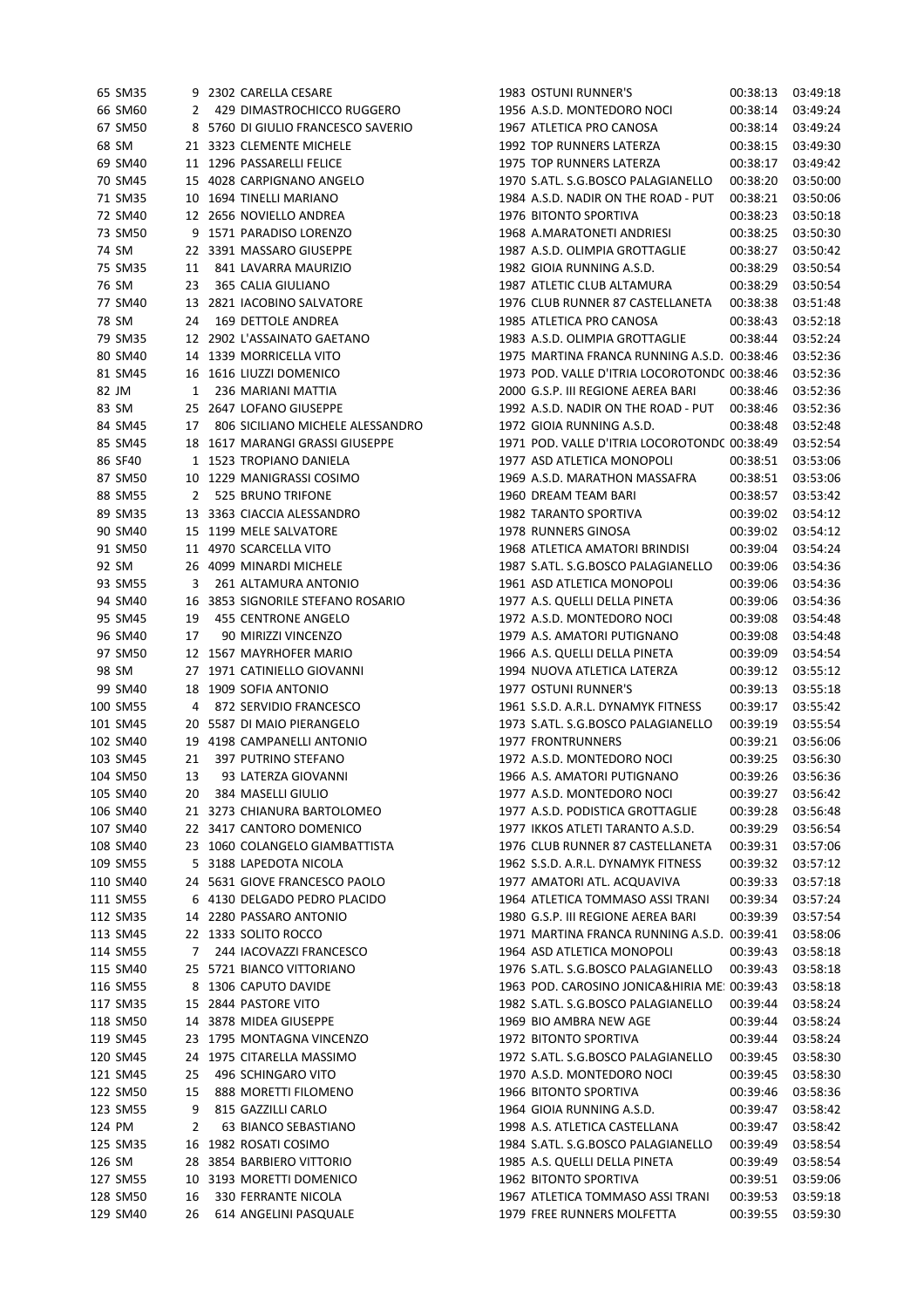|        | 130 SM55 |    | 11 2040 CAMPO ANGELO                                | 1964 POD. CAROSINO JONICA&HIRIA ME: 00:39:58             |          | 03:59:48             |
|--------|----------|----|-----------------------------------------------------|----------------------------------------------------------|----------|----------------------|
|        | 131 SM35 |    | 17 4048 ABBATANTUONO GAETANO                        | 1980 ASD ATLETICA MONOPOLI                               | 00:39:58 | 03:59:48             |
|        | 132 SM55 | 12 | <b>332 INTRONA ATTILIO</b>                          | 1962 ATLETICA TOMMASO ASSI TRANI                         | 00:39:58 | 03:59:48             |
| 133 SM |          | 29 | 5239 VITTORIONE FRANCESCO                           | 1989 A.S. AMATORI PUTIGNANO                              | 00:39:58 | 03:59:48             |
|        | 134 SM35 | 18 | 336 MANNATRIZIO CLAUDIO                             | 1982 ATLETICA TOMMASO ASSI TRANI                         | 00:40:00 | 04:00:00             |
|        | 135 SM40 | 27 | 5839 RUSSO ROBERTO                                  | 1978 A.S PODISTICA TARAS                                 | 00:40:03 | 04:00:18             |
|        | 136 SM40 | 28 | 672 PUGLIESE ANGELO                                 | 1979 A.S.D. NADIR ON THE ROAD - PUT                      | 00:40:04 | 04:00:24             |
|        | 137 SM50 | 17 | 412 FERRARA ANTONIO                                 | 1966 A.S.D. MONTEDORO NOCI                               | 00:40:05 | 04:00:30             |
|        | 138 SM45 |    | 26 1788 FALLACARA GIROLAMO                          | 1972 BITONTO SPORTIVA                                    | 00:40:05 | 04:00:30             |
|        | 139 SM35 | 19 | <b>656 TORRES VITO ANTONIO</b>                      | 1983 A.S.D. NADIR ON THE ROAD - PUT                      | 00:40:05 | 04:00:30             |
|        | 140 SM60 | 3  | 863 TRIGGIANI MATTEO                                | 1956 S.S.D. A.R.L. DYNAMYK FITNESS                       | 00:40:11 | 04:01:06             |
|        | 141 SM45 |    | 27 4962 BUCCI VINCENZO                              | 1974 G.S.D. ATLETICA AMATORI CORATO 00:40:11             |          | 04:01:06             |
|        | 142 SM45 |    | 28 5328 SANSONETTI VINCENZO                         | 1974 GIOIA RUNNING A.S.D.                                | 00:40:11 | 04:01:06             |
|        | 143 SM45 |    | 29 3477 CIOCE FRANCESCO                             | 1974 A.S. QUELLI DELLA PINETA                            | 00:40:11 | 04:01:06             |
| 144 SF |          | 1  | 391 RITI FRANCESCA                                  | 1988 A.S.D. MONTEDORO NOCI                               | 00:40:11 | 04:01:06             |
| 145 SM |          |    |                                                     |                                                          |          | 04:01:24             |
|        |          |    | 30 1271 VALENTINI NICOLA                            | 1990 TARANTO SPORTIVA                                    | 00:40:14 |                      |
|        | 146 SM45 |    | 30 1270 NAPOLI UMBERTO                              | 1970 TARANTO SPORTIVA                                    | 00:40:15 | 04:01:30             |
|        | 147 SM40 |    | 29 5814 LEO GIUSEPPE                                | 1978 ASD APULIATHLETICA                                  | 00:40:16 | 04:01:36             |
|        | 148 SM40 | 30 | 3475 BOTTALICO FRANCESCO                            | 1976 A.S. QUELLI DELLA PINETA                            | 00:40:17 | 04:01:42             |
|        | 149 SM45 | 31 | 623 INTRONA MICHELE                                 | 1971 ATLETICA ADELFIA                                    | 00:40:18 | 04:01:48             |
|        | 150 SM50 | 18 | 1423 DE MICHELE PIETRO                              | 1968 A.S. ATLETICA CASTELLANA                            | 00:40:19 | 04:01:54             |
|        | 151 SM40 | 31 | 814 PANTALEO ALBERTO                                | 1975 GIOIA RUNNING A.S.D.                                | 00:40:25 | 04:02:30             |
|        | 152 SF40 | 2  | 667 DONGHIA ORNELLA                                 | 1976 A.S.D. NADIR ON THE ROAD - PUT                      | 00:40:25 | 04:02:30             |
| 153 SM |          |    | 31 5785 ANTONICELLI GIACOMO                         | 1988 GIOIA RUNNING A.S.D.                                | 00:40:33 | 04:03:18             |
|        | 154 SM45 |    | 32 5875 TAMBURRANO GIOVANNI                         | 1973 A.S.D. OLIMPIA GROTTAGLIE                           | 00:40:33 | 04:03:18             |
|        | 155 SM45 | 33 | 334 RUFFO GIOVANNI                                  | 1970 ATLETICA TOMMASO ASSI TRANI                         | 00:40:33 | 04:03:18             |
|        | 156 SM45 | 34 | 2733 IANTORNI SALVATORE                             | 1974 IKKOS ATLETI TARANTO A.S.D.                         | 00:40:35 | 04:03:30             |
|        | 157 SM35 | 20 | 1688 CONSOLE VITO                                   | 1980 A.S.D. NADIR ON THE ROAD - PUT                      | 00:40:38 | 04:03:48             |
| 158 SM |          | 32 | 606 DE ROBERTIS DANILO                              | 1995 FREE RUNNERS MOLFETTA                               | 00:40:38 | 04:03:48             |
|        | 159 SM60 | 4  | 337 PALUMBO VINCENZO                                | 1959 ATLETICA TOMMASO ASSI TRANI                         | 00:40:45 | 04:04:30             |
|        | 160 SM50 |    | 19 3151 MARASCO SALVATORE                           | 1965 G.S.P. III REGIONE AEREA BARI                       | 00:40:45 | 04:04:30             |
|        | 161 SM50 | 20 | 327 VENTURA PASQUALE                                | 1968 ATLETICA TOMMASO ASSI TRANI                         | 00:40:45 | 04:04:30             |
|        | 162 SM35 |    | 21 2038 PASSARELLI ANTONIO                          | 1980 TOP RUNNERS LATERZA                                 | 00:40:48 | 04:04:48             |
|        | 163 SM45 |    | 35 5072 BARNABA FRANCESCO                           | 1971 ATLETICA CITTA' BIANCA                              | 00:40:48 | 04:04:48             |
|        | 164 SM45 | 36 | 488 NOTARNICOLA FRANCESCO                           | 1972 A.S.D. MONTEDORO NOCI                               | 00:40:48 | 04:04:48             |
|        | 165 SM35 | 22 | 808 SOVERETO SERGIO COSIMO                          | 1981 GIOIA RUNNING A.S.D.                                | 00:40:49 | 04:04:54             |
|        | 166 AM   |    | 2 5600 GENTILE NICHOLAS                             | 2003 A.S.D. MARATHON MASSAFRA                            | 00:40:51 | 04:05:06             |
|        | 167 SM35 |    | 23 3325 RAGNO ELIGIO                                | 1980 S.ATL. S.G.BOSCO PALAGIANELLO                       | 00:40:51 | 04:05:06             |
|        | 168 SM50 |    | 611 GADALETA COSMO                                  | 1968 FREE RUNNERS MOLFETTA                               |          |                      |
|        |          | 21 |                                                     |                                                          | 00:40:52 | 04:05:12             |
|        | 169 SM55 |    | 13 4132 BASSI VINCENZO                              | 1963 SPORT CENTER A.S.D.                                 | 00:40:53 | 04:05:18             |
|        | 170 SM35 |    | 24 3077 SCIALPI GIUSEPPE                            | 1981 C.A.SPORTLEADER CORRERE E' VIT 00:40:53             |          | 04:05:18             |
|        | 171 SM40 | 32 | 713 DURSI STEFANO                                   | 1975 A.S.D. NADIR ON THE ROAD - PUT                      | 00:40:53 | 04:05:18             |
|        | 172 SM45 | 37 | 776 SANTAMATO FRANCESCO                             | 1971 BITONTO RUNNERS                                     | 00:40:53 | 04:05:18             |
|        | 173 SM50 |    | 22 3061 BARNABA PIETRO                              | 1966 DORANDO PIETRI                                      | 00:40:53 | 04:05:18             |
|        | 174 SM45 | 38 | 137 LATERZA MARIO                                   | 1971 A.S. AMATORI PUTIGNANO                              | 00:40:54 | 04:05:24             |
|        | 175 SM45 | 39 | 2043 DIMAGGIO DANTE                                 | 1971 POD. CAROSINO JONICA&HIRIA ME: 00:40:56             |          | 04:05:36             |
|        | 176 SM50 |    | 23 5500 MASTRANGELO MASSIMO                         | 1969 A.S.D. NADIR ON THE ROAD - PUT                      | 00:40:58 | 04:05:48             |
| 177 SM |          |    | 33 5607 FILOMENO LUCA                               | 1991 TEAM PIANETA SPORT MASSAFRA                         | 00:40:58 | 04:05:48             |
|        | 178 SM35 |    | 25 5502 LARICCHIUTA GIOVANNI                        | 1984 A.S.D. NADIR ON THE ROAD - PUT                      | 00:41:00 | 04:06:00             |
|        | 179 SM45 |    | 40 2773 LANZILOTTA MINO                             | 1973 OSTUNI RUNNER'S                                     | 00:41:01 | 04:06:06             |
|        | 180 SM45 | 41 | 824 PUGLIESE ALESSANDRO                             | 1974 GIOIA RUNNING A.S.D.                                | 00:41:01 | 04:06:06             |
|        | 181 SM50 | 24 | 816 VENTIMIGLIA CARMELO                             | 1965 GIOIA RUNNING A.S.D.                                | 00:41:02 | 04:06:12             |
|        | 182 SM40 |    | 33 5776 GUERRA FRANCESCO                            | 1979 ATLETICA ADELFIA                                    | 00:41:02 | 04:06:12             |
|        | 183 SM35 | 26 | 998 MONOPOLI LEONARDO                               | 1984 OSTUNI RUNNER'S                                     | 00:41:02 | 04:06:12             |
|        | 184 SM35 |    | 27 4473 GENCHI NICOLA                               | 1982 ATLETICA ADELFIA                                    | 00:41:03 | 04:06:18             |
|        | 185 SM55 | 14 | 186 MAROCCIA LUIGI                                  | 1963 ATLETICA PRO CANOSA                                 | 00:41:11 | 04:07:06             |
|        | 186 SM40 | 34 | 361 DAMBROSIO DONATO                                | 1978 ATLETIC CLUB ALTAMURA                               | 00:41:14 | 04:07:24             |
|        | 187 SM65 |    | 2 1535 APRILE FRANCESCO                             | 1954 ALTERATLETICA LOCOROTONDO                           | 00:41:15 | 04:07:30             |
|        | 188 SM45 |    | 42 1242 PIZZARELLI VINCENZO                         | 1974 A.S.D. MARATHON MASSAFRA                            | 00:41:18 | 04:07:48             |
|        |          |    |                                                     |                                                          |          |                      |
| 190 SM | 189 SM50 |    | 25 1871 POTENZA LEONARDO<br>34 1245 SASSO SALVATORE | 1967 POLISPORT CICLO CLUB FASANO<br>1990 OSTUNI RUNNER'S | 00:41:18 | 04:07:48<br>04:07:54 |
|        |          |    |                                                     |                                                          | 00:41:19 |                      |
|        | 191 SM40 |    | 35 1264 MIGNOGNA DAVIDE                             | 1976 TARANTO SPORTIVA                                    | 00:41:19 | 04:07:54             |
|        | 192 SF35 | 1  | 339 COLUCCI ILENIA MARIA                            | 1983 ALTERATLETICA LOCOROTONDO                           | 00:41:19 | 04:07:54             |
|        | 193 SM40 |    | 36 2036 RISO ALESSANDRO                             | 1978 TARANTO SPORTIVA                                    | 00:41:20 | 04:08:00             |
|        | 194 SM40 |    | 37 4302 LA GRASTA ROBERTO                           | 1976 FREE RUNNERS MOLFETTA                               | 00:41:20 | 04:08:00             |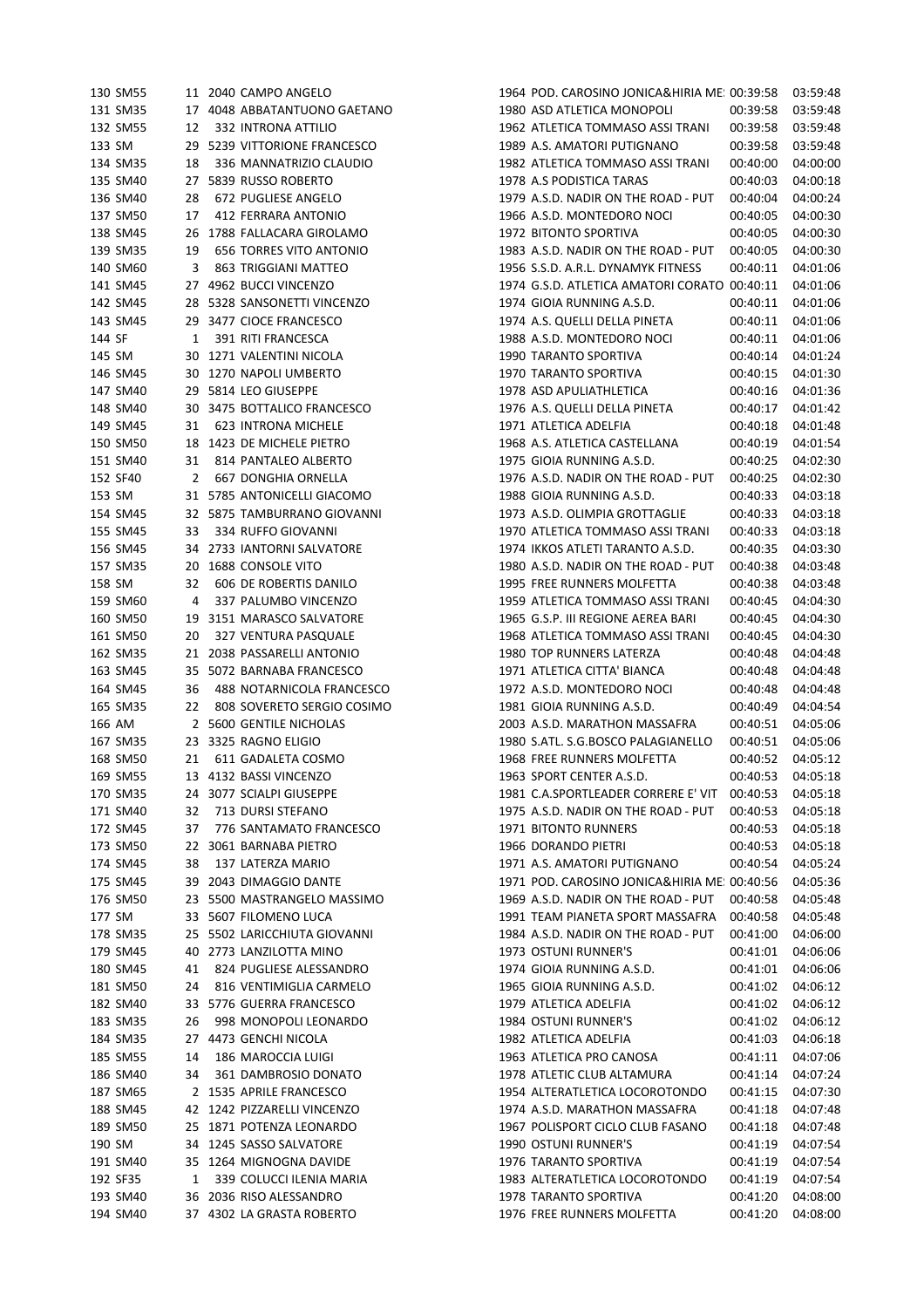|        | 195 SM               |    | 35 4777 CHIAROMONTE MICHELE                        | 1992 BITONTO RUNNERS                                               | 00:41:20             | 04:08:00             |
|--------|----------------------|----|----------------------------------------------------|--------------------------------------------------------------------|----------------------|----------------------|
|        | 196 SF45             | 1  | 108 LAVARRA MARA                                   | 1972 A.S. AMATORI PUTIGNANO                                        | 00:41:20             | 04:08:00             |
|        | 197 SM45             |    | 43 2745 TRAGNI MARIO                               | 1970 HAPPY RUNNERS ALTAMURA                                        | 00:41:21             | 04:08:06             |
|        | 198 SM55             | 15 | 181 GROSSI NICOLA                                  | 1964 ATLETICA PRO CANOSA                                           | 00:41:21             | 04:08:06             |
|        | 199 SM35             |    | 28 1121 DI STEFANO MARCO                           | 1980 NUOVA ATLETICA LATERZA                                        | 00:41:22             | 04:08:12             |
|        | 200 SM45             | 44 | 110 SPORTELLI ANGELO                               | 1971 A.S. AMATORI PUTIGNANO                                        | 00:41:22             | 04:08:12             |
|        | 201 SM55             |    | 16 1801 RICCO NICOLO                               | 1961 ASD ATLETICA MONOPOLI                                         | 00:41:22             | 04:08:12             |
|        | 202 SF35             |    | 2 1519 MASTROROSA DELIA                            | 1984 ASD ATLETICA MONOPOLI                                         | 00:41:23             | 04:08:18             |
|        | 203 SM35             |    | 29 4361 MERENDA GIOVANNI                           | 1981 STRARUNNERS BARI                                              | 00:41:23             | 04:08:18             |
|        | 204 SM40             |    | 38 4101 NICOLAU NICOLA                             | 1975 TARANTO SPORTIVA                                              | 00:41:23             | 04:08:18             |
|        | 205 SM55             |    | 17 1202 TOCCI FRANCESCO                            | 1960 RUNNERS GINOSA                                                | 00:41:23             | 04:08:18             |
|        | 206 SM50             | 26 | 500 MIRACAPILLO SALVATORE ANTONIO                  | 1967 A.MARATONETI ANDRIESI                                         | 00:41:23             | 04:08:18             |
|        | 207 SM40             |    | 39 5241 CASSANO GIANLUCA                           | 1977 A.S.D. AMICI STRADA DEL TESORO                                | 00:41:25             | 04:08:30             |
|        | 208 SM40             |    | 40 4282 MASI GIANMATTEO                            | 1977 GIOIA RUNNING A.S.D.                                          | 00:41:25             | 04:08:30             |
|        | 209 SM40             |    | 41 1607 TEOFILO GIUSEPPE                           | 1976 A.S.D. ATLETICA POLIGNANO                                     | 00:41:25             | 04:08:30             |
|        | 210 SM35             |    | 30 2567 DIAFERIA LUIGI                             | 1982 ATLETICA TOMMASO ASSI TRANI                                   | 00:41:26             | 04:08:36             |
|        | 211 SM35             |    | 31 5774 MARINELLI ORAZIO GRAZIANO                  | 1983 AVIS IN CORSA CONVERSANO                                      | 00:41:29             | 04:08:54             |
|        | 212 PM               |    | 3 2731 MIANI NICO                                  | 1997 S.ATL. S.G.BOSCO PALAGIANELLO                                 | 00:41:29             | 04:08:54             |
|        | 213 SM50             |    | 27 3214 DELLA CORTE SALVATORE                      | 1968 A.S. TEAM FRANCAVILLA                                         | 00:41:30             | 04:09:00             |
| 214 PF |                      | 1  | 768 CAZZOLLA ANNARITA                              | 1998 BITONTO RUNNERS                                               | 00:41:30             | 04:09:00             |
|        | 215 SM40             |    | 42 2296 NOBILE GIOVANNI                            | 1977 ATLETICA CITTA' BIANCA                                        | 00:41:31             | 04:09:06             |
|        | 216 SM40             |    | 43 1235 MONTANARO CARLO                            | 1976 A.S.D. MARATHON MASSAFRA                                      | 00:41:31             | 04:09:06             |
|        | 217 SM45             |    | 45 1119 ROSANO GIOVANNI                            | 1971 NUOVA ATLETICA LATERZA                                        | 00:41:31             | 04:09:06             |
|        | 218 SM45             | 46 | 668 LOSAVIO NICOLA                                 | 1972 A.S.D. NADIR ON THE ROAD - PUT                                | 00:41:32             | 04:09:12             |
|        | 219 SM40             |    | 44 5796 SALERNO LUIGI                              | 1976 A.S. TEAM FRANCAVILLA                                         | 00:41:35             | 04:09:30             |
|        | 220 SM               |    | 36 5294 LAMPARELLI LUCA                            | 1986 FREE RUNNERS MOLFETTA                                         | 00:41:36             | 04:09:36             |
|        | 221 SF40             |    | 3 5325 PISCOPO LUANA CHIARA                        | 1979 DREAM TEAM BARI                                               | 00:41:36             | 04:09:36             |
|        | 222 SM45             | 47 | 648 LIPPOLIS VINCENZO                              | 1974 A.S.D. NADIR ON THE ROAD - PUT                                | 00:41:37             | 04:09:42             |
|        | 223 SM               | 37 | 484 MAGGIPINTO DONATO                              | 1986 A.S.D. MONTEDORO NOCI                                         | 00:41:39             | 04:09:54             |
|        | 224 SF35             |    | 3 4418 MAGARELLI ANNAMARIA                         | 1984 A.S. QUELLI DELLA PINETA                                      | 00:41:42             | 04:10:12             |
|        | 225 SM55             |    | 18 1057 CARRIERO CARMELO                           | 1962 CLUB RUNNER 87 CASTELLANETA                                   | 00:41:42             | 04:10:12             |
|        | 226 SM45             |    | 48 1997 DE MATTEIS GIANNI                          | 1974 G.S. PAOLOTTI - ATL MARTINA                                   | 00:41:44             | 04:10:24             |
|        | 227 SM45             |    | 49 2048 PICCINNI LUCA                              | 1974 POD. CAROSINO JONICA&HIRIA ME: 00:41:44                       |                      | 04:10:24             |
|        | 228 SM50             | 28 | 509 D'AMBROSIO ANTONIO                             | 1968 A.MARATONETI ANDRIESI                                         | 00:41:48             | 04:10:48             |
|        | 229 SM45             |    | 50 3539 SCHINO LUIGI                               | 1974 FREE RUNNERS MOLFETTA                                         | 00:41:48             | 04:10:48             |
|        | 230 SM               |    | 38 2042 CASTELLI MARCO                             | 1988 POD. CAROSINO JONICA&HIRIA ME: 00:41:49                       |                      | 04:10:54             |
|        | 231 SM55             | 19 | 254 GALLIZIA ENZO                                  | 1961 ASD ATLETICA MONOPOLI                                         | 00:41:49             | 04:10:54             |
|        | 232 SM45             |    | 51 3267 ASSAINATO ACHILLE                          | 1973 A.S.D. PODISTICA GROTTAGLIE                                   | 00:41:49             | 04:10:54             |
|        | 233 SM               |    | 39 4085 CURTO BRUNO                                | 1985 A.S. TEAM FRANCAVILLA                                         | 00:41:50             | 04:11:00             |
|        | 234 SM50             |    | 29 5588 SCORPATI REMO                              | 1965 S.ATL. S.G.BOSCO PALAGIANELLO  00:41:53  04:11:18             |                      |                      |
|        | 235 SM50             |    | 30 1462 LOSAVIO VITO                               | 1967 A.S. AMATORI PUTIGNANO                                        | 00:41:53 04:11:18    |                      |
|        | 236 SM50             | 31 | 86 LIPPOLIS GIAMMICHELE                            | 1966 A.S. AMATORI PUTIGNANO                                        | 00:41:53             | 04:11:18             |
|        | 237 SM55             | 20 | 716 DAPRILE VITO MAURO                             | 1964 A.S.D. NADIR ON THE ROAD - PUT                                | 00:41:53             | 04:11:18             |
|        | 238 SM45             |    | 52 5295 DE GENNARO MICHELE                         | 1970 FREE RUNNERS MOLFETTA                                         | 00:41:54             | 04:11:24             |
|        | 239 SM45             |    | 53 1131 LIUZZI DONATO                              | 1971 S.ATL. S.G.BOSCO PALAGIANELLO                                 | 00:41:54             | 04:11:24             |
|        | 240 SM45             |    | 54 2298 TRIARICO ANGELO                            | 1970 ATLETICA CITTA' BIANCA                                        | 00:41:54             | 04:11:24             |
|        | 241 SM45             |    | 55 4723 PIEPOLI DANIELE                            | 1974 BARI ROAD RUNNERS CLUB                                        | 00:41:54             | 04:11:24             |
|        | 242 SM50             | 32 | 352 LOGRANO GIUSEPPE MARIA ANTON                   | 1966 ATLETIC CLUB ALTAMURA                                         | 00:41:55             | 04:11:30             |
|        | 243 SM60             |    | 5 4741 D'APRILE GIOVANNI                           | 1959 ATLETIC CLUB ALTAMURA                                         | 00:41:55             | 04:11:30             |
|        | 244 SM45             |    | 56 5616 ORLANDO FRANCESCO                          | 1973 IKKOS ATLETI TARANTO A.S.D.                                   | 00:41:57             | 04:11:42             |
|        | 245 SM40             |    | 45 5793 CALO MAURIZIO                              | 1975 A.S. ATLETICA LATIANO                                         | 00:41:57             | 04:11:42             |
|        | 246 SM55             |    | 21 1058 COLELLA GIUSEPPE                           | 1962 CLUB RUNNER 87 CASTELLANETA                                   | 00:42:00             | 04:12:00             |
|        | 247 SM35             |    | 32 4007 MANIGRASSO PIETRO                          | 1981 A.S.D. PODISTICA GROTTAGLIE                                   | 00:42:03             | 04:12:18             |
|        | 248 SM45             |    | 57 2562 CORALLO ANTONIO                            | 1972 ATLETICA TOMMASO ASSI TRANI                                   | 00:42:03             | 04:12:18             |
|        | 249 SM40             |    | 46 4795 BASSI EMANUELE                             | 1979 ATLETICA TOMMASO ASSI TRANI                                   | 00:42:03             | 04:12:18             |
|        | 250 SM45             |    | 58 5823 SAVOIA GIUSEPPE                            | 1970 A.S. POD. AMATORI POLICORO                                    | 00:42:03             | 04:12:18             |
|        | 251 SM45             | 59 | 362 COLONNA DONATO                                 | 1971 ATLETIC CLUB ALTAMURA                                         | 00:42:03             | 04:12:18             |
|        | 252 SM40<br>253 SM35 |    | 47 4999 COSTANZA FRANCESCO                         | 1976 RunCard                                                       | 00:42:04             | 04:12:24<br>04:12:24 |
|        | 254 SM50             | 33 | 690 MASTRANGELO GIANFRANCO<br>33 2744 FIORE ANGELO | 1980 A.S.D. NADIR ON THE ROAD - PUT<br>1968 HAPPY RUNNERS ALTAMURA | 00:42:04<br>00:42:07 | 04:12:42             |
|        | 255 SM40             |    | 48 3171 AURICCHIO MICHELANGELO                     | 1977 FREE RUNNERS MOLFETTA                                         | 00:42:08             | 04:12:48             |
|        | 256 SM50             |    | 34 1848 LACORTE LEONARDO                           | 1969 ATLETICA CITTA' BIANCA                                        | 00:42:08             | 04:12:48             |
|        | 257 JM               |    | 2 3235 PERRINO ANDREA                              | 2000 OSTUNI RUNNER'S                                               | 00:42:08             | 04:12:48             |
|        | 258 SM40             | 49 | 198 PACIOLLA MARIO                                 | 1978 ATLETICA PRO CANOSA                                           | 00:42:09             | 04:12:54             |
|        | 259 SF45             |    | 2 4075 CARELLA MADDALENA                           | 1970 A.S.D. LA FENICE                                              | 00:42:09             | 04:12:54             |
|        |                      |    |                                                    |                                                                    |                      |                      |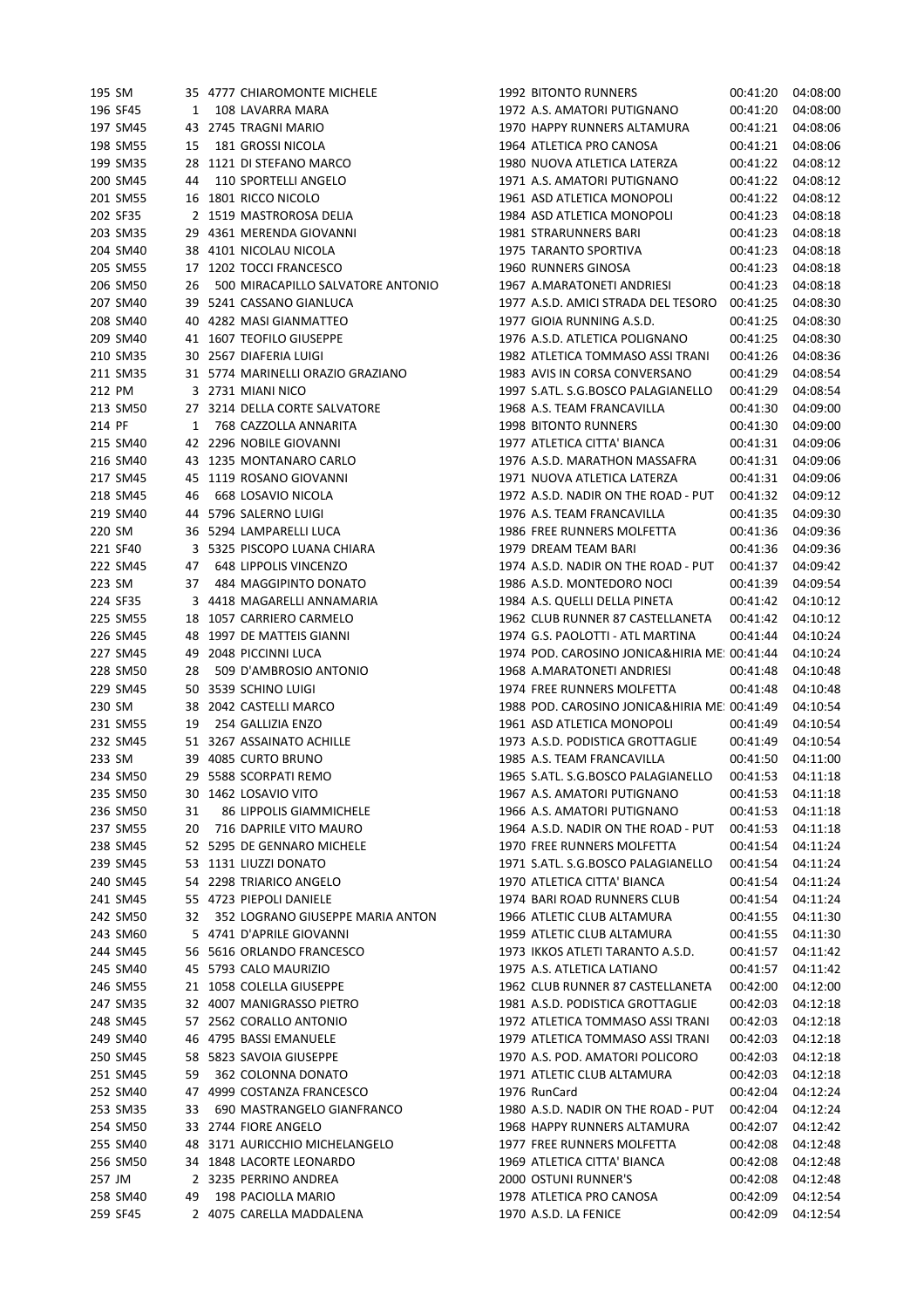|        | 260 SM35 | 34 | 393 D'ANDRIA FRANCESCO         | 1981 A.S.D. MONTEDORO NOCI                   | 00:42:09 | 04:12:54 |
|--------|----------|----|--------------------------------|----------------------------------------------|----------|----------|
|        | 261 SM60 |    | 6 2549 BALDASSARRE FRANCESCO   | 1957 ATLETICA PRO CANOSA                     | 00:42:10 | 04:13:00 |
| 262 SM |          |    | 40 2861 SINISI GABRIELE        | 1990 RUNNERS GINOSA                          | 00:42:10 | 04:13:00 |
|        | 263 SM55 |    | 22 2895 MINEO FRANCESCO        | 1961 POD. CAROSINO JONICA&HIRIA ME: 00:42:10 |          | 04:13:00 |
|        | 264 SM45 |    | 60 3462 VINO GIANCARLO         | 1973 ATLETICA TOMMASO ASSI TRANI             | 00:42:13 | 04:13:18 |
|        | 265 SM50 |    | 35 1453 ELEFANTE PASQUALE      | 1968 A.S. AMATORI PUTIGNANO                  | 00:42:13 | 04:13:18 |
|        | 266 SM45 |    | 61 4410 LORIZZO ONOFRIO        | 1973 ATLETICA TOMMASO ASSI TRANI             | 00:42:14 | 04:13:24 |
|        | 267 SM35 |    | 35 3187 SABATO FABIO           | 1982 S.S.D. A.R.L. DYNAMYK FITNESS           | 00:42:14 | 04:13:24 |
|        | 268 SM50 |    | 36 5867 LANZOLLA GIANBATTISTA  | 1967 TARANTO SPORTIVA                        | 00:42:15 | 04:13:30 |
|        | 269 SM50 |    | 37 5240 AMORUSO NICOLA         | 1965 A.S.D. AMICI STRADA DEL TESORO          | 00:42:15 | 04:13:30 |
|        | 270 SM40 |    | 50 5604 DE IURE DOMENICO       | 1975 TOP RUNNERS LATERZA                     | 00:42:15 | 04:13:30 |
|        | 271 SM40 |    | 51 3403 LEO GIOVANNI           | 1976 ASD ATLETICA SAVA                       | 00:42:15 | 04:13:30 |
| 272 JM |          |    | 3 2839 CASTRONOVI GIUSEPPE     | 2000 S.ATL. S.G.BOSCO PALAGIANELLO           | 00:42:16 | 04:13:36 |
|        | 273 SM65 |    | 3 1299 PAPAPIETRO COSIMO       | 1952 TOP RUNNERS LATERZA                     | 00:42:19 | 04:13:54 |
|        | 274 SM40 |    | 52 1767 VALERIO MICHELE        | 1977 RUNNERS DEL LEVANTE                     | 00:42:19 | 04:13:54 |
|        | 275 SM45 |    | 62 3176 CARAMIA MICHELE        | 1970 A.S.D. NADIR ON THE ROAD - PUT          | 00:42:21 | 04:14:06 |
|        | 276 SM35 |    | 36 2115 TAMBORRA ANTONIO       | 1980 FREE RUNNERS MOLFETTA                   | 00:42:22 | 04:14:12 |
|        | 277 SM45 |    | 63 2783 DONNALOIA GIUSEPPE     | 1970 POLISPORT CICLO CLUB FASANO             | 00:42:23 | 04:14:18 |
|        | 278 SM35 | 37 | 583 LIPPOLIS MAURIZIO          | 1980 A.S. AMATORI PUTIGNANO                  | 00:42:26 | 04:14:36 |
|        | 279 SM60 | 7  | 235 CONVERTINI PIETRO          | 1956 G.S.P. III REGIONE AEREA BARI           | 00:42:27 | 04:14:42 |
|        | 280 SM50 |    | 38 1935 FERRARA COSIMO DAMIANO | 1969 ASD POLISPORTIVA RE-CYCLING             | 00:42:27 | 04:14:42 |
| 281 SM |          |    | 41 3912 DEBIASE MICHELE        | 1985 BITONTO SPORTIVA                        | 00:42:28 | 04:14:48 |
|        | 282 SM55 |    | 23 1695 VAVALLE VALTER         | 1964 A.S.D. NADIR ON THE ROAD - PUT          | 00:42:29 | 04:14:54 |
|        |          |    |                                | 1969 TARANTO SPORTIVA                        |          |          |
|        | 283 SM50 |    | 39 2033 GENTILE MARCO EGIDIO   |                                              | 00:42:31 | 04:15:06 |
|        | 284 SM50 |    | 40 1281 CANCELLIERI ANTONINO   | 1969 TARANTO SPORTIVA                        | 00:42:31 | 04:15:06 |
| 285 JF |          |    | 1 5831 ZAHID SABRINE           | 2001 NOVA SIRI MARATHON                      | 00:42:32 | 04:15:12 |
|        | 286 SM50 | 41 | 109 DALENA DOMENICO            | 1967 A.S. AMATORI PUTIGNANO                  | 00:42:33 | 04:15:18 |
|        | 287 SM45 | 64 | 274 CISTULLI GIACOMO           | 1974 ASD ATLETICA MONOPOLI                   | 00:42:33 | 04:15:18 |
|        | 288 SM45 | 65 | 949 VALLA EMANUELE             | 1970 BITONTO RUNNERS                         | 00:42:34 | 04:15:24 |
|        | 289 SM60 | 8  | 518 PAULICELLI VINCENZO        | 1956 ATLETICA PRO CANOSA                     | 00:42:35 | 04:15:30 |
|        | 290 SM45 | 66 | 1359 DAMBRUOSO GIACOMO         | 1970 A.S.D. MONTEDORO NOCI                   | 00:42:35 | 04:15:30 |
|        | 291 SM45 | 67 | 786 DI RELLA GRAZIANO          | 1972 DREAM TEAM BARI                         | 00:42:37 | 04:15:42 |
|        | 292 SM50 | 42 | 289 DE GREGORIO LUIGI          | 1965 ATLETICA TOMMASO ASSI TRANI             | 00:42:38 | 04:15:48 |
|        | 293 SM45 |    | 68 2928 FORNARO FRANCO         | 1971 RunCard                                 | 00:42:39 | 04:15:54 |
|        | 294 SM50 |    | 43 1461 LIPPOLIS PIETRO        | 1967 A.S. AMATORI PUTIGNANO                  | 00:42:42 | 04:16:12 |
|        | 295 SM50 |    | 44 1332 LAFORNARA MICHELE      | 1966 MARTINA FRANCA RUNNING A.S.D. 00:42:42  |          | 04:16:12 |
|        | 296 SM50 |    | 45 1800 VALENTINO VINCENZO     | 1969 BITONTO SPORTIVA                        | 00:42:43 | 04:16:18 |
|        | 297 SM40 | 53 | 135 DAPRILE VITO SILVANO       | 1979 A.S. AMATORI PUTIGNANO                  | 00:42:45 | 04:16:30 |
|        | 298 SM50 |    | 47 1407 PONTRANDOLFO PIETRO    | 1966 AMATORI ATL. ACQUAVIVA                  | 00:42:46 | 04:16:36 |
|        | 299 SM50 |    | 46 5763 PELLEGRINO PIETRO      | 1967 ATLETICA TOMMASO ASSI TRANI             | 00:42:46 | 04:16:36 |
|        | 300 SM35 |    | 38 4123 ILLUZZI MARCELLO       | 1980 BITONTO SPORTIVA                        | 00:42:47 | 04:16:42 |
|        | 301 SM55 |    | 24 3413 FRASCELLA VINCENZO     | 1961 ATLETICA TALSANO                        | 00:42:47 | 04:16:42 |
|        | 302 SM40 |    | 54 3373 LATTARULO PALMO        | 1977 TOP RUNNERS LATERZA                     | 00:42:48 | 04:16:48 |
| 303 SF |          |    | 2 4055 ORLANDO LAVINIA         | 1985 A.S. DOF AMATORI TURI                   | 00:42:50 | 04:17:00 |
|        | 304 SM45 |    | 69 5787 CASSANO FRANCESCO      | 1973 STRARUNNERS BARI                        | 00:42:50 | 04:17:00 |
|        | 305 SM50 | 48 | 698 MEZZAPESA MICHELANGELO     | 1968 A.S.D. NADIR ON THE ROAD - PUT          | 00:42:50 | 04:17:00 |
|        | 306 SM45 | 70 | 441 ANNESE PASQUALE            | 1970 A.S.D. MONTEDORO NOCI                   | 00:42:51 | 04:17:06 |
|        | 307 SM50 | 49 | 5769 LADISA NICOLA             | 1968 A.S. DOF AMATORI TURI                   | 00:42:52 | 04:17:12 |
|        | 308 SM45 | 71 | 834 BRADASCIO DOMENICO         | 1970 GIOIA RUNNING A.S.D.                    | 00:42:52 | 04:17:12 |
|        | 309 SF35 |    | 4 3392 GALEONE CRISTINA        | 1984 A.S.D. OLIMPIA GROTTAGLIE               | 00:42:53 | 04:17:18 |
|        | 310 SM40 |    | 55 5833 MORELLI ANGELO         | 1977 ATLETICA CORREREPOLLINO                 | 00:42:53 | 04:17:18 |
|        | 311 SM40 |    | 56 3902 SCHIAVONE PAOLO        | 1978 GIOIA RUNNING A.S.D.                    | 00:42:55 | 04:17:30 |
| 312 PM |          |    | 4 5441 Rotondi Roberto         | 1996 RunCard                                 | 00:42:55 | 04:17:30 |
|        | 313 SM40 |    | 57 1561 INTINI NICOLA          | 1975 A.S.D. MONTEDORO NOCI                   | 00:42:55 | 04:17:30 |
|        | 314 SM50 |    | 50 1110 TRISOLINI NICOLA       | 1969 CORRERE E' SALUTE MOTTOLA               | 00:42:59 | 04:17:54 |
| 315 SM |          |    | 42 2285 ALLEGRETTI ANTONIO     | 1991 FREE RUNNERS MOLFETTA                   | 00:43:01 | 04:18:06 |
|        | 316 SM45 |    | 72 1517 GALANTO GIANCARLO      | 1974 ASD ATLETICA MONOPOLI                   | 00:43:01 | 04:18:06 |
|        | 317 SM50 |    | 51 5832 SCASCIAMACCHIA ANTONIO | 1967 ASD POLISPORTIVA RE-CYCLING             | 00:43:01 | 04:18:06 |
|        | 318 SM35 |    | 39 1236 NATUZZI FRANCESCO      | 1983 A.S.D. MARATHON MASSAFRA                | 00:43:01 | 04:18:06 |
|        | 319 SM50 |    | 52 3455 GIMMI PAOLANTONIO      | 1968 ASD ATLETICA MONOPOLI                   | 00:43:02 | 04:18:12 |
|        | 320 SM50 |    | 53 4725 STORELLI MAURO         | 1967 ATLETICA TOMMASO ASSI TRANI             | 00:43:02 | 04:18:12 |
|        | 321 SM35 | 40 | 5809 RENNA CATALDO             | 1982 POLISPORT CICLO CLUB FASANO             | 00:43:02 | 04:18:12 |
| 322 SM |          |    | 43 5551 PASCARIELLO ANGELO     | 1985 OSTUNI RUNNER'S                         | 00:43:03 | 04:18:18 |
|        | 323 SM40 | 58 | 303 MARINARO DOMENICO          | 1979 ATLETICA TOMMASO ASSI TRANI             | 00:43:05 | 04:18:30 |
|        | 324 SM40 |    | 59 5746 LEONE GIUSEPPE         | 1978 RunCard                                 | 00:43:05 | 04:18:30 |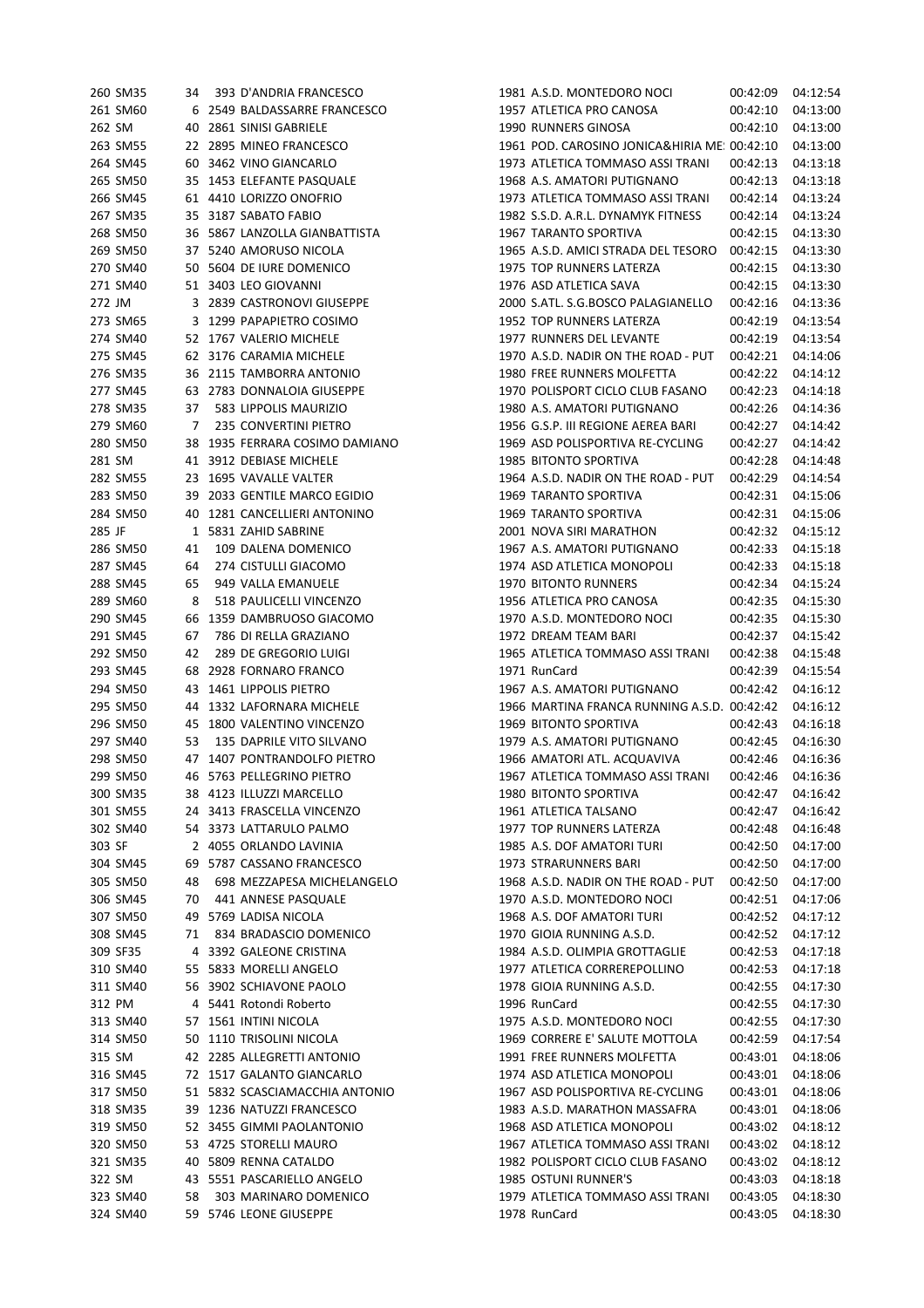|        | 325 SM45 |    | 73 1526 CORRIERI MAURIZIO           | 1972 ATLETICA TOMMASO ASSI TRANI                          | 00:43:06 | 04:18:36 |
|--------|----------|----|-------------------------------------|-----------------------------------------------------------|----------|----------|
|        | 326 SM50 | 54 | 316 DI TOMA DOMENICO                | 1967 ATLETICA TOMMASO ASSI TRANI                          | 00:43:07 | 04:18:42 |
|        | 327 SM35 |    | 41 2754 PARCHITELLI CLAUDIO         | 1980 A.S. AMATORI PUTIGNANO                               | 00:43:09 | 04:18:54 |
|        | 328 SM40 |    | 60 5163 COFANO GIUSEPPE             | 1976 DORANDO PIETRI                                       | 00:43:13 | 04:19:18 |
|        | 329 SM55 |    | 25 2010 SALLUCE GIUSEPPE            | 1963 RUNNERS GINOSA                                       | 00:43:13 | 04:19:18 |
|        | 330 SM50 |    | 55 3671 COLELLA FABRIZIO            | 1968 RUNNERS DEL LEVANTE                                  | 00:43:15 | 04:19:30 |
|        | 331 SM45 |    | 74 1169 LILLO LUIGI                 | 1973 ATHLETIC TEAM PALAGIANO                              | 00:43:16 | 04:19:36 |
|        | 332 SM50 | 56 | 421 PALMIERI PASQUALE               | 1968 A.S.D. MONTEDORO NOCI                                | 00:43:16 | 04:19:36 |
|        | 333 SM55 |    | 26 3689 FALCO DOMENICO              | 1963 STRARUNNERS BARI                                     | 00:43:16 | 04:19:36 |
|        | 334 SM40 |    | 61 3057 PACIFICO GIOVANNI           | 1975 OSTUNI RUNNER'S                                      | 00:43:18 | 04:19:48 |
|        | 335 SM50 |    | 57 1191 CASTELLANA GIUSEPPE         | 1967 G.S. PAOLOTTI - ATL MARTINA                          | 00:43:20 | 04:20:00 |
|        | 336 SM40 |    | 62 5873 DE AMICIS GIUSEPPE          | 1978 A.S.D. OLIMPIA GROTTAGLIE                            | 00:43:21 | 04:20:06 |
|        | 337 SM40 | 63 | 881 BRUNO GIUSEPPE                  | 1975 BITONTO SPORTIVA                                     | 00:43:21 | 04:20:06 |
|        |          |    |                                     |                                                           |          |          |
|        | 338 SM40 |    | 64 5467 FIANTANESE RAFFAELE         | 1979 ATLETICA TOMMASO ASSI TRANI                          | 00:43:24 | 04:20:24 |
|        | 339 SF40 | 4  | 3160 VALERIO MARIA ROSA             | 1977 A.S. QUELLI DELLA PINETA                             | 00:43:24 | 04:20:24 |
|        | 340 SM45 | 75 | 664 SICOLI GIANNI                   | 1973 A.S.D. NADIR ON THE ROAD - PUT                       | 00:43:25 | 04:20:30 |
|        | 341 SM45 | 76 | 513 LEONE FRANCESCO                 | 1974 A.MARATONETI ANDRIESI                                | 00:43:25 | 04:20:30 |
|        | 342 SM45 |    | 77 1097 VIGNA CATALDO               | 1972 CORRERE E' SALUTE MOTTOLA                            | 00:43:25 | 04:20:30 |
|        | 343 SM55 |    | 27 4385 GRIECO GIUSEPPE             | 1962 A.S.D. AMICI STRADA DEL TESORO                       | 00:43:25 | 04:20:30 |
|        | 344 SM45 | 78 | 295 PAOLILLO ANTONIO                | 1972 ATLETICA TOMMASO ASSI TRANI                          | 00:43:27 | 04:20:42 |
|        | 345 SM40 |    | 65 1639 GERMINARIO NICOLA           | 1977 FREE RUNNERS MOLFETTA                                | 00:43:28 | 04:20:48 |
|        | 346 SM40 | 66 | 649 CACCIAPAGLIA ANGELO             | 1979 A.S.D. NADIR ON THE ROAD - PUT                       | 00:43:29 | 04:20:54 |
|        | 347 SM35 |    | 42 2868 SETTE FRANCESCO             | 1982 A.S.D. MARATHON MASSAFRA                             | 00:43:30 | 04:21:00 |
| 348 SM |          |    | 44 1689 LAERA FRANCESCO             | 1986 A.S.D. NADIR ON THE ROAD - PUT                       | 00:43:31 | 04:21:06 |
|        | 349 SM45 |    | 79 2116 VITAGLIANO ANTONIO          | 1973 FREE RUNNERS MOLFETTA                                | 00:43:32 | 04:21:12 |
|        | 350 SM50 |    | 58 2795 D'AMATO PIETRO              | 1969 A.S.D. PODISTICA GROTTAGLIE                          | 00:43:33 | 04:21:18 |
|        | 351 SM50 |    | 59 3232 BUCCOLIERI COSIMO           | 1969 ASD APULIATHLETICA                                   | 00:43:33 | 04:21:18 |
|        | 352 SM35 |    | 43 1211 DE CARLO GIACOMO            | 1984 A.S.D. MARATHON MASSAFRA                             | 00:43:33 | 04:21:18 |
|        | 353 SF40 |    | 5 3491 DI TACCHIO ROSA              | 1976 A.MARATONETI ANDRIESI                                | 00:43:34 | 04:21:24 |
| 354 JF |          |    | 2 5840 AVVANTAGGIATO ROSA ALPINA    | 2001 A.S PODISTICA TARAS                                  | 00:43:34 | 04:21:24 |
|        | 355 SM55 | 28 | 248 GALLIZIA PAOLO                  | 1960 ASD ATLETICA MONOPOLI                                | 00:43:35 | 04:21:30 |
|        | 356 SM55 | 29 | 282 CALDERARO VITTORIO              | 1961 ASD ATLETICA MONOPOLI                                | 00:43:35 | 04:21:30 |
|        | 357 SM55 |    | 30 2730 ALAGNI PASQUALE             | 1960 A.S PODISTICA TARAS                                  | 00:43:37 | 04:21:42 |
|        | 358 SM50 |    | 60 5572 SANTORO GAETANO             | 1965 A.S.D. PODISTICA GROTTAGLIE                          | 00:43:37 | 04:21:42 |
|        | 359 SF40 | 6  | 265 GIAMPAOLO STELLA                | 1979 ASD ATLETICA MONOPOLI                                | 00:43:37 | 04:21:42 |
| 360 SM |          | 45 | 451 DE GRAZIA ADRIANO               | 1986 A.S.D. MONTEDORO NOCI                                | 00:43:37 | 04:21:42 |
|        | 361 SM55 |    | 31 5861 PACENTE FRANCESCO           | 1961 RUNNERS GINOSA                                       |          |          |
|        |          |    |                                     |                                                           | 00:43:37 | 04:21:42 |
|        | 362 SM45 |    | 80 2526 VALENTINI IVAN              | 1972 TARANTO SPORTIVA<br>1971 POLISPORT CICLO CLUB FASANO | 00:43:38 | 04:21:48 |
|        | 363 SM45 | 81 | 988 LANZELLOTTA PIETRO              |                                                           | 00:43:38 | 04:21:48 |
|        | 364 SM40 |    | 67 4122 CHIDICHIMO ANTONIO          | 1979 A.S.D. AMICI STRADA DEL TESORO                       | 00:43:38 | 04:21:48 |
|        | 365 SM50 |    | 61 1066 DI PIPPA MAURIZIO           | 1969 CLUB RUNNER 87 CASTELLANETA                          | 00:43:39 | 04:21:54 |
|        | 366 SM50 |    | 62 2032 FESTA DANIELE               | 1967 TARANTO SPORTIVA                                     | 00:43:40 | 04:22:00 |
|        | 367 SM45 | 82 | 188 PARISI PASQUALE                 | 1971 ATLETICA PRO CANOSA                                  | 00:43:40 | 04:22:00 |
|        | 368 SM50 | 63 | 832 ROBERTO ANGELO                  | 1968 GIOIA RUNNING A.S.D.                                 | 00:43:41 | 04:22:06 |
|        | 369 SM40 |    | 68 1266 IACOBINO ANDREA VITO        | 1975 TARANTO SPORTIVA                                     | 00:43:41 | 04:22:06 |
|        | 370 SF45 |    | 3 2112 BARBIERI CASSANDRA           | 1974 A.A.'E. MANZARI' CASAMASSIMA                         | 00:43:42 | 04:22:12 |
|        | 371 SM65 | 4  | <b>418 ATTOLICO GIUSEPPE</b>        | 1951 A.S.D. MONTEDORO NOCI                                | 00:43:44 | 04:22:24 |
|        | 372 SM50 |    | 64 2523 MOLENDINI ALFREDO           | 1967 TARANTO SPORTIVA                                     | 00:43:44 | 04:22:24 |
|        | 373 SM45 |    | 83 3873 LANAVE ALESSIO              | 1974 LA PIETRA                                            | 00:43:44 | 04:22:24 |
|        | 374 SM65 |    | 5 2798 TRANI ANGELO                 | 1954 A.S.D. PODISTICA GROTTAGLIE                          | 00:43:45 | 04:22:30 |
|        | 375 SM55 |    | 32 4287 DORMIO GIUSEPPE             | 1963 ASD ATLETICA MONOPOLI                                | 00:43:45 | 04:22:30 |
|        | 376 SM50 |    | 65 5613 LONGOBARDO UMBERTO          | 1966 MARTINA FRANCA RUNNING A.S.D. 00:43:46               |          | 04:22:36 |
|        | 377 SM40 | 69 | 1994 TINELLA NICOLA GIUSEPPE        | 1978 ATHLETIC TEAM PALAGIANO                              | 00:43:47 | 04:22:42 |
| 378 SM |          |    | 46 5543 BOGGIA LEONARDO             | 1991 POLISPORT CICLO CLUB FASANO                          | 00:43:47 | 04:22:42 |
|        | 379 SM45 |    | 84 1330 RINALDI DONATO              | 1974 MARTINA FRANCA RUNNING A.S.D. 00:43:47               |          | 04:22:42 |
|        | 380 SM50 |    | 66 1207 RIFORMATO DOMENICO          | 1969 A.S.D. MARATHON MASSAFRA                             | 00:43:47 | 04:22:42 |
|        | 381 SM55 |    | 33 5157 ABBINANTE SEBASTIANO        | 1961 BARI ROAD RUNNERS CLUB                               | 00:43:47 | 04:22:42 |
|        | 382 SM45 | 85 | 699 VALENTINI DOMENICO              | 1974 A.S.D. NADIR ON THE ROAD - PUT                       | 00:43:48 | 04:22:48 |
|        | 383 SM60 |    | 9 5847 D'IPPOLITO VINCENZO          | 1959 A.S. MARATHON CLUB STATTE                            | 00:43:48 | 04:22:48 |
|        | 384 SM45 | 86 | 519 LAERA FRANCO                    | 1970 A.S. DOF AMATORI TURI                                | 00:43:50 | 04:23:00 |
|        | 385 SM45 |    | 87 1151 GENTILE GIANLUCA            | 1973 S.ATL. S.G.BOSCO PALAGIANELLO                        | 00:43:51 | 04:23:06 |
| 386 SM |          |    |                                     |                                                           |          |          |
|        |          | 47 | 604 DE MUSSO GIULIO VITO            | 1990 FREE RUNNERS MOLFETTA                                | 00:43:51 | 04:23:06 |
|        | 387 SM50 | 67 | 453 CAMPOBASSO VITO PASQUALE ANTONI | 1967 A.S.D. MONTEDORO NOCI                                | 00:43:53 | 04:23:18 |
|        | 388 SM60 |    | 10 2877 CHIOCCHIA VITO              | 1955 TARANTO SPORTIVA                                     | 00:43:55 | 04:23:30 |
|        | 389 SM55 |    | 34 3372 DELL'AQUILA MICHELE         | 1963 TOP RUNNERS LATERZA                                  | 00:43:55 | 04:23:30 |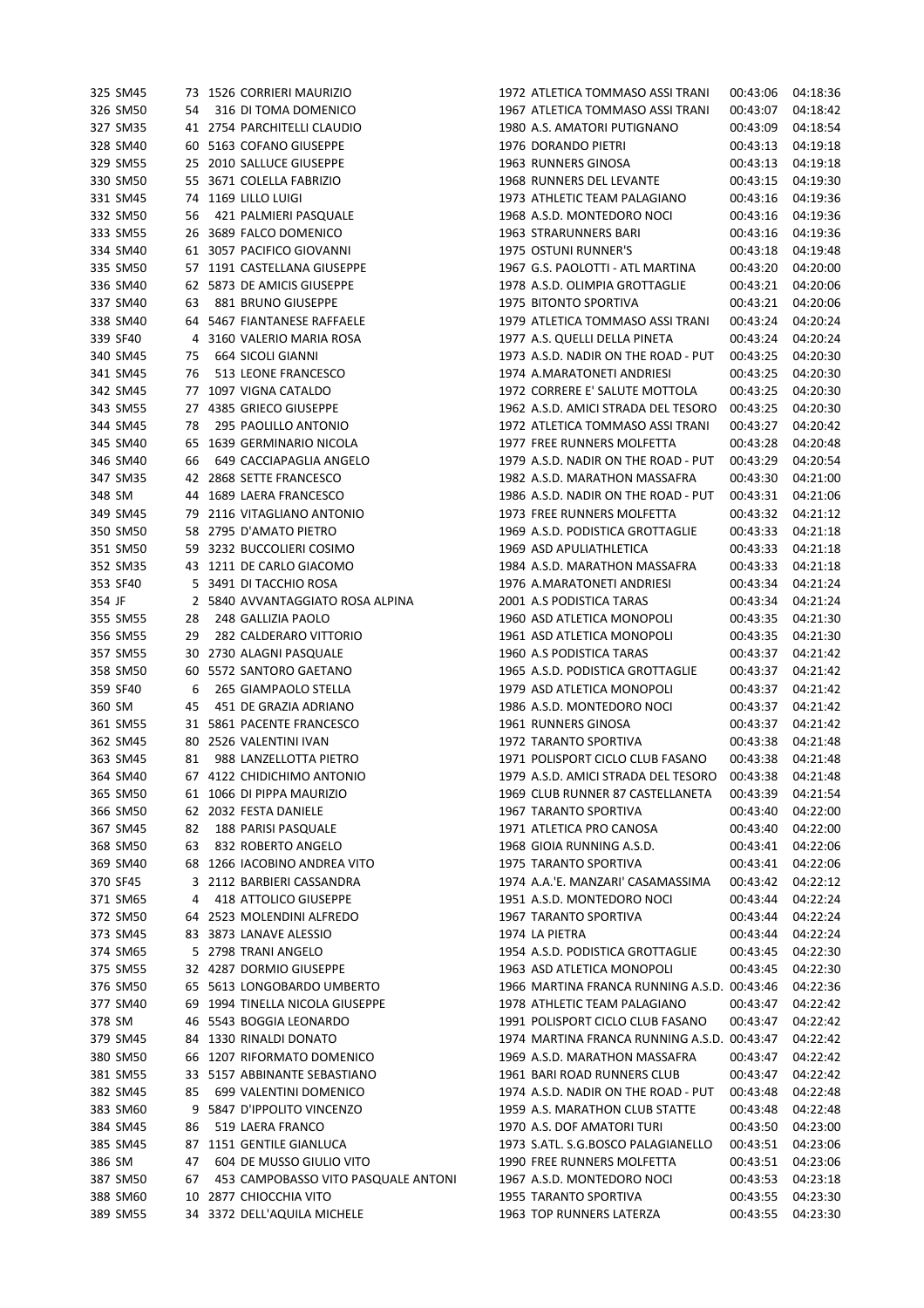| 390 SF |          | 3  | 627 DAMMICCO ADRIANA             | 1988 A.S.D. ATLETICA BITRITTO                | 00:43:55 04:23:30 |          |
|--------|----------|----|----------------------------------|----------------------------------------------|-------------------|----------|
|        | 391 SM45 |    | 88 3875 PASCULLI NICOLA          | 1974 LA PIETRA                               | 00:43:56          | 04:23:36 |
|        | 392 SM50 |    | 68 5447 FRANCHINI DOMENICO       | 1969 A.S. AMATORI PUTIGNANO                  | 00:43:58          | 04:23:48 |
|        | 393 SM40 |    | 70 5509 SERVADIO CARMINE         | 1978 DREAM TEAM BARI                         | 00:44:00          | 04:24:00 |
|        | 394 SM40 |    | 71 3599 PIAZZOLLA VITO           | 1975 BARLETTA SPORTIVA                       | 00:44:00          | 04:24:00 |
|        | 395 SM50 |    | 69 5591 CARBOTTI ANGELO          | 1969 G.S. PAOLOTTI - ATL MARTINA             | 00:44:00          | 04:24:00 |
|        | 396 SM60 |    | 11 1568 SIFANNO GAETANO          | 1955 A.S. QUELLI DELLA PINETA                | 00:44:01          | 04:24:06 |
|        | 397 SM50 | 70 | 767 RIZZOTTI MICHELE             | 1968 HAPPY RUNNERS ALTAMURA                  | 00:44:01          | 04:24:06 |
|        | 398 SM40 |    | 72 1783 ACHILLE DAMIANO          | 1978 BITONTO SPORTIVA                        | 00:44:01          | 04:24:06 |
|        | 399 SM45 |    | 89 4233 SPADAVECCHIA FRANCESCO   | 1974 FREE RUNNERS MOLFETTA                   | 00:44:03          | 04:24:18 |
|        | 400 SM40 |    | 73 4166 DE SALVIA ALESSANDRO     | 1976 BITONTO SPORTIVA                        | 00:44:03          | 04:24:18 |
|        | 401 SM55 |    | 35 2652 ROMANO GIAMPIERO         | 1964 BITONTO SPORTIVA                        | 00:44:03          | 04:24:18 |
|        | 402 SM45 |    | 90 2045 MARINELLI COSIMO         | 1972 POD. CAROSINO JONICA&HIRIA ME: 00:44:04 |                   | 04:24:24 |
| 403 SM |          |    | 48 2041 CASSANO ANTONIO          | 1988 POD. CAROSINO JONICA&HIRIA ME: 00:44:04 |                   | 04:24:24 |
|        | 404 SM50 |    |                                  |                                              |                   | 04:24:24 |
|        |          |    | 71 1127 POMELLA ANTONIO          | 1969 S.ATL. S.G.BOSCO PALAGIANELLO           | 00:44:04          |          |
| 405 SM |          |    | 49 5859 LUCASELLI FABIANO        | 1990 CRISPIANO MARATHON CLUB ONLU 00:44:05   |                   | 04:24:30 |
|        | 406 SM40 |    | 74 1302 PADULA MASSIMILIANO      | 1977 POD. CAROSINO JONICA&HIRIA ME: 00:44:06 |                   | 04:24:36 |
|        | 407 SM45 |    | 91 5534 VICENTI DOMENICO         | 1973 ASDNOCINCORSA                           | 00:44:07          | 04:24:42 |
|        | 408 SM50 |    | 72 3031 GUARINI GIOVANNI         | 1969 A.S.D. ATLETICA MESAGNE - AVIS          | 00:44:07          | 04:24:42 |
|        | 409 SM60 | 12 | 450 FUSILLO ANTONIO              | 1959 A.S.D. MONTEDORO NOCI                   | 00:44:07          | 04:24:42 |
|        | 410 SM60 |    | 13 1098 CAMPANELLI FRANCESCO     | 1955 CORRERE E' SALUTE MOTTOLA               | 00:44:08          | 04:24:48 |
|        | 411 SM40 |    | 75 4148 RENNA GIOVANNI           | 1979 A.S.D. NADIR ON THE ROAD - PUT          | 00:44:09          | 04:24:54 |
|        | 412 SM45 |    | 92 5320 LARUCCIA MICHELE         | 1972 A.S.D. NADIR ON THE ROAD - PUT          | 00:44:10          | 04:25:00 |
|        | 413 SM50 |    | 73 1441 BIASI GIUSEPPE           | 1968 A.S. AMATORI PUTIGNANO                  | 00:44:11          | 04:25:06 |
|        | 414 SM50 | 74 | 652 NETTI VINCENZO               | 1966 A.S.D. NADIR ON THE ROAD - PUT          | 00:44:13          | 04:25:18 |
|        | 415 SF45 |    | 4 1315 CARRINO MADDALENA         | 1971 TEAM PIANETA SPORT MASSAFRA             | 00:44:16          | 04:25:36 |
|        | 416 SM55 | 36 | 200 CAPORALE COSIMO DAMIANO      | 1963 ATLETICA PRO CANOSA                     | 00:44:16          | 04:25:36 |
|        | 417 SM45 | 93 | 711 BOLOGNESE DAVIDE             | 1970 ASD ATLETICA MONOPOLI                   | 00:44:17          | 04:25:42 |
|        | 418 SM40 |    | 76 4384 FRADDOSIO NICOLA         | 1976 A.S.D. AMICI STRADA DEL TESORO          | 00:44:19          | 04:25:54 |
|        | 419 SM65 |    | 6 1291 BONGIORNO ANTONIO         | 1953 TARANTO SPORTIVA                        | 00:44:20          | 04:26:00 |
|        | 420 SM35 |    | 44 1162 D'AURIA DOMENICO         | 1980 ATHLETIC TEAM PALAGIANO                 | 00:44:21          | 04:26:06 |
|        | 421 SM40 |    | 77 3114 DELFINI CASAVOLA MICHELE | 1979 MARTINA FRANCA RUNNING A.S.D. 00:44:21  |                   | 04:26:06 |
|        | 422 SM50 |    | 75 1936 LOSPINOSO FEDERICO       | 1967 ASD POLISPORTIVA RE-CYCLING             | 00:44:23          | 04:26:18 |
|        | 423 SM40 | 78 | 408 NOTARNICOLA GIUSEPPE         | 1976 A.S.D. MONTEDORO NOCI                   | 00:44:24          | 04:26:24 |
|        | 424 SM55 |    | 37 1285 SPINELLI DOMENICO        | 1963 TARANTO SPORTIVA                        | 00:44:25          | 04:26:30 |
|        | 425 SM40 | 79 | 285 COLELLA VITO                 | 1975 ASD ATLETICA MONOPOLI                   | 00:44:25          | 04:26:30 |
|        | 426 SM50 |    | 76 3264 CALIANDRO PIETRO         | 1965 A.S.D. PODISTICA GROTTAGLIE             |                   | 04:26:36 |
|        |          |    |                                  | 1969 ATLETICA TOMMASO ASSI TRANI             | 00:44:26          |          |
|        | 427 SM50 |    | 77 2564 FERRANTE FRANCESCO       |                                              | 00:44:26          | 04:26:36 |
|        | 428 SM35 |    | 45 5862 STIGLIANO MARIO          | 1981 RUNNERS GINOSA                          | 00:44:26          | 04:26:36 |
|        | 429 SM55 | 38 | 185 MERAFINA NICOLA GIUSEPPE     | 1961 ATLETICA PRO CANOSA                     | 00:44:27          | 04:26:42 |
|        | 430 SM70 | 1  | <b>643 PERAGINE ANTONIO</b>      | 1947 PEDONE-RICCARDI BISCEGLIE               | 00:44:29          | 04:26:54 |
|        | 431 SM70 | 2  | 836 INDELLICATI VINCENZO         | 1946 GIOIA RUNNING A.S.D.                    | 00:44:29          | 04:26:54 |
|        | 432 SM45 |    | 94 2753 LORE' ALESSIO            | 1970 ATLETIC CLUB ALTAMURA                   | 00:44:29          | 04:26:54 |
|        | 433 SM35 | 46 | 3966 ROCCO VINCENZO              | 1981 CLUB RUNNER 87 CASTELLANETA             | 00:44:29          | 04:26:54 |
|        | 434 SM40 | 80 | 612 ANGELINI FABIO               | 1979 FREE RUNNERS MOLFETTA                   | 00:44:30          | 04:27:00 |
|        | 435 SM50 |    | 78 3144 MORELLI GIANLUCA ROMANO  | 1968 RunCard                                 | 00:44:30          | 04:27:00 |
|        | 436 SM40 |    | 81 5319 GIODICE PIETRO           | 1978 A.S.D. NADIR ON THE ROAD - PUT          | 00:44:30          | 04:27:00 |
|        | 437 SM45 |    | 95 5476 NATALE MICHELE           | 1974 A.S. DOF AMATORI TURI                   | 00:44:30          | 04:27:00 |
|        | 438 SM60 | 14 | 351 D'ANGELO LUIGI               | 1959 ATLETIC CLUB ALTAMURA                   | 00:44:31          | 04:27:06 |
|        | 439 SM50 |    | 79 1660 CASCELLA VINCENZO        | 1969 BARLETTA SPORTIVA                       | 00:44:31          | 04:27:06 |
|        | 440 SM65 |    | 7 1135 BRUNO FRANCO              | 1950 S.ATL. S.G.BOSCO PALAGIANELLO           | 00:44:32          | 04:27:12 |
|        | 441 SM40 |    | 82 5423 LOCRITANI LUIGI          | 1975 IKKOS ATLETI TARANTO A.S.D.             | 00:44:32          | 04:27:12 |
|        | 442 SM55 |    | 39 5825 MACCHIA FRANCESCO        | 1962 LUCANI FREE RUNNERS                     | 00:44:32          | 04:27:12 |
|        | 443 SM45 |    | 96 1077 EPIFANI FRANCESCO        | 1971 CLUB RUNNER 87 CASTELLANETA             | 00:44:34          | 04:27:24 |
|        | 444 SM50 | 80 | 5869 LOBARCO PASQUALE            | 1969 BODY ANGEL                              | 00:44:38          | 04:27:48 |
|        | 445 SM35 | 47 | 300 GAROFALO MAURO               | 1981 ATLETICA TOMMASO ASSI TRANI             | 00:44:39          | 04:27:54 |
| 446 SM |          | 50 | 96 POLIGNANO PATRIZIO            | 1988 A.S. AMATORI PUTIGNANO                  | 00:44:41          | 04:28:06 |
|        | 447 SM55 |    | 40 2569 RIEFOLO LUIGI            | 1962 ATLETICA TOMMASO ASSI TRANI             | 00:44:41          | 04:28:06 |
| 448 SM |          |    | 51 4377 DE GIOSA ALESSANDRO      | 1990 A.S.D. AMICI STRADA DEL TESORO          | 00:44:41          | 04:28:06 |
|        |          |    |                                  |                                              |                   |          |
|        | 449 SM45 |    | 97 2889 GIROLAMO GIORGIO         | 1974 POD. CAROSINO JONICA&HIRIA ME: 00:44:42 |                   | 04:28:12 |
|        | 450 SM55 | 41 | 673 DARESTA GIUSEPPE             | 1962 A.S.D. NADIR ON THE ROAD - PUT          | 00:44:43          | 04:28:18 |
|        | 451 SM45 | 98 | 4027 ANTONACCI IGNAZIO           | 1973 RunCard                                 | 00:44:43          | 04:28:18 |
|        | 452 SM45 | 99 | 1613 ACQUAVIVA MASSIMILIANO      | 1973 POD. VALLE D'ITRIA LOCOROTONDC 00:44:43 |                   | 04:28:18 |
|        | 453 SM50 | 81 | 889 CALAMITA GIUSEPPE            | 1969 BITONTO SPORTIVA                        | 00:44:43          | 04:28:18 |
|        | 454 SM50 | 82 | 994 LERNA ANTONIO                | 1965 ATLETICA CEGLIE MESSAPICA               | 00:44:44          | 04:28:24 |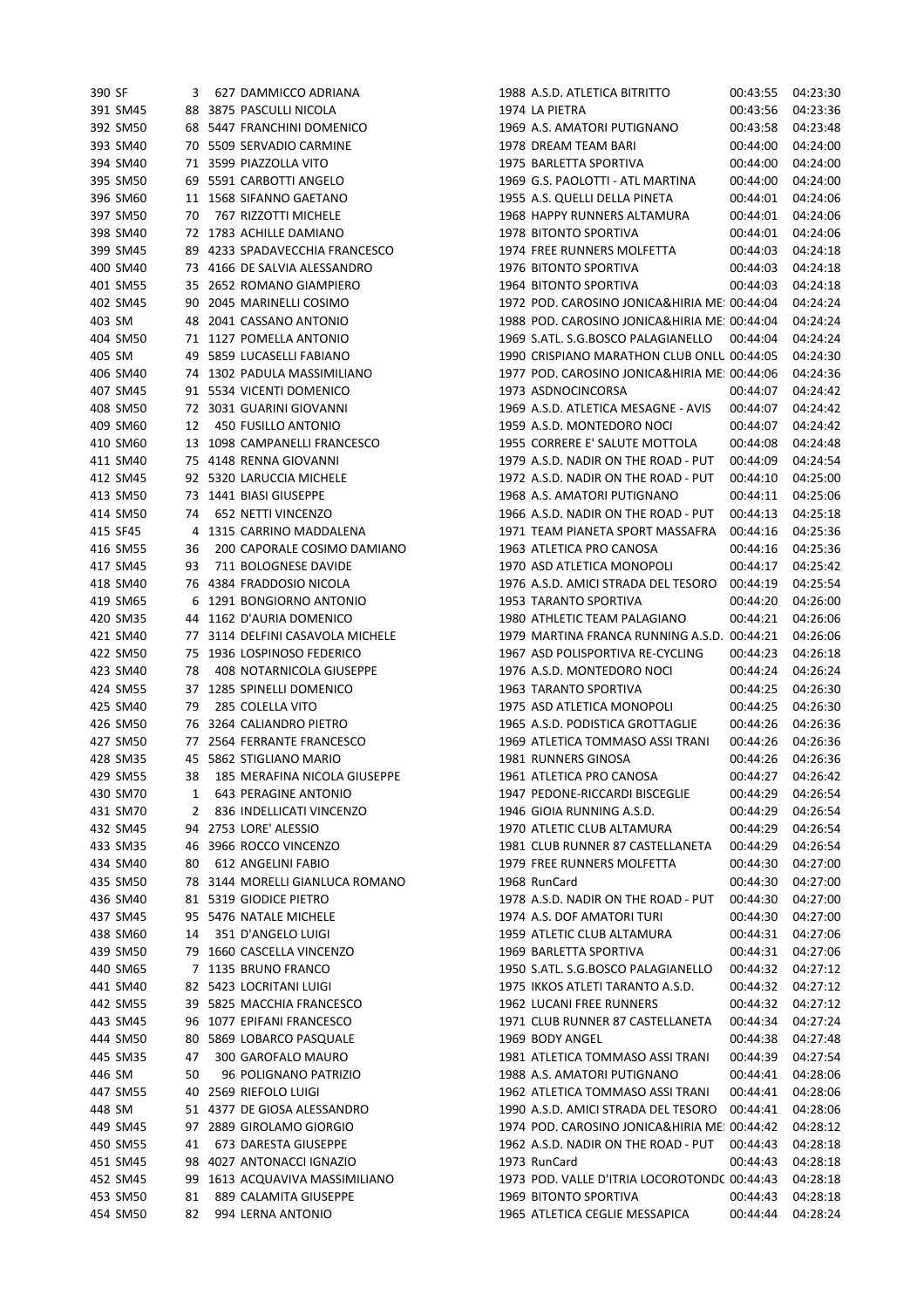|        | 455 SM55 |     | 42 5416 LOTITO ANTONIO               | 1962 CLUB RUNNER 87 CASTELLANETA            | 00:44:44 | 04:28:24 |
|--------|----------|-----|--------------------------------------|---------------------------------------------|----------|----------|
|        | 456 SM45 |     | 100 5460 METTA ALBERTO               | 1973 ATLETICA PRO CANOSA                    | 00:44:44 | 04:28:24 |
|        | 457 SM40 | 83  | 613 ANGELINI SERGIO                  | 1979 FREE RUNNERS MOLFETTA                  | 00:44:45 | 04:28:30 |
|        | 458 SM50 | 83  | 5496 ANDREASSI MARIO                 | 1969 A.S.D. AGORA'                          | 00:44:46 | 04:28:36 |
|        | 459 SM45 |     | 101 2050 VENTURA NICOLA              | 1972 A.S.D. TRIATHLON TARANTO               | 00:44:46 | 04:28:36 |
|        | 460 SM55 |     | 43 5756 DARESTA FRANCESCO            | 1964 A.S. AMATORI PUTIGNANO                 | 00:44:49 | 04:28:54 |
|        | 461 SF45 | 5   | 631 LAMACCHIA TIZIANA                | 1970 LA PIETRA                              | 00:44:49 | 04:28:54 |
|        | 462 SM45 |     | 102 5579 GRIMALDI FABIO              | 1970 CLUB RUNNER 87 CASTELLANETA            | 00:44:49 | 04:28:54 |
|        | 463 SM50 | 84  | 689 CAMPANELLA GIOVANNI              | 1966 A.S.D. NADIR ON THE ROAD - PUT         | 00:44:50 | 04:29:00 |
|        | 464 SM50 | 85  | 309 CASTROVILLI GIOACCHINO           | 1965 ATLETICA TOMMASO ASSI TRANI            | 00:44:52 | 04:29:12 |
|        | 465 SM40 | 84  | 147 DARESTA DARIO                    | 1978 A.S. AMATORI PUTIGNANO                 | 00:44:52 | 04:29:12 |
|        | 466 SM50 | 86  | 900 DIOLINI DIONIGI                  | 1969 BITONTO SPORTIVA                       | 00:44:52 | 04:29:12 |
|        | 467 SM40 | 85  | 1799 TROYSI FRANCESCO                | 1976 BITONTO SPORTIVA                       | 00:44:53 | 04:29:18 |
|        | 468 SM50 | 87  | 891 GIAMPALMO FRANCESCO              | 1968 BITONTO SPORTIVA                       | 00:44:53 | 04:29:18 |
|        | 469 SM55 | 44  | 2011 CAPOROSSO ALESSANDRO            | 1962 A.S.D. MARATHON MASSAFRA               | 00:44:53 | 04:29:18 |
|        | 470 SM50 |     |                                      |                                             |          |          |
|        |          | 88  | 2969 MACCURO MASSIMO                 | 1967 GIOIA RUNNING A.S.D.                   | 00:44:53 | 04:29:18 |
|        | 471 SM35 | 48  | 700 ELBA FILIPPO                     | 1980 A.S.D. NADIR ON THE ROAD - PUT         | 00:44:57 | 04:29:42 |
|        | 472 SM50 | 89  | 4561 GELSOMINO GIOVANNI              | 1966 GIOIA RUNNING A.S.D.                   | 00:44:57 | 04:29:42 |
|        | 473 SM50 | 90  | 817 IPPOLITO GIOVANNI                | 1966 GIOIA RUNNING A.S.D.                   | 00:44:58 | 04:29:48 |
|        | 474 SM55 | 45  | 1943 CORNACCHIA GIUSEPPE             | 1961 CLUB RUNNER 87 CASTELLANETA            | 00:44:59 | 04:29:54 |
|        | 475 SM55 | 46  | 311 ALTIERI ANTONIO                  | 1963 ATLETICA TOMMASO ASSI TRANI            | 00:45:00 | 04:30:00 |
|        | 476 SM40 | 86  | 292 LEUCI ROBERTO                    | 1978 ATLETICA TOMMASO ASSI TRANI            | 00:45:02 | 04:30:12 |
|        | 477 SM50 |     | 91 5885 FORLEO MICHELE               | 1965 A.S.D.FITNESS PODISTICA S.G.J.         | 00:45:02 | 04:30:12 |
|        | 478 SM55 | 47  | 320 AGHZALA LOTFI                    | 1962 ATLETICA TOMMASO ASSI TRANI            | 00:45:02 | 04:30:12 |
|        | 479 SM50 |     | 92 5322 PACE DANIELE                 | 1968 A.S.D. NADIR ON THE ROAD - PUT         | 00:45:02 | 04:30:12 |
|        | 480 SF45 | 6   | 705 DELFINE EMMA                     | 1973 A.S.D. NADIR ON THE ROAD - PUT         | 00:45:03 | 04:30:18 |
|        | 481 SM50 |     | 93 2075 SOLITO BARTOLOMEO            | 1969 MARTINA FRANCA RUNNING A.S.D. 00:45:04 |          | 04:30:24 |
|        | 482 SM35 | 49  | 247 DIBELLO ANTONIO                  | 1984 ASD ATLETICA MONOPOLI                  | 00:45:05 | 04:30:30 |
|        | 483 SM45 |     | 103 3361 NASOLE GIOVANNI             | 1970 TARANTO SPORTIVA                       | 00:45:07 | 04:30:42 |
|        | 484 SM35 |     | 50 1977 LADIANA CARMELO              | 1984 S.ATL. S.G.BOSCO PALAGIANELLO          | 00:45:08 | 04:30:48 |
|        | 485 SM65 | 8   | 876 SPIONE RICCARDO                  | 1954 S.S.D. A.R.L. DYNAMYK FITNESS          | 00:45:09 | 04:30:54 |
|        | 486 SF45 |     | 7 2851 RICCI ANGELA                  | 1974 CRISPIANO MARATHON CLUB ONLL 00:45:10  |          | 04:31:00 |
|        | 487 SM35 | 51  | <b>685 BIANCO GIANGIUSEPPE</b>       | 1983 A.S.D. NADIR ON THE ROAD - PUT         | 00:45:11 | 04:31:06 |
|        | 488 SM40 |     | 87 3355 BOCCUNI EMANUELE             | 1979 TARANTO SPORTIVA                       | 00:45:11 | 04:31:06 |
|        | 489 SM40 | 88  | 1161 CLEMENTE ORONZO                 | 1979 CRISPIANO MARATHON CLUB ONLU 00:45:11  |          | 04:31:06 |
|        | 490 SM40 | 89  | 2847 CITTADONI CORRADO               | 1975 CRISPIANO MARATHON CLUB ONLL 00:45:12  |          | 04:31:12 |
|        | 491 SM50 | 94  | 719 CACCIOPPOLI PAOLO VINCENZO       | 1966 A.S.D. NADIR ON THE ROAD - PUT         | 00:45:13 | 04:31:18 |
|        | 492 SM50 |     | 95 3032 MAGRI DOMENICO               | 1969 A.S.D. ATLETICA MESAGNE - AVIS         | 00:45:13 | 04:31:18 |
|        | 493 SF45 |     | 8 3913 UNGARO ANNA ROSA              | 1973 BITONTO SPORTIVA                       | 00:45:14 | 04:31:24 |
|        | 494 SM45 |     | 104 1431 ROTOLO VINCENZO             | 1973 A.S. ATLETICA CASTELLANA               | 00:45:17 | 04:31:42 |
|        | 495 SM45 |     | 105 1253 RICCI EMILIANO              | 1972 A.S.D. MARATHON MASSAFRA               | 00:45:21 | 04:32:06 |
|        | 496 SM40 |     | 90 3115 MIOLA ALESSANDRO             | 1975 MARTINA FRANCA RUNNING A.S.D. 00:45:21 |          | 04:32:06 |
|        | 497 SM45 | 106 | 818 AMATULLI VITO                    | 1974 GIOIA RUNNING A.S.D.                   | 00:45:22 | 04:32:12 |
|        |          | 52  | 458 RECCHIA LUIGI ANGELO             | 1980 A.S.D. MONTEDORO NOCI                  |          | 04:32:12 |
|        | 498 SM35 |     |                                      |                                             | 00:45:22 | 04:32:18 |
|        | 499 SM40 |     | 91 1269 VIPERA GIUSEPPE              | 1976 TARANTO SPORTIVA                       | 00:45:23 |          |
|        | 500 SM40 |     | 92 3604 AZZOLLINI MICHELE            | 1976 BARLETTA SPORTIVA                      | 00:45:23 | 04:32:18 |
|        | 501 SM45 |     | 107 1979 LAVARRA ANTONIO             | 1972 S.ATL. S.G.BOSCO PALAGIANELLO          | 00:45:24 | 04:32:24 |
|        | 502 SM50 | 96  | 3096 SCOCCIA MARCO                   | 1969 S.ATL. S.G.BOSCO PALAGIANELLO          | 00:45:24 | 04:32:24 |
|        | 503 SM40 | 93  | 76 ANTONACCI IVANO STEFANO           | 1977 A.S. ATLETICA CASTELLANA               | 00:45:29 | 04:32:54 |
|        | 504 SM35 | 53  | 83 DELFINE DOMENICO                  | 1981 A.S. AMATORI PUTIGNANO                 | 00:45:30 | 04:33:00 |
|        | 505 SM50 |     | 97 3297 SEMBENINI CLAUDIO            | 1969 A.S PODISTICA TARAS                    | 00:45:30 | 04:33:00 |
|        | 506 SM35 |     | 54 3840 POLISENO GIOVANNI            | 1982 A.S.D. AMICI STRADA DEL TESORO         | 00:45:30 | 04:33:00 |
| 507 SM |          | 52  | 535 DE LUCA ANTONIO BORIS            | 1986 PODISTICA ALBEROBELLO A.S.D.           | 00:45:30 | 04:33:00 |
|        | 508 SM35 |     | 55 5768 GUGLIELMI NICOLA             | 1982 A.MARATONETI ANDRIESI                  | 00:45:31 | 04:33:06 |
|        | 509 SM40 |     | 94 5574 GIANCOLA COSIMO              | 1976 A.S.D. PODISTICA GROTTAGLIE            | 00:45:31 | 04:33:06 |
|        | 510 SF50 |     | 1 4787 ATTANASIO ANNA                | 1968 DREAM TEAM BARI                        | 00:45:32 | 04:33:12 |
|        | 511 SM65 |     | 9 4383 COLANTUONO PASQUALE           | 1953 A.S.D. AMICI STRADA DEL TESORO         | 00:45:32 | 04:33:12 |
|        | 512 SM40 |     | 95 1055 BLASI CARLO                  | 1977 A.S.D. PODISTICA GROTTAGLIE            | 00:45:32 | 04:33:12 |
|        | 513 SM55 |     | 48 4293 D'ABBICCO DONATO             | 1963 DREAM TEAM BARI                        | 00:45:32 | 04:33:12 |
|        | 514 SM50 |     | 98 3292 AIELLO MARIO                 | 1966 A.S PODISTICA TARAS                    | 00:45:32 | 04:33:12 |
| 515 SM |          |     | 53 1319 POLACELLI GIOVANNI FRANCESCO | 1985 TEAM PIANETA SPORT MASSAFRA            | 00:45:38 | 04:33:48 |
|        | 516 SM50 | 99  | 1483 FARFALLA MASSIMO ANTONIO        | 1966 ATLETICA PRO CANOSA                    | 00:45:38 | 04:33:48 |
|        | 517 SM50 | 100 | 149 LUISI GIUSEPPE                   | 1965 A.S. AMATORI PUTIGNANO                 | 00:45:38 | 04:33:48 |
|        | 518 SM40 | 96  | 537 D'ORIA MARIO                     | 1976 PODISTICA ALBEROBELLO A.S.D.           | 00:45:38 | 04:33:48 |
|        | 519 SM45 | 108 | 454 LAFORGIA VALENTINO               | 1974 A.S.D. MONTEDORO NOCI                  | 00:45:40 | 04:34:00 |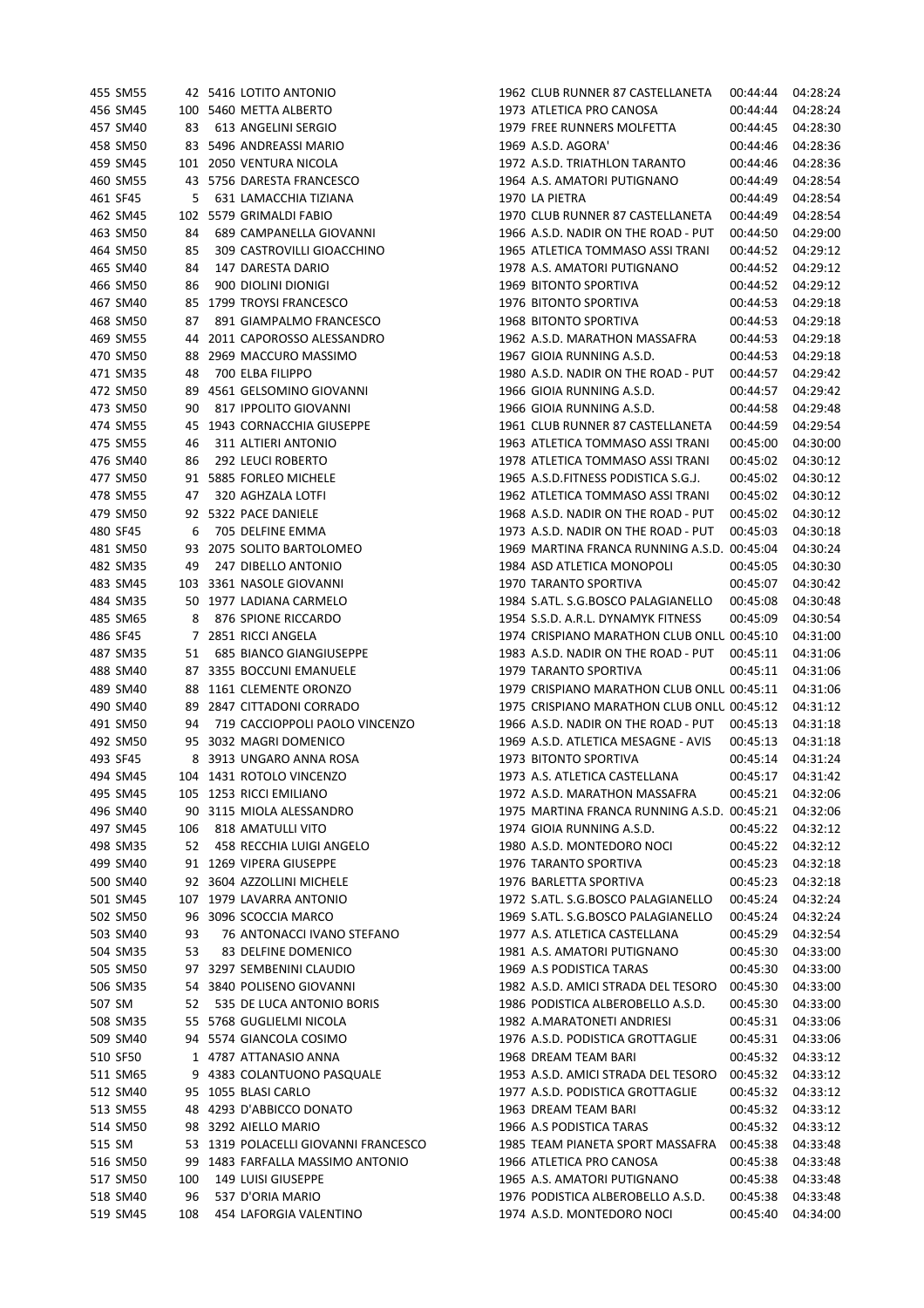| 520 SM45 |     | 109 5784 PIGNATELLI DONATO                     | 1972 HAPPY RUNNERS ALTAMURA                  | 00:45:40 | 04:34:00 |
|----------|-----|------------------------------------------------|----------------------------------------------|----------|----------|
| 521 SM40 |     | 97 5822 GERUNDA COSIMO                         | 1976 ATLETICA CIVITANOVA                     | 00:45:41 | 04:34:06 |
| 522 SM60 |     | 15 3056 CALABRESE FRANCESCO                    | 1957 OSTUNI RUNNER'S                         | 00:45:45 | 04:34:30 |
| 523 SM50 |     | 101 2824 PARABITA CASIMIRO                     | 1965 CLUB RUNNER 87 CASTELLANETA             | 00:45:45 | 04:34:30 |
| 524 SM45 | 110 | 271 PETROSILLO GIANFRANCO                      | 1971 ASD ATLETICA MONOPOLI                   | 00:45:45 | 04:34:30 |
| 525 SM40 |     | 98 1524 ZAZZERA ANDREA                         | 1979 ASD ATLETICA MONOPOLI                   | 00:45:45 | 04:34:30 |
| 526 SM35 |     | 56 1340 MIOLA ORAZIO                           | 1983 ATLETICA CRISPIANO                      | 00:45:46 | 04:34:36 |
| 527 SM40 | 99  | 887 SECONDO GIUSEPPE                           | 1977 BITONTO SPORTIVA                        | 00:45:46 | 04:34:36 |
| 528 SM50 |     | 102 2293 FEDELE PIETRO                         | 1966 ATLETICA CITTA' BIANCA                  | 00:45:47 | 04:34:42 |
| 529 SM   | 54  | 684 MASTRANGELO LORENZO DOMENICO               | 1986 A.S.D. NADIR ON THE ROAD - PUT          | 00:45:47 | 04:34:42 |
| 530 SM55 |     | 49 2849 MARTELLOTTI GIUSEPPE                   | 1961 CRISPIANO MARATHON CLUB ONLU 00:45:49   |          | 04:34:54 |
| 531 SM55 |     | 50 1562 LOPERFIDO UBALDO PIETRO                | 1963 A.S.D. MONTEDORO NOCI                   | 00:45:50 | 04:35:00 |
| 532 SM45 |     | 111 2803 CORTEZ VILLAREAL HOLDAN RENE'         | 1971 A.S PODISTICA TARAS                     | 00:45:50 | 04:35:00 |
| 533 SM45 |     | 112 1527 DI GESO VITO                          | 1970 ATLETICA TOMMASO ASSI TRANI             | 00:45:50 | 04:35:00 |
| 534 SM55 |     | 51 3330 LUCASELLI FRANCESCO PAOLO              | 1964 CRISPIANO MARATHON CLUB ONLU 00:45:50   |          | 04:35:00 |
| 535 SM50 |     | 103 2778 DI BARI VITO                          | 1968 POLISPORT CICLO CLUB FASANO             | 00:45:51 | 04:35:06 |
| 536 SM   |     | 55 4050 FUMANTI EMANUELE                       | 1985 ASD ATLETICA MONOPOLI                   | 00:45:52 | 04:35:12 |
| 537 SM45 |     |                                                |                                              |          | 04:35:24 |
|          | 113 | 354 TAMBORRA RAFFAELE<br>666 GIGANTE FRANCESCO | 1970 ATLETIC CLUB ALTAMURA                   | 00:45:54 |          |
| 538 SM40 | 100 |                                                | 1975 A.S.D. NADIR ON THE ROAD - PUT          | 00:45:54 | 04:35:24 |
| 539 SM65 |     | 10 3857 DE GIRARDIS MODESTO                    | 1950 ASD ATLETICA MONOPOLI                   | 00:45:57 | 04:35:42 |
| 540 SF45 | 9   | 276 VINCIGUERRA ANGELA                         | 1970 ASD ATLETICA MONOPOLI                   | 00:45:59 | 04:35:54 |
| 541 SM50 |     | 104 1224 FEDELE GIOVANNI                       | 1968 A.S.D. MARATHON MASSAFRA                | 00:46:00 | 04:36:00 |
| 542 SM40 |     | 101 5081 PALUMBO FRANCESCO                     | 1979 OSTUNI RUNNER'S                         | 00:46:02 | 04:36:12 |
| 543 SM45 |     | 114 1080 RIZZO SALVATORE                       | 1973 CORRERE E' SALUTE MOTTOLA               | 00:46:02 | 04:36:12 |
| 544 SM45 |     | 115 1917 SCATIGNA DONATO                       | 1973 DORANDO PIETRI                          | 00:46:03 | 04:36:18 |
| 545 SM40 | 102 | 990 CACUCCI PASQUALE                           | 1977 POLISPORT CICLO CLUB FASANO             | 00:46:03 | 04:36:18 |
| 546 SM50 |     | 105 4126 ADDARIO VITO                          | 1965 BARI ROAD RUNNERS CLUB                  | 00:46:04 | 04:36:24 |
| 547 SF35 | 5   | 514 PARADISO ALTOMARE                          | 1982 A.MARATONETI ANDRIESI                   | 00:46:04 | 04:36:24 |
| 548 SM50 | 106 | 860 TERLIZZESE PASQUALE                        | 1965 S.S.D. A.R.L. DYNAMYK FITNESS           | 00:46:05 | 04:36:30 |
| 549 SM   |     | 56 5872 ANASTASIA MICHELE                      | 1986 A.S.D. OLIMPIA GROTTAGLIE               | 00:46:06 | 04:36:36 |
| 550 SM   | 57  | 283 BRUNO ANTONIO                              | 1986 ASD ATLETICA MONOPOLI                   | 00:46:08 | 04:36:48 |
| 551 SM55 |     | 52 2756 CAMPOREALE GIUSEPPE                    | 1962 FREE RUNNERS MOLFETTA                   | 00:46:09 | 04:36:54 |
| 552 SM40 |     | 103 5014 GELAO ANTONIO                         | 1979 A.S.D. AMICI STRADA DEL TESORO          | 00:46:10 | 04:37:00 |
| 553 SM40 |     | 104 5806 MAGGI SAMUELE                         | 1979 POLISPORT CICLO CLUB FASANO             | 00:46:13 | 04:37:18 |
| 554 SM70 |     | 3 5409 GUIDO COSIMO                            | 1949 A.S. ACTION RUNNING MONTERON 00:46:14   |          | 04:37:24 |
| 555 SM40 |     | 105 5624 Corsi Martino                         | 1978 RunCard                                 | 00:46:14 | 04:37:24 |
| 556 SM55 |     | 53 1316 CROCICCHIO GIANFRANCO                  | 1960 TEAM PIANETA SPORT MASSAFRA             | 00:46:14 | 04:37:24 |
| 557 SM35 |     | 57 1338 LIUZZI FRANCESCO                       | 1982 MARTINA FRANCA RUNNING A.S.D. 00:46:14  |          | 04:37:24 |
| 558 SM50 |     | 107 5606 CONTE GIANFRANCO                      | 1968 POD. CAROSINO JONICA&HIRIA ME: 00:46:14 |          | 04:37:24 |
| 559 SM45 |     | 116 1152 GUIDA RUGGIERO                        | 1973 S.ATL. S.G.BOSCO PALAGIANELLO           | 00:46:14 | 04:37:24 |
| 560 SM40 |     | 106 5818 SCHENA GIOVANNI                       | 1978 DORANDO PIETRI                          | 00:46:14 | 04:37:24 |
| 561 SM50 |     | 108 3033 MAGRI MARCO                           | 1966 A.S.D. ATLETICA MESAGNE - AVIS          | 00:46:15 | 04:37:30 |
| 562 SM50 |     | 109 5791 LEO TEODORO                           | 1966 A.S. ATLETICA LATIANO                   | 00:46:18 | 04:37:48 |
| 563 SM50 |     | 110 5790 FORLEO COSIMO                         | 1969 A.S. ATLETICA LATIANO                   | 00:46:18 | 04:37:48 |
| 564 SM60 |     | 16 3992 CANDITA COSIMO                         | 1959 A.S. TEAM FRANCAVILLA                   | 00:46:21 | 04:38:06 |
| 565 SM55 |     | 54 4071 Pontrandolfo Giovanni                  | 1960 RunCard                                 | 00:46:21 | 04:38:06 |
| 566 SM55 |     | 55 3950 FINAMORE MICHELE                       | 1961 G.S. ATHLOS MATERA                      | 00:46:21 | 04:38:06 |
| 567 SM45 |     | 117 5877 DIGENNARO FRANCESCO                   | 1972 MARTINA FRANCA RUNNING A.S.D. 00:46:21  |          | 04:38:06 |
| 568 SM45 |     | 118 5881 DELL' AGLIA GIUSEPPE                  | 1970 ATLETICA TALSANO                        | 00:46:22 | 04:38:12 |
| 569 SM35 |     | 58 5333 SASSO FRANCESCO                        | 1984 BITONTO SPORTIVA                        | 00:46:22 | 04:38:12 |
| 570 SM50 |     | 111 2622 CAMPOREALE IGNAZIO                    | 1967 FREE RUNNERS MOLFETTA                   | 00:46:23 | 04:38:18 |
| 571 SM35 | 59  | 174 DEL VENTO ANTONIO MOSE'                    | 1980 ATLETICA PRO CANOSA                     | 00:46:23 | 04:38:18 |
| 572 SM45 | 119 | 206 SORRENTI ANTONIO                           | 1972 ATLETICA PRO CANOSA                     | 00:46:24 | 04:38:24 |
|          |     |                                                |                                              |          |          |
| 573 SF40 |     | 7 2908 RUSSO GIUSEPPINA                        | 1977 ATLETICA TALSANO                        | 00:46:24 | 04:38:24 |
| 574 SM65 | 11  | 256 PASSIATORE FRANCO                          | 1954 ASD ATLETICA MONOPOLI                   | 00:46:25 | 04:38:30 |
| 575 SM50 | 112 | 870 BALESTRA COSIMO                            | 1968 A.S. TEAM FRANCAVILLA                   | 00:46:25 | 04:38:30 |
| 576 SM50 |     | 113 5870 FORNARO GIUSEPPE                      | 1965 POD. CAROSINO JONICA&HIRIA ME: 00:46:25 |          | 04:38:30 |
| 577 SM45 |     | 120 3338 MONTEMURRO COSIMO                     | 1970 A.S.D. MARATHON MASSAFRA                | 00:46:25 | 04:38:30 |
| 578 SM45 |     | 121 1234 COVELLA GIUSEPPE                      | 1970 A.S.D. MARATHON MASSAFRA                | 00:46:25 | 04:38:30 |
| 579 AM   | 3   | 32 D'ALESSANDRO RAFFAELLO                      | 2002 A.S. ATLETICA CASTELLANA                | 00:46:26 | 04:38:36 |
| 580 SF45 | 10  | 676 SIMONE RITA                                | 1973 A.S.D. NADIR ON THE ROAD - PUT          | 00:46:27 | 04:38:42 |
| 581 SM50 |     | 114 3177 LORUSSO VITANTONIO                    | 1968 A.S.D. NADIR ON THE ROAD - PUT          | 00:46:27 | 04:38:42 |
| 582 SM45 |     | 122 2796 MANIGRASSO COSIMO                     | 1972 A.S.D. PODISTICA GROTTAGLIE             | 00:46:27 | 04:38:42 |
| 583 SM45 |     | 123 4387 PAPAGNA FILIPPO                       | 1970 A.S.D. AMICI STRADA DEL TESORO          | 00:46:29 | 04:38:54 |
| 584 SF40 |     | 8 3091 BRITTANNICO ELVIRA                      | 1975 A.S.D. PODISTICA GROTTAGLIE             | 00:46:30 | 04:39:00 |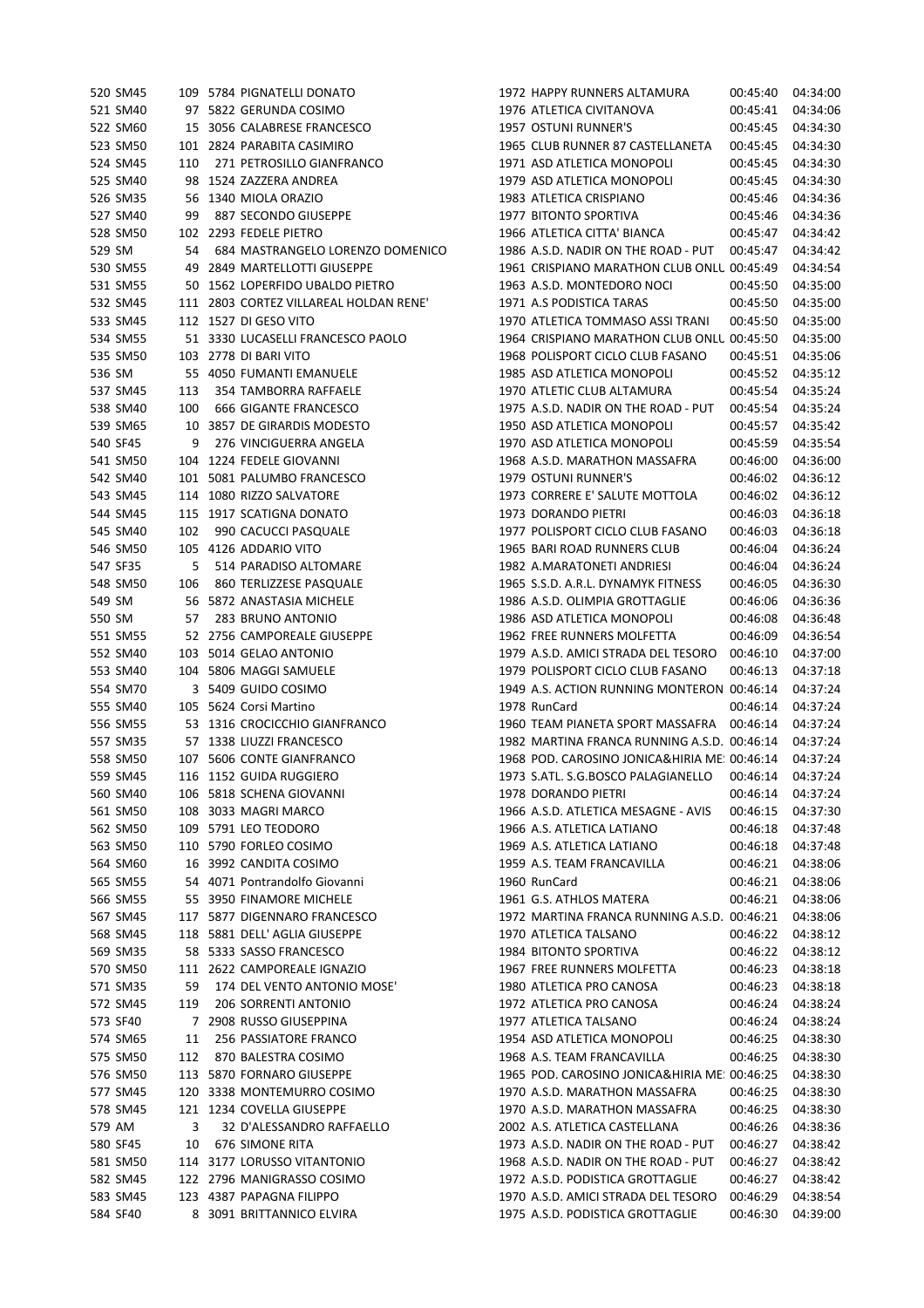|        | 585 SM40 |              | 107 4475 PUCINISCHI JONATHAN          | 1977 FREE RUNNERS MOLFETTA                  | 00:46:30 | 04:39:00 |
|--------|----------|--------------|---------------------------------------|---------------------------------------------|----------|----------|
|        | 586 SF50 |              | 2 3681 STRAGAPEDE MARIA PIA           | 1968 BITONTO SPORTIVA                       | 00:46:35 | 04:39:30 |
|        | 587 SM45 |              | 124 5599 FIORINO ROBERTO              | 1972 G.S. PAOLOTTI - ATL MARTINA            | 00:46:35 | 04:39:30 |
|        | 588 SM65 | 12           | 325 DEL VENTO VITO                    | 1952 ATLETICA TOMMASO ASSI TRANI            | 00:46:35 | 04:39:30 |
| 589 SM |          |              | 58 1206 DIGIOIA DANJLO                | 1987 RUNNERS GINOSA                         | 00:46:36 | 04:39:36 |
|        | 590 SF35 | 6            | 694 POCI SIMONA                       | 1981 A.S.D. NADIR ON THE ROAD - PUT         | 00:46:36 | 04:39:36 |
|        | 591 SM55 |              | 56 1466 NETTI FRANCESCO               | 1964 A.S. AMATORI PUTIGNANO                 | 00:46:36 | 04:39:36 |
|        | 592 SM55 | 57           | 97 CASSONE STEFANO                    | 1963 A.S. AMATORI PUTIGNANO                 | 00:46:37 | 04:39:42 |
|        | 593 SM40 |              | 108 5811 CAMASSA SERGIO               | 1977 A.S.D. ATLETICA MESAGNE - AVIS         | 00:46:38 | 04:39:48 |
|        | 594 SM40 | 109          | 456 D'ELIA GIOVANNI                   | 1975 ASD ATLETICA MONOPOLI                  | 00:46:38 | 04:39:48 |
|        | 595 SM65 |              | 13 5013 FORNARELLI GAETANO            | 1950 A.A.'E. MANZARI' CASAMASSIMA           | 00:46:40 | 04:40:00 |
|        | 596 SM45 |              | 125 3837 CAPUTO PIETRO                | 1970 A.S.D. AMICI STRADA DEL TESORO         | 00:46:41 | 04:40:06 |
| 597 SF |          |              | 4 5245 SAVINO LUCIANA                 | 1986 A.S.D. AMICI STRADA DEL TESORO         | 00:46:41 | 04:40:06 |
|        |          |              |                                       |                                             |          |          |
|        | 598 SF35 |              | 7 2257 SONNANTE FABIANA               | 1982 CRISPIANO MARATHON CLUB ONLL 00:46:42  |          | 04:40:12 |
|        | 599 SM55 |              | 58 1117 TRIA VINCENZO                 | 1961 NUOVA ATLETICA LATERZA                 | 00:46:42 | 04:40:12 |
|        | 600 SM40 |              | 110 1680 GRATTON MASSIMO              | 1979 RUNNING PEOPLE NOICATTARO              | 00:46:42 | 04:40:12 |
|        | 601 SF50 | 3            | 203 D'AMBRA ROSANNA                   | 1969 ATLETICA PRO CANOSA                    | 00:46:42 | 04:40:12 |
|        | 602 SM40 |              | 111 2807 MARAZITA LUIGI               | 1975 A.S PODISTICA TARAS                    | 00:46:42 | 04:40:12 |
|        | 603 SM45 |              | 126 5740 chionna cosimo               | 1972 RunCard                                | 00:46:45 | 04:40:30 |
|        | 604 SM45 |              | 127 3138 Iammarino Armando            | 1971 RunCard                                | 00:46:45 | 04:40:30 |
|        | 605 SM35 |              | 60 5750 NARDELLI ORONZO               | 1980 RunCard                                | 00:46:45 | 04:40:30 |
|        | 606 SM60 | 17           | 540 DE LUCA DINO MARIO DONATO         | 1959 PODISTICA ALBEROBELLO A.S.D.           | 00:46:45 | 04:40:30 |
|        | 607 SM50 |              | 115 1985 DE CARLO ANGELO              | 1968 ATHLETIC TEAM PALAGIANO                | 00:46:47 | 04:40:42 |
|        | 608 SF45 |              | 11 3316 LA TORRE PAMELA               | 1973 IKKOS ATLETI TARANTO A.S.D.            | 00:46:47 | 04:40:42 |
|        | 609 SM45 |              | 128 4332 PULITO GIUSEPPE              | 1970 MARTINA FRANCA RUNNING A.S.D. 00:46:47 |          | 04:40:42 |
|        | 610 SM55 |              | 59 5326 ANTONICELLI FEDERICO          | 1963 GIOIA RUNNING A.S.D.                   | 00:46:49 | 04:40:54 |
| 611 SM |          |              | 59 4323 SPICOLI GIOVANNI              | 1985 ATHLETIC TEAM PALAGIANO                | 00:46:49 | 04:40:54 |
|        | 612 SF50 | 4            | 301 BOTTA VALENTINA                   | 1965 ATLETICA TOMMASO ASSI TRANI            | 00:46:49 | 04:40:54 |
|        | 613 SM60 |              | 18 1230 SALVI COSIMO ANTONIO          | 1957 A.S.D. MARATHON MASSAFRA               | 00:46:49 | 04:40:54 |
|        | 614 SM35 | 61           | 591 MILONE MASSIMO                    | 1982 FREE RUNNERS MOLFETTA                  | 00:46:51 | 04:41:06 |
|        | 615 SM50 |              | 116 1849 LEGROTTAGLIE ROBERTO         | 1969 ATLETICA CITTA' BIANCA                 | 00:46:51 | 04:41:06 |
|        | 616 SM50 |              | 117 1455 GENTILE VINCENZO MASSIMILIAN | 1968 A.S. AMATORI PUTIGNANO                 | 00:46:52 | 04:41:12 |
|        | 617 SM45 |              | 129 2825 PASSARELLI PASQUALE          | 1971 CLUB RUNNER 87 CASTELLANETA            | 00:46:52 | 04:41:12 |
|        | 618 SF55 | $\mathbf{1}$ | 190 DE CORATO GRAZIA                  | 1961 ATLETICA PRO CANOSA                    | 00:46:53 | 04:41:18 |
|        | 619 SM55 | 60           | 187 CARUCCI PIETRO                    | 1963 ATLETICA PRO CANOSA                    | 00:46:53 | 04:41:18 |
|        | 620 SM50 |              |                                       | 1965 A.S.D. MONTEDORO NOCI                  |          |          |
|        |          |              | 118 5471 TANGORRA NICOLA              |                                             | 00:46:55 | 04:41:30 |
|        | 621 SM50 |              | 119 1850 MAFFEI NICOLA                | 1966 ATLETICA CITTA' BIANCA                 | 00:46:56 | 04:41:36 |
|        | 622 SM40 |              | 112 5804 LOMBARDI MARCO               | 1976 POLISPORT CICLO CLUB FASANO            | 00:46:58 | 04:41:48 |
| 623 SM |          |              | 60 5342 SUMA ORONZO                   | 1986 ATLETICA CEGLIE MESSAPICA              | 00:47:00 | 04:42:00 |
|        | 624 SM40 |              | 113 3794 FESTINANTE GIACINTO          | 1975 RunCard                                | 00:47:01 | 04:42:06 |
|        | 625 SM55 | 61           | 134 NUDO GIUSEPPE                     | 1961 A.S. AMATORI PUTIGNANO                 | 00:47:01 | 04:42:06 |
|        | 626 SM65 | 14           | 431 SANTORO GENNARO                   | 1951 A.S.D. MONTEDORO NOCI                  | 00:47:01 | 04:42:06 |
|        | 627 SM50 |              | 120 5649 MARRULLI CARLO               | 1969 ATLETICA TOMMASO ASSI TRANI            | 00:47:01 | 04:42:06 |
|        | 628 SM40 |              | 114 3062 CONVERTINI DOMENICO          | 1976 DORANDO PIETRI                         | 00:47:01 | 04:42:06 |
|        | 629 SF45 |              | 12 5677 ANDRESINI GIUSEPPINA          | 1971 A.S.D. NADIR ON THE ROAD - PUT         | 00:47:01 | 04:42:06 |
|        | 630 SM45 |              | 130 1134 MAPPA GIUSEPPE               | 1970 S.ATL. S.G.BOSCO PALAGIANELLO          | 00:47:01 | 04:42:06 |
|        | 631 SM55 |              | 62 1589 SCAVO GIUSEPPE                | 1960 A.S.D. AMICI STRADA DEL TESORO         | 00:47:01 | 04:42:06 |
|        | 632 SM50 |              | 121 5540 BARNABA LORENZO              | 1965 ATLETICA CITTA' BIANCA                 | 00:47:02 | 04:42:12 |
|        | 633 SM50 |              | 122 5882 MUSCO PINO                   | 1968 ATLETICA TALSANO                       | 00:47:04 | 04:42:24 |
|        | 634 SM45 |              | 131 2806 MAGNO ANDREA                 | 1974 A.S PODISTICA TARAS                    | 00:47:05 | 04:42:30 |
|        | 635 SM45 |              | 132 5805 SPINOZZI FRANCESCO           | 1970 POLISPORT CICLO CLUB FASANO            | 00:47:05 | 04:42:30 |
|        | 636 SM50 | 123          | 98 LOSAVIO FRANCESCO PAOLO            | 1968 A.S. AMATORI PUTIGNANO                 | 00:47:05 | 04:42:30 |
|        | 637 SM55 | 63           | 118 TOTARO DONATO                     | 1962 A.S. AMATORI PUTIGNANO                 | 00:47:06 | 04:42:36 |
|        | 638 SM45 |              | 133 1251 SCARANO ORAZIO               | 1971 A.S.D. MARATHON MASSAFRA               | 00:47:06 | 04:42:36 |
|        | 639 SM40 |              | 115 1919 ZIZZI VITANTONIO             | 1975 DORANDO PIETRI                         | 00:47:06 | 04:42:36 |
|        | 640 SF50 | 5            | 475 RAMUNNO NICOLETTA                 | 1969 A.S.D. MONTEDORO NOCI                  | 00:47:07 | 04:42:42 |
|        | 641 SM50 |              | 124 1218 SICILIANO CATALDO            | 1968 A.S.D. MARATHON MASSAFRA               | 00:47:07 | 04:42:42 |
|        | 642 SM40 |              | 116 5269 D'ONGHIA GRAZIANO            | 1979 A.S.D. MONTEDORO NOCI                  | 00:47:08 | 04:42:48 |
|        | 643 SM55 | 64           | 126 MAGGIPINTO IGNAZIO                | 1964 A.S. AMATORI PUTIGNANO                 | 00:47:10 | 04:43:00 |
|        | 644 SM50 |              | 125 5843 RUSSO ORONZO NICOLA          | 1967 A.S PODISTICA TARAS                    | 00:47:10 | 04:43:00 |
|        |          |              |                                       |                                             |          |          |
|        | 645 SM45 |              | 134 5243 PARRULLI FERDINANDO          | 1974 A.S.D. AMICI STRADA DEL TESORO         | 00:47:10 | 04:43:00 |
|        | 646 SM35 |              | 62 5264 ZAZZERA FABIO                 | 1981 ASD ATLETICA MONOPOLI                  | 00:47:10 | 04:43:00 |
|        | 647 SM45 | 135          | 720 ROMANAZZI GIUSEPPE                | 1974 A.S.D. NADIR ON THE ROAD - PUT         | 00:47:11 | 04:43:06 |
|        | 648 SM35 |              | 63 5566 SARUBBI STEFANO               | 1984 ATLETICA CORREREPOLLINO                | 00:47:11 | 04:43:06 |
|        | 649 SM40 |              | 117 5702 LAGALANTE VINCENZO           | 1978 POLISPORT CICLO CLUB FASANO            | 00:47:11 | 04:43:06 |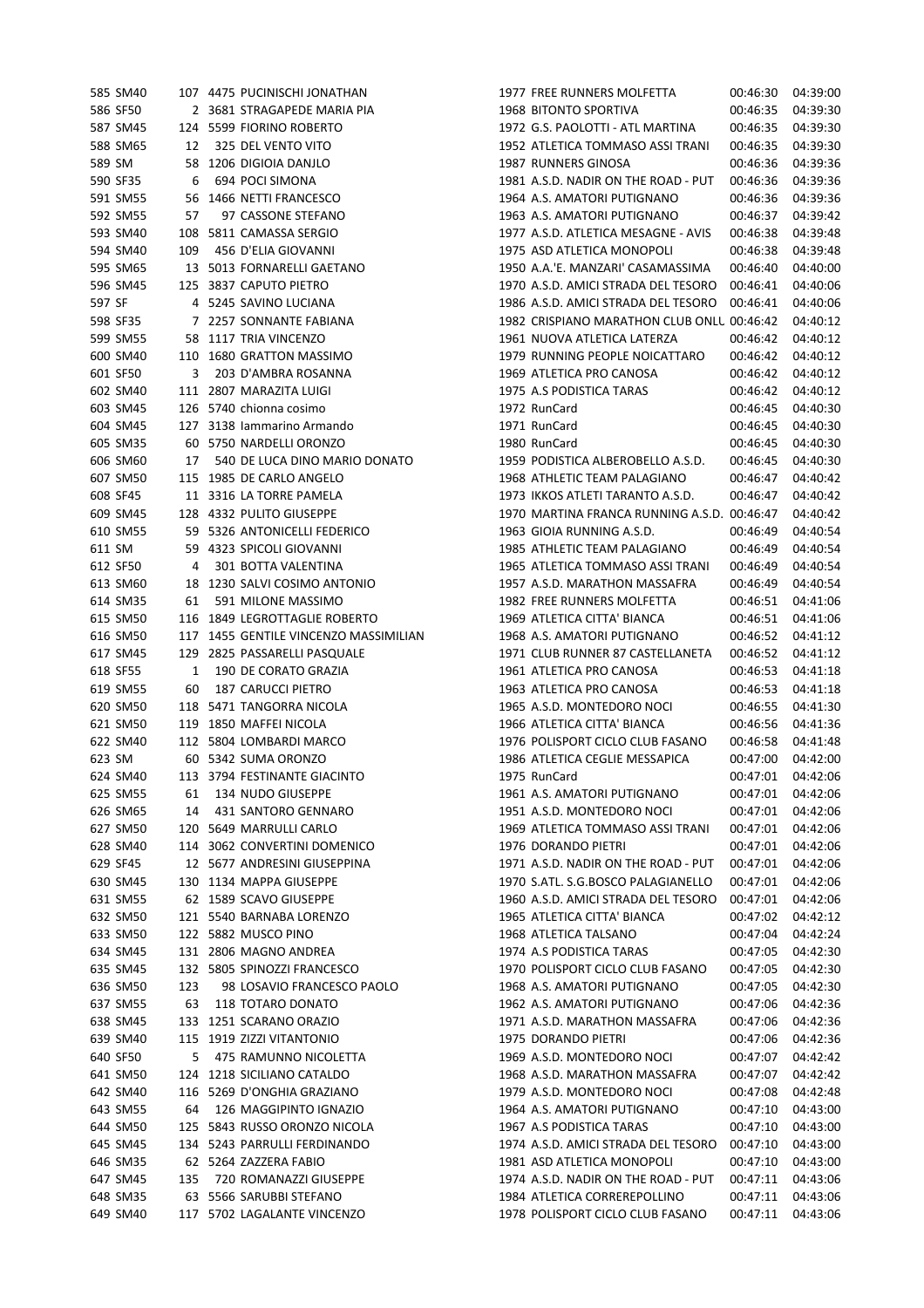|          | 650 SM65             |     | 15 5582 MARINO' MICHELE                         | 1953 ASD POD. FAGGIANO V.P. SERVICE 00:47:11 |                      | 04:43:06 |
|----------|----------------------|-----|-------------------------------------------------|----------------------------------------------|----------------------|----------|
|          | 651 SM50             | 126 | 527 MONTEMURRO CIRO                             | 1969 A.S. DOF AMATORI TURI                   | 00:47:11             | 04:43:06 |
|          | 652 SM55             |     | 65 2813 MEZZAPESA VITO                          | 1960 A.S. MARATHON CLUB STATTE               | 00:47:13             | 04:43:18 |
|          | 653 SM35             |     | 64 1267 PALUMMIERI ALESSIO                      | 1984 IKKOS ATLETI TARANTO A.S.D.             | 00:47:13             | 04:43:18 |
|          | 654 SM65             |     | 16 1217 SALVI FERNANDO                          | 1954 RunCard                                 | 00:47:16             | 04:43:36 |
|          | 655 SM35             | 65  | 396 MANCINI CARMELO                             | 1983 A.S.D. MONTEDORO NOCI                   | 00:47:16             | 04:43:36 |
|          | 656 SF35             |     | 8 1864 LAPADULA PALMA                           | 1982 POLISPORT CICLO CLUB FASANO             | 00:47:18             | 04:43:48 |
|          | 657 SM40             |     | 118 2012 CARAMIA MARCO                          | 1979 A.S.D. MARATHON MASSAFRA                | 00:47:19             | 04:43:54 |
|          | 658 SM35             |     | 66 5544 GALLO ANGELO                            | 1980 POLISPORT CICLO CLUB FASANO             | 00:47:19             | 04:43:54 |
|          | 659 SM40             |     | 119 5871 BUCCI CIRO                             | 1978 POD. CAROSINO JONICA&HIRIA ME: 00:47:20 |                      | 04:44:00 |
|          | 660 SM55             |     | 66 5584 MATERA VITO                             | 1960 NUOVA ATLETICA LATERZA                  | 00:47:20             | 04:44:00 |
|          | 661 SM45             |     | 136 3148 MIRAGLINO FRANCESCO                    | 1974 AMATORI ATL. ACQUAVIVA                  | 00:47:21             | 04:44:06 |
|          | 662 SM60             |     | 19 5603 GUIDA FRANCESCO                         | 1956 TOP RUNNERS LATERZA                     | 00:47:22             | 04:44:12 |
|          | 663 SM40             |     | 120 5528 VIOLANTE GIACOMO                       | 1979 A.S.D. WELLRUNNERS BITETTO              | 00:47:24             | 04:44:24 |
|          | 664 SM70             | 4   | 432 PACE LUIGI GUGLIELMO                        | 1949 A.S.D. MONTEDORO NOCI                   | 00:47:25             | 04:44:30 |
|          | 665 SM40             |     | 121 3405 MARZULLI MASSIMILIANO                  | 1975 ATLETICA TALSANO                        | 00:47:26             | 04:44:36 |
|          | 666 SM50             |     | 127 1013 LACORTE GIUSEPPE                       | 1966 OSTUNI RUNNER'S                         | 00:47:27             | 04:44:42 |
|          | 667 SM50             |     | 128 5511 FICO FRANCESCO                         | 1969 GIOIA RUNNING A.S.D.                    | 00:47:28             | 04:44:48 |
|          | 668 SM55             | 67  | 139 MARCHITELLI VITO SANTE                      | 1961 A.S. AMATORI PUTIGNANO                  | 00:47:28             | 04:44:48 |
|          | 669 SM35             |     | 67 1321 PIGNATELLI FEDELE                       | 1981 TEAM PIANETA SPORT MASSAFRA             | 00:47:29             | 04:44:54 |
|          | 670 SF40             | 9   | 654 MAZZARELLI VITA MARIA                       | 1978 A.S.D. NADIR ON THE ROAD - PUT          | 00:47:30             | 04:45:00 |
|          | 671 SM55             |     | 68 1214 CHIEFA FRANCESCO                        | 1961 A.S.D. MARATHON MASSAFRA                | 00:47:30             | 04:45:00 |
|          | 672 SM40             |     | 122 5772 DI LORENZO ENZO                        | 1979 AVIS IN CORSA CONVERSANO                | 00:47:31             | 04:45:06 |
|          | 673 SM50             |     | 129 5887 BOCCUNI GIUSEPPE                       | 1968 RUNNING CLUB VENEZIA A.S.D.             | 00:47:31             | 04:45:06 |
|          | 674 SM45             |     | 137 1275 STAGNI GIUSEPPE                        | 1972 TARANTO SPORTIVA                        | 00:47:31             | 04:45:06 |
|          | 675 SM50             |     | 130 4309 RAGONE FILIPPO                         | 1967 HAPPY RUNNERS ALTAMURA                  | 00:47:31             | 04:45:06 |
|          | 676 SM60             | 20  | 539 SABATELLI VITO NICOLA                       | 1956 PODISTICA ALBEROBELLO A.S.D.            | 00:47:31             | 04:45:06 |
|          |                      |     |                                                 |                                              |                      |          |
|          | 677 SM65<br>678 SM45 | 17  | 984 SIBILIO CARMELO<br>138 4376 SCAGLIOSO CARLO | 1954 POLISPORT CICLO CLUB FASANO             | 00:47:34<br>00:47:36 | 04:45:24 |
|          |                      |     |                                                 | 1971 A.S.D. AMICI STRADA DEL TESORO          |                      | 04:45:36 |
|          | 679 SM45             |     | 139 3585 PENZA MICHELE                          | 1973 BARLETTA SPORTIVA                       | 00:47:38             | 04:45:48 |
|          | 680 SM55             |     | 69 3362 CESAREO VINCENZO                        | 1961 TARANTO SPORTIVA                        | 00:47:39             | 04:45:54 |
|          | 681 SM45             | 140 | 467 LORENZINI EMANUELE                          | 1971 A.S.D. MONTEDORO NOCI                   | 00:47:40             | 04:46:00 |
|          | 682 SM40             |     | 123 2552 MERAFINO MICHELE                       | 1976 ATLETICA PRO CANOSA                     | 00:47:40             | 04:46:00 |
|          | 683 SM50             |     | 131 1074 RIZZI ARCANGELO                        | 1967 CLUB RUNNER 87 CASTELLANETA             | 00:47:40             | 04:46:00 |
|          | 684 SM35             |     | 68 5754 scatamacchia giuseppe                   | 1983 RunCard                                 | 00:47:41             | 04:46:06 |
|          | 685 SM50             |     | 132 3397 MAGAZZINO COSIMO                       | 1969 A.S.D. OLIMPIA GROTTAGLIE               | 00:47:44             | 04:46:24 |
|          | 686 SM65             | 18  | 405 PETRONILLI PIETRO SANTE                     | 1951 A.S.D. MONTEDORO NOCI                   | 00:47:45             | 04:46:30 |
| 687 SM   |                      |     | 61 5858 LUCASELLI ANTONELLO                     | 1990 CRISPIANO MARATHON CLUB ONLU 00:47:45   |                      | 04:46:30 |
|          | 688 SM35             |     | 69 1123 CATUCCI ALESSIO                         | 1984 NUOVA ATLETICA LATERZA                  | 00:47:46             | 04:46:36 |
|          | 689 SF35             |     | 9 4310 PALMISANO ANTONELLA                      | 1983 ALBEROBELLO RUNNING ASD                 | 00:47:46             | 04:46:36 |
|          | 690 SM45             |     | 141 2794 BATTISTELLI MARCO                      | 1971 PFIZER ITALIA RUNNING TEAM              | 00:47:46             | 04:46:36 |
|          | 691 SM35             |     | 70 1981 MATARRESE NICOLA                        | 1983 S.ATL, S.G.BOSCO PALAGIANELLO           | 00:47:46             | 04:46:36 |
|          | 692 SM45             |     | 142 2625 AMATO NICOLA DAVIDE                    | 1972 FREE RUNNERS MOLFETTA                   | 00:47:46             | 04:46:36 |
|          | 693 SM45             |     | 143 2658 FORNELLI GIUSEPPE                      | 1970 BITONTO SPORTIVA                        | 00:47:46             | 04:46:36 |
|          | 694 SF45             |     | 13 3686 MANCO STEFANIA                          | 1974 STRARUNNERS BARI                        | 00:47:46             | 04:46:36 |
|          | 695 SM40             |     | 124 1069 ROCHIRA ANGELO                         | 1976 CLUB RUNNER 87 CASTELLANETA             | 00:47:46             | 04:46:36 |
|          | 696 SM50             |     | 133 3350 GENNARO GIUSEPPE                       | 1969 A.S.D.FITNESS PODISTICA S.G.J.          | 00:47:46             | 04:46:36 |
|          | 697 SM35             |     | 71 4098 MIANULLI CARMINE                        | 1981 S.ATL. S.G.BOSCO PALAGIANELLO           | 00:47:47             | 04:46:42 |
| 698 AM   |                      |     | 4 5651 RECCHIA FRANCESCO PIO                    | 2002 A.S.D. MONTEDORO NOCI                   | 00:47:47             | 04:46:42 |
|          | 699 SM45             |     | 144 5230 MANSUETO GIUSEPPE GIOVANNI             | 1974 CORRERE E' SALUTE MOTTOLA               | 00:47:48             | 04:46:48 |
| 700 SM55 |                      |     | 70 1998 GIANFRATE GIUSEPPE                      |                                              |                      | 04:46:48 |
|          |                      |     |                                                 | 1961 G.S. PAOLOTTI - ATL MARTINA             | 00:47:48             |          |
|          | 701 SM45             |     | 145 5797 ANDRIULO GIUSEPPE                      | 1970 A.S. TEAM FRANCAVILLA                   | 00:47:50             | 04:47:00 |
|          | 702 SM50             | 134 | 268 SERAFINO ANTONIO                            | 1966 ASD ATLETICA MONOPOLI                   | 00:47:54             | 04:47:24 |
|          | 703 SM35             | 72  | 918 DI TERLIZZI FILIPPO                         | 1981 BITONTO SPORTIVA                        | 00:47:54             | 04:47:24 |
|          | 704 SM55             |     | 71 5429 Aspro Francesco                         | 1962 RunCard                                 | 00:47:55             | 04:47:30 |
|          | 705 SF35             |     | 10 5795 BRUNO MARIA POMPEA                      | 1980 A.S. TEAM FRANCAVILLA                   | 00:47:55             | 04:47:30 |
|          | 706 SM45             |     | 146 3147 VENTURA DOMENICO                       | 1973 AMATORI ATL. ACQUAVIVA                  | 00:47:57             | 04:47:42 |
|          | 707 SM50             |     | 135 3356 NITTI VITO                             | 1969 TARANTO SPORTIVA                        | 00:47:59             | 04:47:54 |
|          | 708 SM60             |     | 21 1282 INDELICATI GIUSEPPE                     | 1958 TARANTO SPORTIVA                        | 00:48:02             | 04:48:12 |
|          | 709 SM40             |     | 125 1153 SPORTELLI MASSIMILIANO                 | 1976 S.ATL. S.G.BOSCO PALAGIANELLO           | 00:48:03             | 04:48:18 |
|          | 710 SM75             | 1   | 641 TRAVERSA NICOLA VITO                        | 1944 PEDONE-RICCARDI BISCEGLIE               | 00:48:03             | 04:48:18 |
|          | 711 SM45             |     | 147 3085 MIGLIETTA MARCELLO                     | 1974 GPDM LECCE                              | 00:48:03             | 04:48:18 |
|          | 712 SM35             |     | 73 5880 MAGGI ORAZIO                            | 1980 MARTINA FRANCA RUNNING A.S.D. 00:48:04  |                      | 04:48:24 |
|          | 713 SM50             |     | 136 2623 TASCA ANTONIO                          | 1968 FREE RUNNERS MOLFETTA                   | 00:48:04             | 04:48:24 |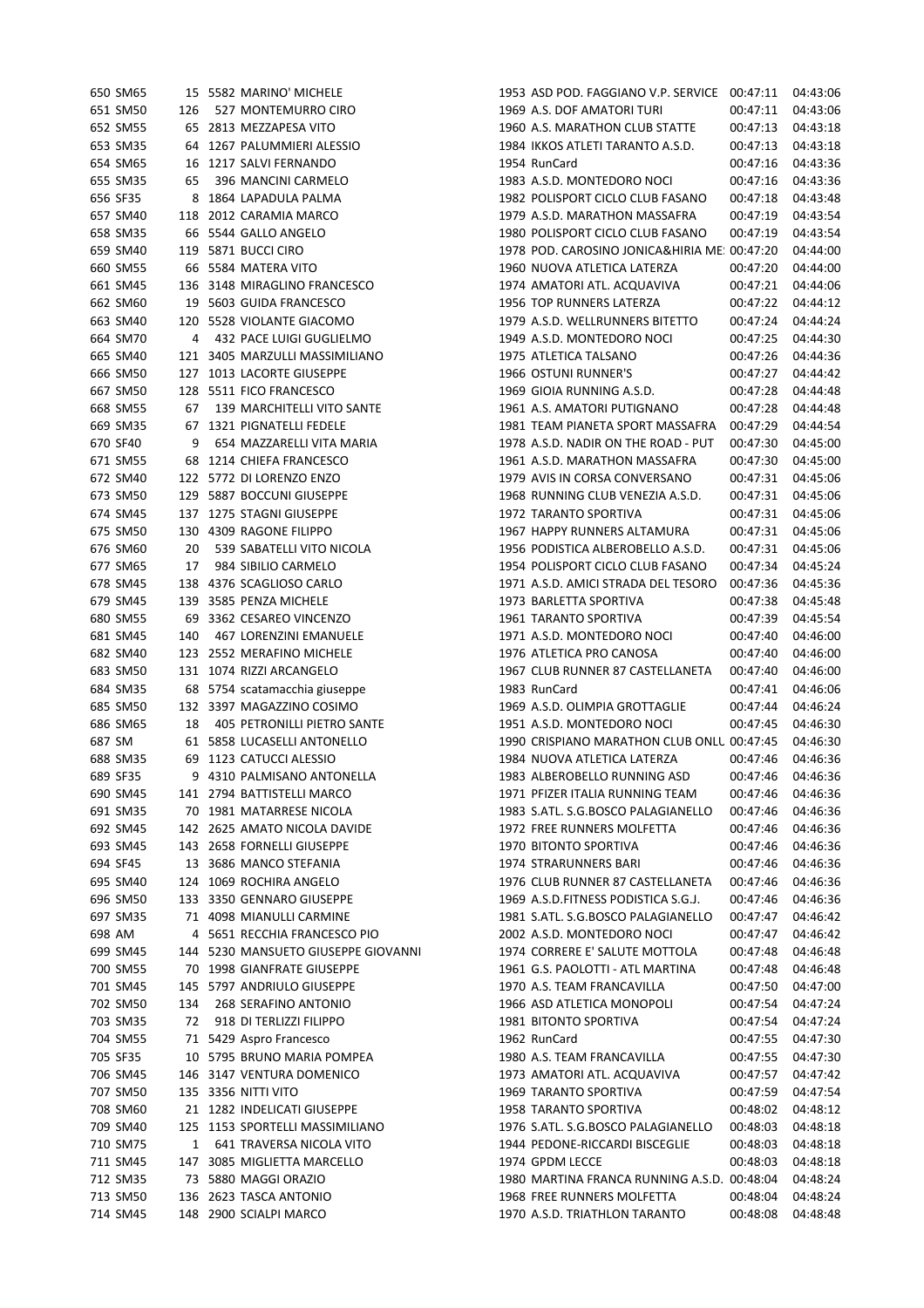|        | 715 SM35 |     | 74 1225 TOCCI GIOVANNI              | 1980 A.S.D. MARATHON MASSAFRA                | 00:48:09 | 04:48:54 |
|--------|----------|-----|-------------------------------------|----------------------------------------------|----------|----------|
|        | 716 SF50 |     | 6 1067 PAVONE MARIA DOMENICA        | 1965 CLUB RUNNER 87 CASTELLANETA             | 00:48:11 | 04:49:06 |
|        | 717 SM45 |     | 149 1258 FUMAROLA CARMELO           | 1974 LA PALESTRA ASD-MARTINA FRANC 00:48:12  |          | 04:49:12 |
|        | 718 SM45 |     | 150 2752 DE COSMO ATTILIO           | 1971 ATLETICA TOMMASO ASSI TRANI             | 00:48:12 | 04:49:12 |
|        | 719 SM55 |     | 72 3291 MARUCCI COSIMO              | 1960 A.S PODISTICA TARAS                     | 00:48:12 | 04:49:12 |
|        | 720 SM40 |     | 126 5799 CAVALLO NICOLA             | 1977 A.S. TEAM FRANCAVILLA                   | 00:48:12 | 04:49:12 |
|        | 721 SM45 |     | 151 2926 Mele Francesco             | 1970 RunCard                                 | 00:48:13 | 04:49:18 |
|        | 722 SM40 |     | 127 5263 MINOIA PIETRO              | 1977 ASD ATLETICA MONOPOLI                   | 00:48:13 | 04:49:18 |
|        | 723 SM50 |     | 137 1273 BARBATO ANTONIO            | 1966 TARANTO SPORTIVA                        | 00:48:13 | 04:49:18 |
|        | 724 SM55 |     | 73 4156 MASTROVITO MAURO            | 1964 GIOIA RUNNING A.S.D.                    | 00:48:15 | 04:49:30 |
|        | 725 SM50 |     | 138 2852 ROBERTO VITO               | 1969 CRISPIANO MARATHON CLUB ONLU 00:48:15   |          | 04:49:30 |
|        | 726 SM55 |     | 74 4179 GRANIER MARIO ANGELO        | 1960 BITONTO SPORTIVA                        | 00:48:15 | 04:49:30 |
|        | 727 SM55 |     | 75 5845 BONFRATE VINCENZO           | 1960 A.S PODISTICA TARAS                     | 00:48:15 | 04:49:30 |
|        | 728 SM   |     | 62 2776 CARDONE LEONARDO            | 1986 POLISPORT CICLO CLUB FASANO             | 00:48:16 | 04:49:36 |
|        | 729 SM55 | 76  | 717 ELEFANTE MARIO                  | 1962 A.S.D. NADIR ON THE ROAD - PUT          | 00:48:18 | 04:49:48 |
|        | 730 SM50 |     | 139 4853 URBANI MARCELLO            | 1966 IKKOS ATLETI TARANTO A.S.D.             | 00:48:18 | 04:49:48 |
|        | 731 SM45 | 152 | 986 SCARAFILE GIUSEPPE              | 1971 POLISPORT CICLO CLUB FASANO             | 00:48:18 | 04:49:48 |
|        | 732 SM55 |     | 77 2903 BUCCOLIERO REMIGIO VITTORIO | 1961 ASD ATLETICA SAVA                       | 00:48:18 | 04:49:48 |
|        | 733 SM40 |     | 128 3375 FRASCELLA COSIMO           | 1975 POD. CAROSINO JONICA&HIRIA ME: 00:48:18 |          | 04:49:48 |
|        | 734 SM50 |     | 140 3250 COSENTINO ROCCO            | 1966 LUCANI FREE RUNNERS                     | 00:48:19 | 04:49:54 |
|        | 735 SM45 |     | 153 4920 SIMONE PASQUALE            | 1973 A.MARATONETI ANDRIESI                   | 00:48:20 | 04:50:00 |
|        | 736 SM55 |     | 78 2110 COFANO FRANCESCO            | 1960 ATLETICA ADELFIA                        | 00:48:20 | 04:50:00 |
|        | 737 SM40 |     | 129 1914 LAGHEZZA GIUSEPPE          | 1975 DORANDO PIETRI                          | 00:48:21 | 04:50:06 |
|        | 738 SM50 |     | 141 1368 LAMANNA ROCCO ANTONIO      | 1967 GIOIA RUNNING A.S.D.                    | 00:48:22 | 04:50:12 |
|        | 739 SM50 | 142 | 284 LEOCI PAOLO                     | 1967 ASD ATLETICA MONOPOLI                   | 00:48:22 | 04:50:12 |
|        | 740 SM60 | 22  | 796 MESTO NICOLA                    | 1959 BIO AMBRA NEW AGE                       | 00:48:23 | 04:50:18 |
|        | 741 SM   |     | 63 5618 GIORGIO ALFONSO MARIA       | 1994 A.S.D. RHBIKE TEAM                      | 00:48:25 | 04:50:30 |
|        | 742 SM50 |     | 143 3265 BROMO ORONZO               | 1969 A.S.D. PODISTICA GROTTAGLIE             | 00:48:25 | 04:50:30 |
|        | 743 SM40 |     | 130 1883 NARCISI MARTINO            | 1975 A.S.D. ATLETICA CAROVIGNO               | 00:48:25 | 04:50:30 |
|        | 744 SM   |     | 64 1884 PALMA FRANCESCO             | 1988 A.S.D. ATLETICA CAROVIGNO               | 00:48:26 | 04:50:36 |
|        | 745 SM55 |     | 80 1219 MASTRONUZZI GIROLAMO        | 1964 A.S.D. MARATHON MASSAFRA                | 00:48:27 | 04:50:42 |
|        | 746 SM55 |     | 79 5848 CAZZATO FRANCESCO           | 1961 CLUB RUNNER 87 CASTELLANETA             | 00:48:27 | 04:50:42 |
|        | 747 SM45 |     | 154 4421 CACCIAPAGLIA PAOLO ANTONIO | 1970 DREAM TEAM BARI                         | 00:48:28 | 04:50:48 |
|        | 748 SM50 |     | 144 1758 FIORE ANTONIO              | 1966 RUNNERS DEL LEVANTE                     | 00:48:28 | 04:50:48 |
|        | 749 SM55 | 81  | 907 COLANGELO ANTONIO               | 1963 BITONTO SPORTIVA                        | 00:48:28 | 04:50:48 |
|        | 750 SM   |     | 65 2812 MEZZAPESA NICOLA            | 1985 A.S. MARATHON CLUB STATTE               | 00:48:30 | 04:51:00 |
|        | 751 SM50 |     | 145 4224 SIMEONE FRANCESCO          | 1966 TARANTO SPORTIVA                        | 00:48:34 | 04:51:24 |
|        | 752 SM40 |     | 131 5530 LAERA ADRIANO              | 1978 ASDNOCINCORSA                           | 00:48:34 | 04:51:24 |
|        | 753 SM65 |     | 19 5884 PINTUS GIUSEPPE             | 1953 A.S.D.FITNESS PODISTICA S.G.J.          | 00:48:34 | 04:51:24 |
|        | 754 SF40 |     | 10 3039 Mariella Catarina           | 1974 RunCard                                 | 00:48:34 | 04:51:24 |
|        | 755 SF45 |     | 14 1549 CANDONI PAOLA               | 1971 SPORT CENTER A.S.D.                     | 00:48:39 | 04:51:54 |
|        | 756 SM45 |     | 155 3426 Amoruso Francesco          | 1970 RunCard                                 | 00:48:39 | 04:51:54 |
|        | 757 SM50 |     | 146 5644 ZUCCARO PAOLO              | 1965 ATLETICA PRO CANOSA                     | 00:48:39 | 04:51:54 |
|        | 758 SM60 |     | 23 1961 GALASSO VITTORIO            | 1958 ASD POD. FAGGIANO V.P. SERVICE          | 00:48:39 | 04:51:54 |
|        | 759 SM45 |     | 156 5236 CHIARAPPA GIOVANNI         | 1974 FIAMMA OLIMPIA PALO                     | 00:48:41 | 04:52:06 |
|        | 760 SM40 |     | 132 3319 RUGGIERO EDMONDO           | 1975 ASD POD. FAGGIANO V.P. SERVICE          | 00:48:46 | 04:52:36 |
|        | 761 SM50 | 147 | 85 ROMANAZZI ANGELO                 | 1968 A.S. AMATORI PUTIGNANO                  | 00:48:47 | 04:52:42 |
|        | 762 SM35 |     | 75 5259 FIUME GIANFRANCO            | 1982 ASD ATLETICA MONOPOLI                   | 00:48:48 | 04:52:48 |
|        | 763 SM55 |     | 82 2295 MORO DOMENICO               | 1964 ATLETICA CITTA' BIANCA                  | 00:48:49 | 04:52:54 |
| 764 SF |          |     | 5 1908 SEMERARO LUCIA               | 1988 OSTUNI RUNNER'S                         | 00:48:49 | 04:52:54 |
|        | 765 SF45 |     | 15 1797 SICOLO ANNA GRAZIA          | 1972 BITONTO SPORTIVA                        | 00:48:49 | 04:52:54 |
|        | 766 SM60 |     | 24 2967 SPADAVECCHIA MICHELE        | 1957 DREAM TEAM BARI                         | 00:48:49 | 04:52:54 |
|        | 767 SM60 |     | 25 4011 PERRONE ANTONIO             | 1957 A.S PODISTICA TARAS                     | 00:48:49 | 04:52:54 |
|        | 768 SF45 |     | 16 4535 OLIVA LUCIA                 | 1972 BIO AMBRA NEW AGE                       | 00:48:49 | 04:52:54 |
|        | 769 SM40 |     | 133 5732 COMETA DOMENICO            | 1979 IKKOS ATLETI TARANTO A.S.D.             | 00:48:49 | 04:52:54 |
|        | 770 SM55 | 83  | 696 LARICCHIUTA NICOLA              | 1961 A.S.D. NADIR ON THE ROAD - PUT          | 00:48:49 | 04:52:54 |
|        | 771 SM45 | 157 | 991 PETRUZZI VINCENZO               | 1971 POLISPORT CICLO CLUB FASANO             | 00:48:54 | 04:53:24 |
|        | 772 SM60 | 26  | 43 MOREA PAOLO                      | 1959 A.S. ATLETICA CASTELLANA                | 00:48:54 | 04:53:24 |
|        | 773 SM50 |     | 148 5886 QUARANTA MICHELE           | 1967 A.S.D.FITNESS PODISTICA S.G.J.          | 00:48:57 | 04:53:42 |
|        | 774 SM60 | 27  | 143 DE LUCA PASQUALE                | 1957 A.S. AMATORI PUTIGNANO                  | 00:48:58 | 04:53:48 |
|        | 775 SF45 |     | 17 1480 RICCIONI MILENA             | 1973 A.A.'E. MANZARI' CASAMASSIMA            | 00:48:58 | 04:53:48 |
|        | 776 SM50 | 149 | 260 PERRICCI SAVERIO                | 1965 ASD ATLETICA MONOPOLI                   | 00:48:58 | 04:53:48 |
|        | 777 SM55 |     | 84 3690 LEPORE VITO                 | 1960 STRARUNNERS BARI                        | 00:48:58 | 04:53:48 |
|        | 778 SF45 | 18  | 544 SBLENDORIO GEMMA                | 1974 PODISTICA ALBEROBELLO A.S.D.            | 00:48:58 | 04:53:48 |
|        | 779 SM50 | 150 | 95 VINELLA GIUSEPPE                 | 1969 A.S. AMATORI PUTIGNANO                  | 00:49:01 | 04:54:06 |
|        |          |     |                                     |                                              |          |          |

| 180 A.S.D. MARATHON MASSAFRA                             | 00:48:09             | 04:48:54             |
|----------------------------------------------------------|----------------------|----------------------|
| 165 CLUB RUNNER 87 CASTELLANETA                          | 00:48:11             | 04:49:06             |
| 74 LA PALESTRA ASD-MARTINA FRANC                         | 00:48:12             | 04:49:12             |
| 171 ATLETICA TOMMASO ASSI TRANI                          | 00:48:12             | 04:49:12             |
| 160 A.S PODISTICA TARAS                                  | 00:48:12             | 04:49:12             |
| 77 A.S. TEAM FRANCAVILLA                                 | 00:48:12             | 04:49:12             |
| 170 RunCard                                              | 00:48:13             | 04:49:18             |
| 177 ASD ATLETICA MONOPOLI                                | 00:48:13             | 04:49:18             |
| 166 TARANTO SPORTIVA                                     | 00:48:13             | 04:49:18             |
| <b>164 GIOIA RUNNING A.S.D.</b>                          | 00:48:15             | 04:49:30             |
| 69 CRISPIANO MARATHON CLUB ONLL 00:48:15                 |                      | 04:49:30             |
| 160 BITONTO SPORTIVA                                     | 00:48:15             | 04:49:30             |
| 160 A.S PODISTICA TARAS                                  | 00:48:15             | 04:49:30             |
| 186 POLISPORT CICLO CLUB FASANO                          | 00:48:16             | 04:49:36             |
| 062 A.S.D. NADIR ON THE ROAD - PUT                       | 00:48:18             | 04:49:48             |
| 166 IKKOS ATLETI TARANTO A.S.D.                          | 00:48:18             | 04:49:48             |
| 171 POLISPORT CICLO CLUB FASANO                          | 00:48:18             | 04:49:48             |
| <b>161 ASD ATLETICA SAVA</b>                             | 00:48:18             | 04:49:48             |
| 75 POD. CAROSINO JONICA&HIRIA ME: 00:48:18               |                      | 04:49:48             |
| 166 LUCANI FREE RUNNERS                                  | 00:48:19             | 04:49:54             |
| 173 A.MARATONETI ANDRIESI                                | 00:48:20             | 04:50:00             |
| <b>160 ATLETICA ADELFIA</b>                              | 00:48:20             | 04:50:00             |
| 175 DORANDO PIETRI                                       | 00:48:21             | 04:50:06             |
| 167 GIOIA RUNNING A.S.D.                                 | 00:48:22             | 04:50:12             |
| 67 ASD ATLETICA MONOPOLI<br><b>959 BIO AMBRA NEW AGE</b> | 00:48:22             | 04:50:12             |
| 194 A.S.D. RHBIKE TEAM                                   | 00:48:23<br>00:48:25 | 04:50:18<br>04:50:30 |
| 169 A.S.D. PODISTICA GROTTAGLIE                          | 00:48:25             | 04:50:30             |
| 75 A.S.D. ATLETICA CAROVIGNO                             | 00:48:25             | 04:50:30             |
| 188 A.S.D. ATLETICA CAROVIGNO                            | 00:48:26             | 04:50:36             |
| 164 A.S.D. MARATHON MASSAFRA                             | 00:48:27             | 04:50:42             |
| 161 CLUB RUNNER 87 CASTELLANETA                          | 00:48:27             | 04:50:42             |
| 170 DREAM TEAM BARI                                      | 00:48:28             | 04:50:48             |
| 166 RUNNERS DEL LEVANTE                                  | 00:48:28             | 04:50:48             |
| 163 BITONTO SPORTIVA                                     | 00:48:28             | 04:50:48             |
| 85 A.S. MARATHON CLUB STATTE                             | 00:48:30             | 04:51:00             |
| 166 TARANTO SPORTIVA                                     | 00:48:34             | 04:51:24             |
| 178 ASDNOCINCORSA                                        | 00:48:34             | 04:51:24             |
| <b>953 A.S.D.FITNESS PODISTICA S.G.J.</b>                | 00:48:34             | 04:51:24             |
| 74 RunCard                                               | 00:48:34             | 04:51:24             |
| 171 SPORT CENTER A.S.D.                                  | 00:48:39             | 04:51:54             |
| 170 RunCard                                              | 00:48:39             | 04:51:54             |
| 65 ATLETICA PRO CANOSA                                   | 00:48:39             | 04:51:54             |
| 358 ASD POD. FAGGIANO V.P. SERVICE                       | 00:48:39             | 04:51:54             |
| 74 FIAMMA OLIMPIA PALO                                   | 00:48:41             | 04:52:06             |
| 75 ASD POD. FAGGIANO V.P. SERVICE                        | 00:48:46             | 04:52:36             |
| 68 A.S. AMATORI PUTIGNANO                                | 00:48:47             | 04:52:42             |
| 82 ASD ATLETICA MONOPOLI                                 | 00:48:48             | 04:52:48             |
| 164 ATLETICA CITTA' BIANCA                               | 00:48:49             | 04:52:54             |
| <b>88 OSTUNI RUNNER'S</b>                                | 00:48:49             | 04:52:54             |
| 72 BITONTO SPORTIVA                                      | 00:48:49             | 04:52:54             |
| 357 DREAM TEAM BARI                                      | 00:48:49             | 04:52:54             |
| <b>157 A.S PODISTICA TARAS</b>                           | 00:48:49             | 04:52:54             |
| 72 BIO AMBRA NEW AGE                                     | 00:48:49             | 04:52:54             |
| 179 IKKOS ATLETI TARANTO A.S.D.                          | 00:48:49             | 04:52:54             |
| 061 A.S.D. NADIR ON THE ROAD - PUT                       | 00:48:49             | 04:52:54             |
| 71 POLISPORT CICLO CLUB FASANO                           | 00:48:54             | 04:53:24             |
| 159 A.S. ATLETICA CASTELLANA                             | 00:48:54             | 04:53:24             |
| 067 A.S.D.FITNESS PODISTICA S.G.J.                       | 00:48:57             | 04:53:42             |
| 357 A.S. AMATORI PUTIGNANO                               | 00:48:58             | 04:53:48             |
| 173 A.A.'E. MANZARI' CASAMASSIMA                         | 00:48:58             | 04:53:48             |
| 165 ASD ATLETICA MONOPOLI                                | 00:48:58             | 04:53:48             |
| 160 STRARUNNERS BARI                                     | 00:48:58             | 04:53:48             |
| 174 PODISTICA ALBEROBELLO A.S.D.                         | 00:48:58             | 04:53:48             |
| 69 A.S. AMATORI PUTIGNANO                                | 00:49:01             | 04:54:06             |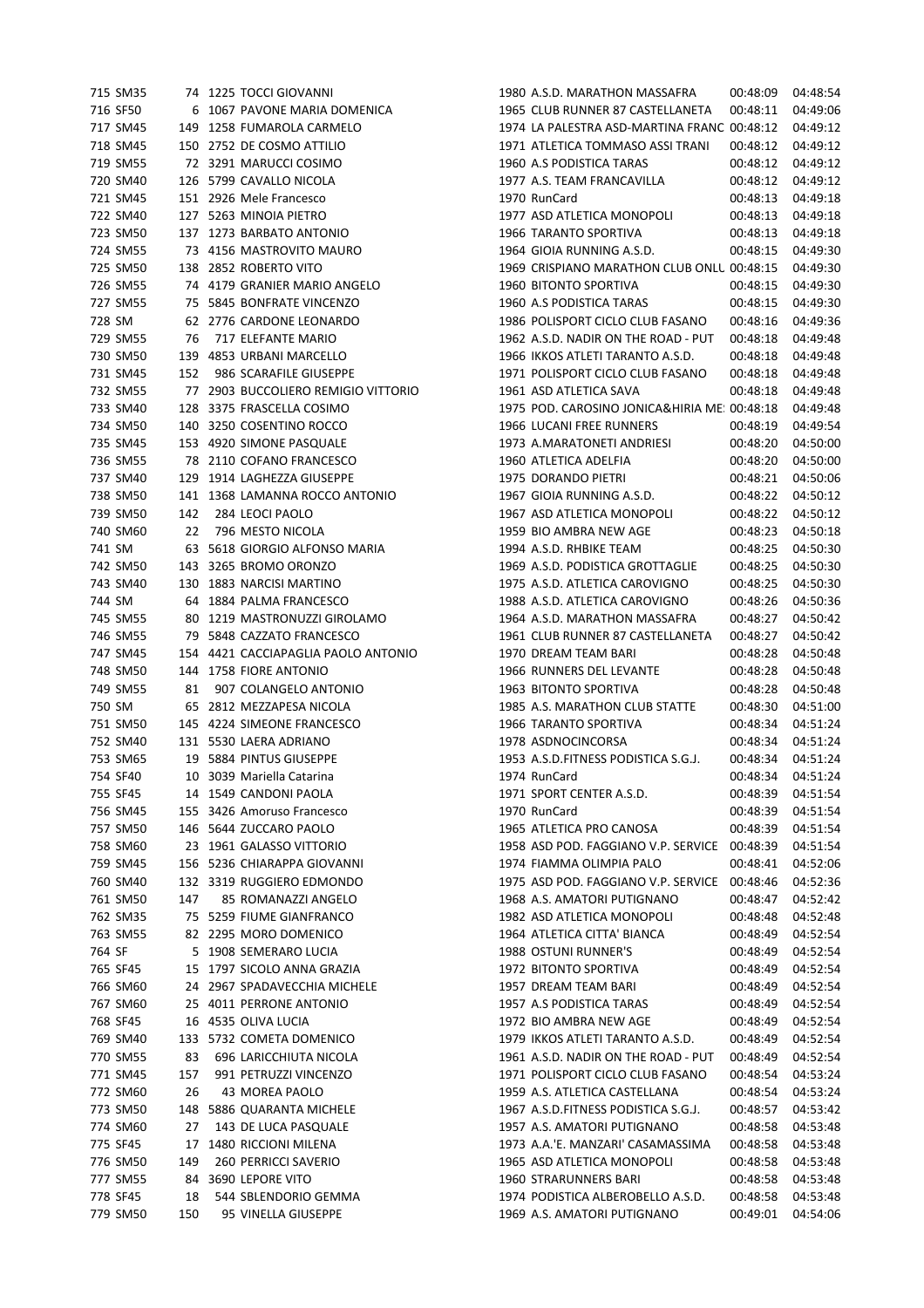| 780 PF |          |     | 2 5771 IGNOMIRIELLO DIALMINA    | 1997 POD. VALLE D'ITRIA LOCOROTONDC 00:49:01 |          | 04:54:06 |
|--------|----------|-----|---------------------------------|----------------------------------------------|----------|----------|
|        | 781 SM40 |     | 134 2654 TOTA STEFANO           | 1977 BITONTO SPORTIVA                        | 00:49:01 | 04:54:06 |
|        | 782 SM40 | 135 | 927 MARRAUDINO PAOLO            | 1976 GIOIA RUNNING A.S.D.                    | 00:49:03 | 04:54:18 |
|        | 783 SM55 |     | 85 1645 REGINA FRANCESCO        | 1960 FREE RUNNERS MOLFETTA                   | 00:49:03 | 04:54:18 |
|        | 784 SM45 |     | 158 5450 ALBANESE VITO          | 1972 A.S.D. AMICI STRADA DEL TESORO          | 00:49:03 | 04:54:18 |
|        | 785 SM40 |     | 136 5472 BIANCO TONI            | 1979 A.S.D. MONTEDORO NOCI                   | 00:49:03 | 04:54:18 |
|        | 786 SM40 |     |                                 | 1979 ATLETICA TALSANO                        |          | 04:54:24 |
|        |          |     | 137 3412 CARRIERI GIANFRANCO    |                                              | 00:49:04 |          |
|        | 787 SM50 |     | 151 1132 CARICATO ANGELO        | 1965 S.ATL. S.G.BOSCO PALAGIANELLO           | 00:49:04 | 04:54:24 |
|        | 788 SM50 |     | 152 3627 SFREGOLA PIETRO        | 1966 BARLETTA SPORTIVA                       | 00:49:06 | 04:54:36 |
|        | 789 SF35 |     | 11 1238 CHIRICO AGATA           | 1984 A.S.D. MARATHON MASSAFRA                | 00:49:06 | 04:54:36 |
|        | 790 SF55 |     | 2 5250 MENOLASCINA ROSA         | 1961 A.S.D. AMICI STRADA DEL TESORO          | 00:49:12 | 04:55:12 |
|        | 791 SM55 |     | 86 1913 GIANNOCCARO DOMENICO    | 1964 DORANDO PIETRI                          | 00:49:12 | 04:55:12 |
|        | 792 SM60 |     | 28 2136 BOCINA ANGELO MAURIZIO  | 1959 A.S.D. ATLETICA MESAGNE - AVIS          | 00:49:12 | 04:55:12 |
|        | 793 SM50 | 153 | 902 PAGONE ANTONIO              | 1966 BITONTO SPORTIVA                        | 00:49:12 | 04:55:12 |
|        | 794 SM60 | 29  | 258 DIBELLO NICOLO'             | 1956 ASD ATLETICA MONOPOLI                   | 00:49:12 | 04:55:12 |
|        | 795 SM35 | 76  | 721 LATERZA GIANCARLO           | 1981 A.S.D. NADIR ON THE ROAD - PUT          | 00:49:12 | 04:55:12 |
|        | 796 SM50 | 154 | 468 LOLIVA NICOLA               | 1968 A.S.D. MONTEDORO NOCI                   | 00:49:13 | 04:55:18 |
|        | 797 SM60 |     | 30 5813 ZOCCO GIANFRANCO        | 1957 A.S.D. ATLETICA MESAGNE - AVIS          | 00:49:13 | 04:55:18 |
|        | 798 SM50 |     | 155 5764 RISERBATO LUIGI NICOLA | 1969 ATLETICA TOMMASO ASSI TRANI             | 00:49:13 | 04:55:18 |
|        |          |     |                                 |                                              |          |          |
|        | 799 SM60 |     | 31 1072 SEMERARO FRANCESCO      | 1959 CLUB RUNNER 87 CASTELLANETA             | 00:49:14 | 04:55:24 |
|        | 800 SM55 | 87  | 746 FALCICCHIO BERARDINO        | 1962 HAPPY RUNNERS ALTAMURA                  | 00:49:17 | 04:55:42 |
|        | 801 SM55 |     | 88 1116 SCARATI MICHELE         | 1961 NUOVA ATLETICA LATERZA                  | 00:49:18 | 04:55:48 |
|        | 802 SM35 |     | 77 3838 FILOGRANO DIEGO         | 1980 A.S.D. AMICI STRADA DEL TESORO          | 00:49:18 | 04:55:48 |
|        | 803 SM60 | 32  | 445 DE GRAZIA GIOVANNI          | 1956 A.S.D. MONTEDORO NOCI                   | 00:49:20 | 04:56:00 |
|        | 804 SM50 |     | 156 4325 MARANGI ROCCO          | 1967 A.S.D. MARATHON MASSAFRA                | 00:49:20 | 04:56:00 |
|        | 805 SM50 |     | 157 1213 MORRONE ANTONIO        | 1969 A.S.D. MARATHON MASSAFRA                | 00:49:20 | 04:56:00 |
|        | 806 SM50 |     | 158 4008 MARINELLI CIRO         | 1965 A.S.D. PODISTICA GROTTAGLIE             | 00:49:21 | 04:56:06 |
|        | 807 SF45 |     | 19 3339 PICCOLO MARIA ROSARIA   | 1974 A.S.D. MARATHON MASSAFRA                | 00:49:22 | 04:56:12 |
|        | 808 SM60 | 33  | 310 PARADISO NICOLA             | 1957 ATLETICA TOMMASO ASSI TRANI             | 00:49:23 | 04:56:18 |
|        | 809 SM50 | 159 | 302 DI TEO SAVINO               | 1965 ATLETICA TOMMASO ASSI TRANI             | 00:49:25 | 04:56:30 |
|        | 810 SF45 | 20  |                                 |                                              |          | 04:56:30 |
|        |          |     | 372 ROSELLI ROBERTA             | 1974 SPORT CENTER A.S.D.                     | 00:49:25 |          |
| 811 SM |          |     | 66 1906 GIANNOTTI ANGELO        | 1990 OSTUNI RUNNER'S                         | 00:49:25 | 04:56:30 |
|        | 812 SM45 |     | 159 5751 pascazio lorenzo       | 1970 RunCard                                 | 00:49:25 | 04:56:30 |
|        | 813 SM50 | 160 | 869 Moretti Giovanni            | 1965 RunCard                                 | 00:49:30 | 04:57:00 |
|        | 814 SM50 |     | 161 5745 IURLARO CATALDO        | 1967 RunCard                                 | 00:49:32 | 04:57:12 |
|        | 815 SM60 |     | 34 3389 BOCCUNI FABRIZIO        | 1959 A.S.D. TRIATHLON TARANTO                | 00:49:33 | 04:57:18 |
|        | 816 SM40 |     | 138 1041 MAGISTRO MICHELE       | 1977 G.S. ATHLOS MATERA                      | 00:49:33 | 04:57:18 |
|        | 817 SM50 | 162 | 595 VISAGGI NICOLO'             | 1965 FREE RUNNERS MOLFETTA                   | 00:49:33 | 04:57:18 |
|        | 818 SM55 | 89  | 999 CAVALLO ARMANDO             | 1961 OSTUNI RUNNER'S                         | 00:49:33 | 04:57:18 |
|        | 819 SM55 |     | 90 3186 SOLAZZO VITO            | 1962 S.S.D. A.R.L. DYNAMYK FITNESS           | 00:49:33 | 04:57:18 |
|        | 820 SF50 |     | 7 5648 GUSMAI ANNAMARIA         | 1966 ATLETICA TOMMASO ASSI TRANI             | 00:49:33 | 04:57:18 |
|        | 821 SM55 |     | 91 1529 MAGRONE LUIGI           | 1963 ATLETICA TOMMASO ASSI TRANI             | 00:49:34 | 04:57:24 |
|        | 822 SF40 |     | 11 2979 DE LUCA ALESSANDRA      | 1978 OSTUNI RUNNER'S                         | 00:49:34 | 04:57:24 |
|        |          |     |                                 | 1992 ASD ATLETICA MONOPOLI                   |          | 04:58:06 |
| 823 SF |          |     | 6 4790 GALLIZIA ANTONELLA       |                                              | 00:49:41 |          |
|        | 824 SM55 |     | 92 1295 PINTO GIUSEPPE          | 1960 TOP RUNNERS LATERZA                     | 00:49:41 | 04:58:06 |
|        | 825 SM45 |     | 160 1163 DE BENEDETTO VINCENZO  | 1974 ATHLETIC TEAM PALAGIANO                 | 00:49:41 | 04:58:06 |
|        | 826 SM50 | 163 | 827 GEMMATI VITO GIOVANNI       | 1969 GIOIA RUNNING A.S.D.                    | 00:49:45 | 04:58:30 |
|        | 827 SM35 | 78  | 779 DE LUCA ANGELO              | 1981 DREAM TEAM BARI                         | 00:49:45 | 04:58:30 |
|        | 828 SF40 |     | 12 2545 TERRONE ROSA            | 1976 ATLETICA PRO CANOSA                     | 00:49:45 | 04:58:30 |
|        | 829 SM40 |     | 139 5412 EPIFANI SALVATORE      | 1975 CLUB RUNNER 87 CASTELLANETA             | 00:49:45 | 04:58:30 |
|        | 830 SM60 |     | 35 2288 BUTTIGLIONE PASQUALE    | 1955 GIOIA RUNNING A.S.D.                    | 00:49:45 | 04:58:30 |
|        | 831 SM50 |     | 164 5334 STELLACCI VITO         | 1965 BITONTO SPORTIVA                        | 00:49:46 | 04:58:36 |
|        | 832 SM50 |     | 165 3367 FEDELE FRANCESCO       | 1967 TARANTO SPORTIVA                        | 00:49:48 | 04:58:48 |
|        | 833 SF45 |     | 21 3318 FINA ANTONIETTA         | 1972 ASD POD. FAGGIANO V.P. SERVICE          | 00:49:48 | 04:58:48 |
|        | 834 SF45 |     | 22 5874 IEVA CINZIA             | 1972 A.S.D. OLIMPIA GROTTAGLIE               | 00:49:48 | 04:58:48 |
|        |          |     |                                 |                                              |          |          |
|        | 835 SM40 | 140 | 576 SCATIGNA GIAMPIERO          | 1979 POD. VALLE D'ITRIA LOCOROTONDC 00:49:53 |          | 04:59:18 |
|        | 836 SM50 |     | 166 1061 FERA GIUSEPPE CLAUDIO  | 1965 CLUB RUNNER 87 CASTELLANETA             | 00:49:55 | 04:59:30 |
|        | 837 SM45 | 161 | 739 CORNACCHIA MARCANTONIO      | 1971 HAPPY RUNNERS ALTAMURA                  | 00:49:56 | 04:59:36 |
|        | 838 SF40 |     | 13 2092 Cramarossa Fara         | 1976 RunCard                                 | 00:49:56 | 04:59:36 |
|        | 839 SM55 |     | 93 2030 DE ROSA PATRIZIO        | 1963 TARANTO SPORTIVA                        | 00:49:57 | 04:59:42 |
|        | 840 SF45 |     | 23 5571 QUARANTA EUFEMIA        | 1974 A.S.D. PODISTICA GROTTAGLIE             | 00:49:57 | 04:59:42 |
|        | 841 SF40 |     | 14 5292 CARNICELLA DARIA        | 1975 FREE RUNNERS MOLFETTA                   | 00:49:57 | 04:59:42 |
|        | 842 SM50 | 167 | 178 ZACCARO SABINO              | 1965 ATLETICA PRO CANOSA                     | 00:49:58 | 04:59:48 |
|        | 843 SM40 |     | 141 1099 MONTEMURRI ANGELO      | 1976 CORRERE E' SALUTE MOTTOLA               | 00:50:00 | 05:00:00 |
|        | 844 SM50 |     | 168 1651 TOMASICCHIO GAETANO    | 1968 FREE RUNNERS MOLFETTA                   | 00:50:00 | 05:00:00 |
|        |          |     |                                 |                                              |          |          |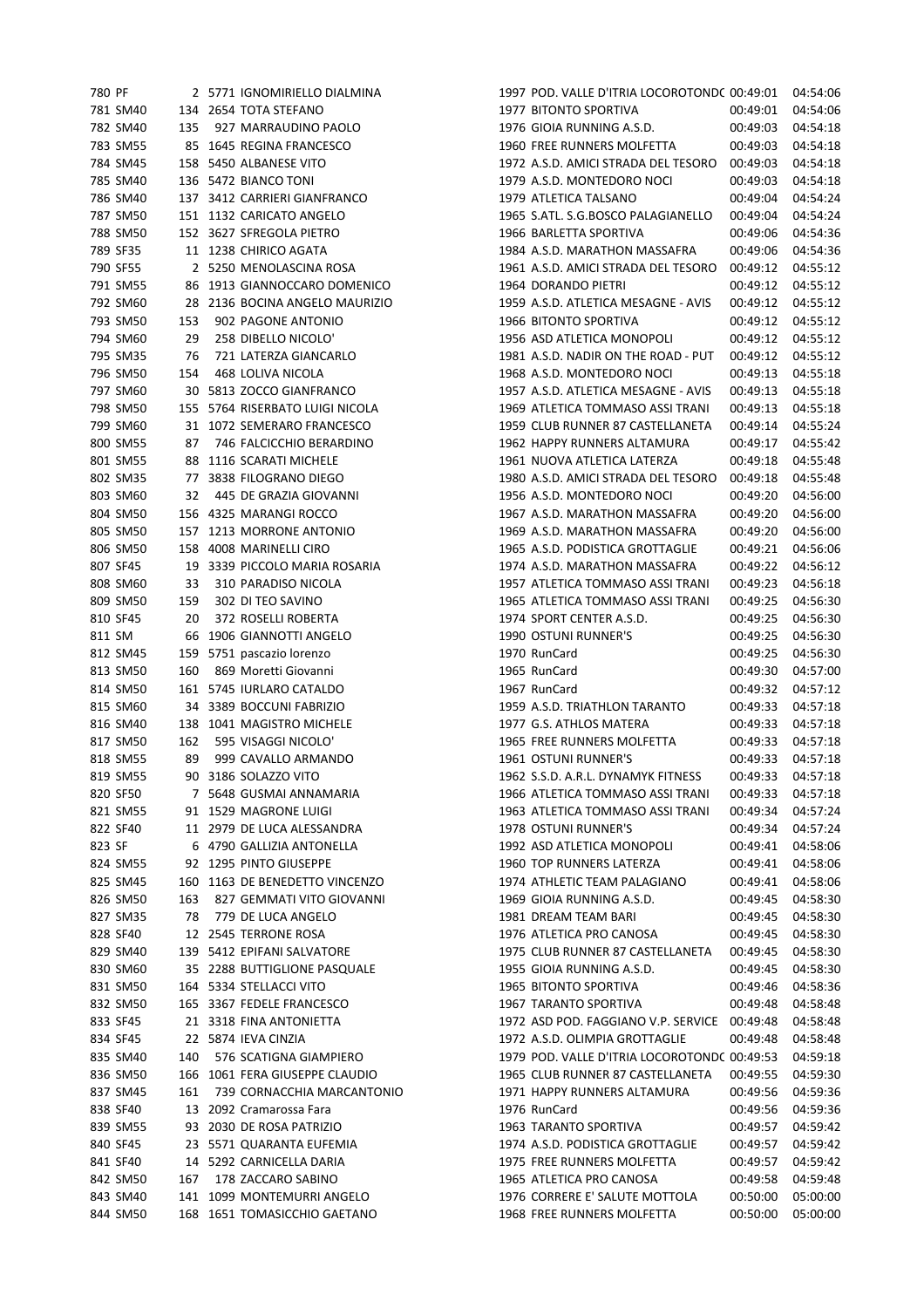|        | 845 SM55 |     | 94 3149 AFFUSO ROCCO ALFREDO    | 1961 A.S.D. AMICI STRADA DEL TESORO                 | 00:50:00 | 05:00:00 |
|--------|----------|-----|---------------------------------|-----------------------------------------------------|----------|----------|
|        | 846 SM50 | 169 | 975 GRECO EUGENIO               | 1967 ATLETICA CITTA' BIANCA                         | 00:50:01 | 05:00:06 |
|        | 847 SM40 |     | 142 4100 PIZZOLLA PIETRO        | 1977 S.ATL. S.G.BOSCO PALAGIANELLO                  | 00:50:01 | 05:00:06 |
|        | 848 SF55 |     | 3 1451 DELFINE ELISABETTA       | 1964 A.S. AMATORI PUTIGNANO                         | 00:50:05 | 05:00:30 |
|        | 849 SF40 |     | 15 1250 AZZONE ANGELA           | 1975 A.S.D. MARATHON MASSAFRA                       | 00:50:05 | 05:00:30 |
|        | 850 SM50 | 170 | 691 MICCOLIS PAOLO              | 1967 A.S.D. NADIR ON THE ROAD - PUT                 | 00:50:06 | 05:00:36 |
|        | 851 SM50 |     | 171 1440 ANGELINI MODESTO       | 1966 A.S. AMATORI PUTIGNANO                         | 00:50:06 | 05:00:36 |
|        | 852 SM45 |     | 162 4297 PETRANCA NICOLA        | 1971 A.S. DOF AMATORI TURI                          | 00:50:08 | 05:00:48 |
|        | 853 SM35 |     | 79 5479 EMILIO MICHELE          | 1980 A.S. DOF AMATORI TURI                          | 00:50:08 | 05:00:48 |
|        |          |     |                                 |                                                     |          |          |
|        | 854 SM45 |     | 163 4289 LISCO ANDREA           | 1973 ATLETICA TOMMASO ASSI TRANI                    | 00:50:09 | 05:00:54 |
|        | 855 SM55 |     | 95 2039 BENVENUTO CATALDO       | 1961 POD. CAROSINO JONICA&HIRIA ME: 00:50:13        |          | 05:01:18 |
|        | 856 SM40 |     | 143 5249 AMATO MICHELE          | 1978 A.S.D. AMICI STRADA DEL TESORO                 | 00:50:13 | 05:01:18 |
|        | 857 SM65 |     | 20 2769 LAROVERE DOMENICO       | 1953 BITONTO SPORTIVA                               | 00:50:13 | 05:01:18 |
|        | 858 SF40 |     | 16 4700 CHILOIRO TIZIANA        | 1979 A.S.D. OLIMPIA GROTTAGLIE                      | 00:50:13 | 05:01:18 |
|        | 859 SM45 |     | 164 1141 CASTRONOVI FRANCESCO   | 1970 S.ATL. S.G.BOSCO PALAGIANELLO                  | 00:50:13 | 05:01:18 |
|        | 860 SM45 |     | 165 3567 SILIBERTO FRANCESCO    | 1971 A.S.D. PODISTICA GROTTAGLIE                    | 00:50:13 | 05:01:18 |
|        | 861 SF35 |     | 12 4010 FUNIATI CLAUDIA         | 1981 A.S PODISTICA TARAS                            | 00:50:13 | 05:01:18 |
|        | 862 SM45 |     | 166 5852 COSTANTINI GIOVANNI    | 1971 ASD POD. FAGGIANO V.P. SERVICE                 | 00:50:15 | 05:01:30 |
|        | 863 SM50 | 172 | 661 MORELLI MASSIMILIANO        | 1969 A.S.D. NADIR ON THE ROAD - PUT                 | 00:50:17 | 05:01:42 |
|        | 864 SM45 |     | 167 5739 andriulo giuseppe      | 1974 RunCard                                        | 00:50:17 | 05:01:42 |
|        | 865 SM60 |     | 36 1344 IZZINOSA MARIO          | 1959 RunCard                                        | 00:50:17 | 05:01:42 |
|        | 866 SM65 | 21  | 124 SABATO FRANCESCO            | 1951 A.S. AMATORI PUTIGNANO                         | 00:50:19 | 05:01:54 |
|        | 867 SM60 | 37  | 114 SPORTELLI VITO              | 1957 A.S. AMATORI PUTIGNANO                         | 00:50:19 | 05:01:54 |
|        | 868 SM45 |     | 168 3191 TORRES PASQUALE        | 1973 BITONTO SPORTIVA                               | 00:50:19 | 05:01:54 |
|        | 869 SM55 |     | 96 3308 LEONE GIUSEPPE          | 1962 CORRERE E' SALUTE MOTTOLA                      | 00:50:20 | 05:02:00 |
|        | 870 SM35 |     | 80 5849 TIEVOLI ANTONIO         | 1980 CORRERE E' SALUTE MOTTOLA                      | 00:50:20 | 05:02:00 |
|        | 871 SM45 |     | 169 5620 QUARANTA DOMENICO      | 1971 A.S.D.FITNESS PODISTICA S.G.J.                 | 00:50:25 | 05:02:30 |
|        | 872 SM50 | 173 | 701 FLORENZIO GIUSEPPE          | 1969 A.S.D. NADIR ON THE ROAD - PUT                 | 00:50:28 | 05:02:48 |
| 873 SF |          |     | 7 1618 SABBAGH MAROUA           | 1985 POD. VALLE D'ITRIA LOCOROTONDC 00:50:28        |          | 05:02:48 |
|        | 874 SM50 | 174 | 963 CISTERNINO DONATO           | 1966 ATLETICA CITTA' BIANCA                         | 00:50:31 | 05:03:06 |
|        | 875 SM60 | 38  | 895 PAGONE FRANCESCO            | 1958 BITONTO SPORTIVA                               | 00:50:31 | 05:03:06 |
|        | 876 SM60 | 39  | 133 LIPPOLIS GIUSEPPE           | 1956 A.S. AMATORI PUTIGNANO                         | 00:50:33 | 05:03:18 |
|        | 877 SM45 |     | 170 5547 EPIFANI ARCANGELO      | 1972 ATLETICA CEGLIE MESSAPICA                      | 00:50:35 | 05:03:30 |
|        | 878 SM50 |     | 175 1933 BATTAFARANO GIUSEPPE   | 1965 NOVA SIRI MARATHON                             | 00:50:36 | 05:03:36 |
| 879 SM |          |     | 67 3195 DI TERLIZZI GIUSEPPE    | 1986 BITONTO SPORTIVA                               | 00:50:37 | 05:03:42 |
|        | 880 SF55 |     | 4 2751 SASSO LUCIA              | 1962 ATLETICA TOMMASO ASSI TRANI                    | 00:50:39 | 05:03:54 |
|        | 881 SM60 |     | 40 3166 DE BLASIO ANTONIO       | 1956 POD. VALLE D'ITRIA LOCOROTONDC 00:50:40        |          | 05:04:00 |
|        | 882 SM45 |     | 171 5854 BAGORDO COSIMO         | 1970 ASD POD. FAGGIANO V.P. SERVICE 00:50:40        |          | 05:04:00 |
|        | 883 SM45 |     | 172 5330 LACASSIA FRANCESCO     | 1974 BITONTO SPORTIVA                               | 00:50:41 | 05:04:06 |
|        | 884 SM50 | 176 | 901 CACCIAPUOTI DANTE           | 1966 BITONTO SPORTIVA                               | 00:50:45 | 05:04:30 |
|        | 885 SM40 |     | 144 4374 NOVIELLO MICHELE       | 1979 A.S.D. AMICI STRADA DEL TESORO                 | 00:50:45 | 05:04:30 |
| 886 SF |          |     | 8 1310 LOVELLI MONICA           | 1987 TEAM PIANETA SPORT MASSAFRA                    | 00:50:45 | 05:04:30 |
|        |          |     |                                 |                                                     |          | 05:04:42 |
| 887 SF |          |     | 9 5816 FAMA SABRINA             | 1993 OSTUNI RUNNER'S                                | 00:50:47 | 05:04:42 |
|        | 888 SF35 |     | 13 1276 DE VIRGILIS SABRINA     | 1984 TARANTO SPORTIVA<br>1974 ASD ATLETICA MONOPOLI | 00:50:47 |          |
|        | 889 SF45 |     | 24 2953 RENNA DEBORA            |                                                     | 00:50:48 | 05:04:48 |
|        | 890 SM40 |     | 145 2044 LEZZA VINCENZO         | 1977 POD. CAROSINO JONICA&HIRIA ME: 00:50:51        |          | 05:05:06 |
|        | 891 SF40 |     | 17 1869 PATRONELLI ANNAMARIA    | 1975 POLISPORT CICLO CLUB FASANO                    | 00:50:56 | 05:05:36 |
|        | 892 SM55 |     | 97 3006 AMMIRABILE STEFANO      | 1962 POLISPORT CICLO CLUB FASANO                    | 00:50:58 | 05:05:48 |
| 893 SM |          | 68  | 390 ARMENISE ALBERTO            | 1988 A.S.D. MONTEDORO NOCI                          | 00:50:59 | 05:05:54 |
|        | 894 SM55 | 98  | <b>655 QUATTRONE CARMELO</b>    | 1963 A.S.D. NADIR ON THE ROAD - PUT                 | 00:50:59 | 05:05:54 |
|        | 895 SM40 |     | 146 2019 MASTROVITO FRANCESCO   | 1976 LA PALESTRA ASD-MARTINA FRANC 00:50:59         |          | 05:05:54 |
|        | 896 SM50 |     | 177 2884 SCIARAFFIA SERGIO      | 1966 TARANTO SPORTIVA                               | 00:50:59 | 05:05:54 |
|        | 897 SM40 |     | 147 4702 D'AMMARO IVANO         | 1977 IKKOS ATLETI TARANTO A.S.D.                    | 00:50:59 | 05:05:54 |
|        | 898 SF55 |     | 5 2034 MARINO' MARIA            | 1964 TARANTO SPORTIVA                               | 00:50:59 | 05:05:54 |
|        | 899 SM55 |     | 99 1133 CARPIGNANO LORENZO      | 1964 S.ATL. S.G.BOSCO PALAGIANELLO                  | 00:51:00 | 05:06:00 |
|        | 900 SM50 |     | 178 1963 GRANIGLIA MASSIMILIANO | 1969 ASD POD. FAGGIANO V.P. SERVICE 00:51:02        |          | 05:06:12 |
|        | 901 SF45 |     | 25 5850 VALDEVIES ADRIANA       | 1973 ASD POD. FAGGIANO V.P. SERVICE 00:51:07        |          | 05:06:42 |
|        | 902 SF50 |     | 8 2278 RANIERI GIULIA           | 1967 A.S.D. AMICI STRADA DEL TESORO                 | 00:51:07 | 05:06:42 |
|        | 903 SM50 |     | 179 5257 RICCIARDELLI VINCENZO  | 1965 ATLETICA PRO CANOSA                            | 00:51:07 | 05:06:42 |
|        | 904 SF50 |     | 9 5786 STRAMBELLI ANTONELLA     | 1968 CIRCOLO AZIENDALE ACQUEDOTTO 00:51:07          |          | 05:06:42 |
| 905 SF |          |     | 10 5742 De leonardis Eleonora   | 1986 RunCard                                        | 00:51:08 | 05:06:48 |
|        | 906 SM40 |     | 148 2871 CAMPANELLI LUCA        | 1975 A.S.D. ATLETICA DON MILANI                     | 00:51:08 | 05:06:48 |
|        | 907 SM65 |     | 22 1136 ANTONICELLI BERARDINO   | 1952 S.ATL. S.G.BOSCO PALAGIANELLO                  | 00:51:10 | 05:07:00 |
|        | 908 SF55 |     | 6 5837 D'URSO DELIA             | 1961 A.S.D. PODISTICA GROTTAGLIE                    | 00:51:10 | 05:07:00 |
|        | 909 SM50 |     | 180 5778 AVOLIO ALBERTO         | 1966 A.S.D. ATLETICA BITRITTO                       | 00:51:12 | 05:07:12 |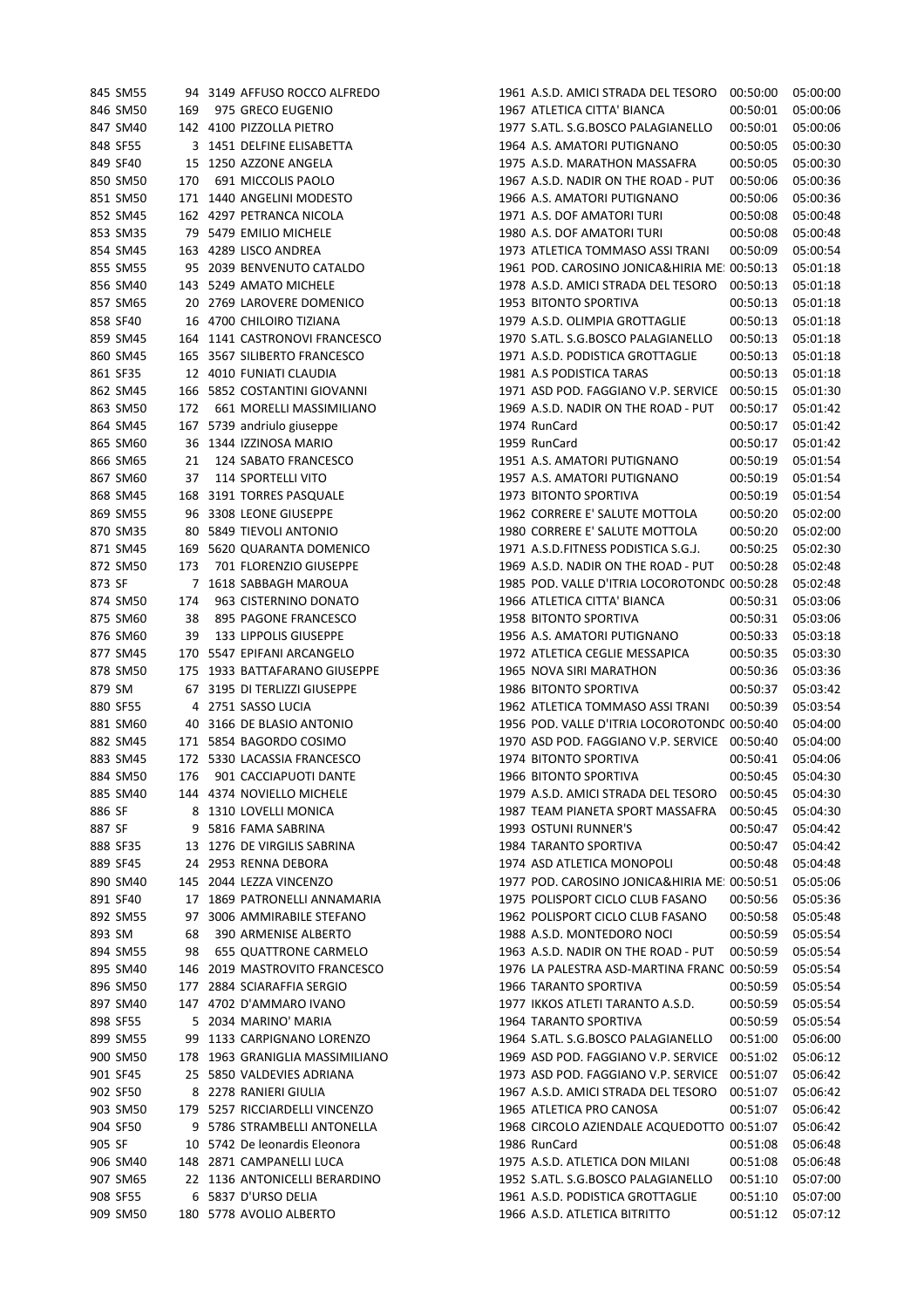|        | 910 SF40 |     | 18 3538 DELLE FOGLIE SERENA      | 1975 FREE RUNNERS MOLFETTA                   | 00:51:13 05:07:18 |          |
|--------|----------|-----|----------------------------------|----------------------------------------------|-------------------|----------|
|        | 911 SF50 |     | 10 3682 D'ARENZO LOREDANA        | 1968 STRARUNNERS BARI                        | 00:51:13          | 05:07:18 |
|        | 912 SM45 |     | 173 3155 RUBINI ONOFRIO          | 1974 ATLETICA TOMMASO ASSI TRANI             | 00:51:13          | 05:07:18 |
|        | 913 SM55 | 100 | 121 ROMANAZZI DOMENICO           | 1960 A.S. AMATORI PUTIGNANO                  | 00:51:18          | 05:07:48 |
|        | 914 SM45 |     | 174 3157 CARAVELLA LUIGI         | 1972 ATLETICA TOMMASO ASSI TRANI             | 00:51:18          | 05:07:48 |
|        | 915 SM70 |     |                                  | 1947 BARLETTA SPORTIVA                       |                   | 05:07:48 |
|        |          |     | 5 2631 PAOLILLO LUIGI            |                                              | 00:51:18          |          |
|        | 916 SM50 |     | 181 3965 DE BELLIS AGOSTINO      | 1966 CLUB RUNNER 87 CASTELLANETA             | 00:51:18          | 05:07:48 |
|        | 917 SF55 |     | 7 5497 TOTA WANDA                | 1960 A.S.D. AGORA'                           | 00:51:20          | 05:08:00 |
|        | 918 SM45 |     | 175 1644 RAPANARO VALERIO        | 1970 FREE RUNNERS MOLFETTA                   | 00:51:22          | 05:08:12 |
|        | 919 SF60 |     | 1 1051 ANNICCHIARICO LUCIA       | 1959 A.S.D. PODISTICA GROTTAGLIE             | 00:51:22          | 05:08:12 |
|        | 920 SM45 |     | 176 1154 MOSCATO CARMELO         | 1973 S.ATL. S.G.BOSCO PALAGIANELLO           | 00:51:22          | 05:08:12 |
|        | 921 SF45 |     | 26 3327 PASSERI EUFEMIA          | 1974 S.ATL. S.G.BOSCO PALAGIANELLO           | 00:51:22          | 05:08:12 |
|        | 922 SM70 |     | 6 1515 BRESCIA MICHELE           | 1947 ASD ATLETICA MONOPOLI                   | 00:51:22          | 05:08:12 |
|        | 923 SM40 |     | 149 5737 andriulo amleto         | 1975 RunCard                                 | 00:51:23          | 05:08:18 |
|        | 924 SM50 | 182 | 741 CORNACCHIA VINCENZO          | 1966 HAPPY RUNNERS ALTAMURA                  | 00:51:24          | 05:08:24 |
|        | 925 SM55 |     | 101 5261 MARZOLLA STEFANO        | 1964 ASD ATLETICA MONOPOLI                   | 00:51:25          | 05:08:30 |
|        | 926 SM70 |     | 7 1113 ESPOSITO GIUSEPPE         | 1947 ASD POD. FAGGIANO V.P. SERVICE 00:51:31 |                   | 05:09:06 |
|        | 927 SM50 |     | 183 1192 RIBECCO ROSARIO         | 1967 RUNNERS GINOSA                          | 00:51:32          | 05:09:12 |
|        |          |     |                                  |                                              |                   |          |
|        | 928 SM40 |     | 150 5824 FAVALE GIUSEPPE         | 1976 LUCANI FREE RUNNERS                     | 00:51:32          | 05:09:12 |
|        | 929 SM45 |     | 177 2524 PIZZOLEO FRANCESCO      | 1974 TARANTO SPORTIVA                        | 00:51:33          | 05:09:18 |
|        | 930 SM65 |     | 23 5575 MOTOLESE ANTONIO         | 1954 A.S.D. PODISTICA GROTTAGLIE             | 00:51:36          | 05:09:36 |
|        | 931 SM40 |     | 151 5734 LAGHEZZA FRANCESCO      | 1976 A.S.D. RHBIKE TEAM                      | 00:51:37          | 05:09:42 |
|        | 932 SM50 |     | 184 5291 BINETTI ENZO            | 1967 FREE RUNNERS MOLFETTA                   | 00:51:37          | 05:09:42 |
|        | 933 SM50 |     | 185 2095 GIAMPAOLO VITO          | 1969 ASD RUN LIFE                            | 00:51:40          | 05:10:00 |
|        | 934 SM40 |     | 152 2021 PETRONELLA GIACOMO      | 1975 LA PALESTRA ASD-MARTINA FRANC 00:51:41  |                   | 05:10:06 |
|        | 935 SM40 |     | 153 1530 MANNATRIZIO ANSELMO     | 1975 ATLETICA TOMMASO ASSI TRANI             | 00:51:41          | 05:10:06 |
|        | 936 SF45 |     | 27 1274 ARGESE PATRIZIA          | 1972 TARANTO SPORTIVA                        | 00:51:41          | 05:10:06 |
|        | 937 SM45 |     | 178 1101 MARTUCCI DONATO         | 1971 CORRERE E' SALUTE MOTTOLA               | 00:51:41          | 05:10:06 |
|        | 938 SM70 | 8   | 447 DE GRAZIA FORTUNATO LUCA     | 1947 A.S.D. MONTEDORO NOCI                   | 00:51:42          | 05:10:12 |
|        | 939 SM55 | 102 | 177 LAGRASTA SABINO              | 1963 ATLETICA PRO CANOSA                     | 00:51:44          | 05:10:24 |
|        | 940 SM45 |     | 179 5589 CASTRONOVI VINCENZO     | 1970 S.ATL. S.G.BOSCO PALAGIANELLO           | 00:51:44          | 05:10:24 |
|        |          |     |                                  |                                              |                   |          |
|        | 941 SM45 |     | 180 1248 LOCOROTONDO PIETRO      | 1973 A.S.D. MARATHON MASSAFRA                | 00:51:44          | 05:10:24 |
|        | 942 SM40 |     | 154 5723 NINNI CATALDO           | 1975 S.ATL. S.G.BOSCO PALAGIANELLO           | 00:51:44          | 05:10:24 |
|        | 943 SF40 |     | 19 1280 BUCCI MARIA              | 1976 TARANTO SPORTIVA                        | 00:51:45          | 05:10:30 |
|        | 944 SM40 | 155 | 125 NOVEMBRE LUIGI               | 1975 A.S. AMATORI PUTIGNANO                  | 00:51:45          | 05:10:30 |
|        | 945 SM40 |     | 156 2025 BERTOTTO COSIMO         | 1978 TARANTO SPORTIVA                        | 00:51:45          | 05:10:30 |
|        | 946 SF40 |     | 20 1843 BAVARO ANTONELLA         | 1976 ATLETICA CITTA' BIANCA                  | 00:51:48          | 05:10:48 |
|        | 947 SM50 |     | 186 3416 MICCOLI SALVATORE       | 1965 ATLETICA TALSANO                        | 00:51:49          | 05:10:54 |
|        | 948 SM55 |     | 103 5605 FAVIA MARCELLO          | 1964 BODY ANGEL                              | 00:51:50          | 05:11:00 |
|        | 949 SM50 |     | 187 5829 PISILLI CARMINE         | 1968 NOVA SIRI MARATHON                      | 00:51:50          | 05:11:00 |
|        | 950 SM35 |     | 81 5755 Stamerra Mario           | 1982 RunCard                                 | 00:51:55          | 05:11:30 |
|        | 951 SM60 |     | 41 1974 BASILE MICHELE           | 1959 S.ATL. S.G.BOSCO PALAGIANELLO           | 00:51:55          | 05:11:30 |
|        | 952 SF60 | 2   | 191 MERCO NICOLETTA              | 1958 ATLETICA PRO CANOSA                     | 00:51:55          | 05:11:30 |
|        | 953 SM55 |     | 104 4512 LACRIOLA NATALE         | 1960 LA PIETRA                               | 00:51:55          | 05:11:30 |
|        | 954 SM50 |     | 188 2892 TRANI GIUSEPPE          | 1965 POD. CAROSINO JONICA&HIRIA ME: 00:51:55 |                   | 05:11:30 |
|        | 955 SM55 |     | 105 3847 FERRARA EMANUELE ENRICO | 1964 BARI ROAD RUNNERS CLUB                  | 00:51:57          | 05:11:42 |
|        |          |     |                                  |                                              |                   |          |
|        | 956 SM45 |     | 181 4404 CASALINI CLAUDIO        | 1973 BARI ROAD RUNNERS CLUB                  | 00:51:59          | 05:11:54 |
|        | 957 SM50 |     | 189 1233 MAGGI SALVATORE         | 1966 A.S.D. MARATHON MASSAFRA                | 00:51:59          | 05:11:54 |
|        | 958 SM65 |     | 24 4295 MINERVA GENNARO          | 1954 DREAM TEAM BARI                         | 00:52:01          | 05:12:06 |
|        | 959 SM45 |     | 182 5731 FERRANTE GIANFRANCO     | 1974 MARTINA FRANCA RUNNING A.S.D. 00:52:05  |                   | 05:12:30 |
|        | 960 SF40 | 21  | 657 LO VECCHIO VALERIA           | 1975 A.S.D. NADIR ON THE ROAD - PUT          | 00:52:06          | 05:12:36 |
|        | 961 SM40 |     | 157 5729 PETRICCIUOLO RAFFAELE   | 1976 POD. CAROSINO JONICA&HIRIA ME: 00:52:06 |                   | 05:12:36 |
|        | 962 SM40 |     | 158 1168 BELMONTE ANGELO         | 1975 ATHLETIC TEAM PALAGIANO                 | 00:52:10          | 05:13:00 |
|        | 963 SM50 |     | 190 4364 PARISI PIERLUIGI        | 1967 RunCard                                 | 00:52:10          | 05:13:00 |
|        | 964 SM45 |     | 183 5458 ROTONDO FRANCESCO       | 1971 A.S.D. AMICI STRADA DEL TESORO          | 00:52:12          | 05:13:12 |
|        | 965 SM45 |     | 184 1279 LO PERFIDO MASSIMILIANO | 1973 TARANTO SPORTIVA                        | 00:52:14          | 05:13:24 |
|        | 966 SM40 |     | 159 2101 Masoni Giuseppe         | 1977 RunCard                                 | 00:52:14          | 05:13:24 |
|        | 967 SM45 |     | 185 1284 LAGIOIA CHRISTIAN       | 1974 TARANTO SPORTIVA                        | 00:52:14          | 05:13:24 |
|        | 968 SM45 |     | 186 2912 PETRUZZI MASSIMO        | 1972 IKKOS ATLETI TARANTO A.S.D.             | 00:52:14          | 05:13:24 |
|        | 969 SF40 |     |                                  | 1975 A.S.D. TRE CASALI                       |                   | 05:13:24 |
|        |          |     | 22 5820 CAVALLO ANTONELLA        |                                              | 00:52:14          |          |
|        | 970 SM40 |     | 160 5821 LECCE ANTONIO           | 1975 A.S.D. TRE CASALI                       | 00:52:14          | 05:13:24 |
|        | 971 SF40 |     | 23 3684 DELVINO GRAZIA           | 1976 STRARUNNERS BARI                        | 00:52:14          | 05:13:24 |
|        | 972 SM50 |     | 191 1513 BARNABA FRANCESCO       | 1966 ASD ATLETICA MONOPOLI                   | 00:52:15          | 05:13:30 |
| 973 SF |          |     | 11 5265 CONSERVA VIVIANA         | 1985 ASD ATLETICA MONOPOLI                   | 00:52:15          | 05:13:30 |
|        | 974 SF40 |     | 24 3359 CONTE MARINA             | 1975 TARANTO SPORTIVA                        | 00:52:18          | 05:13:48 |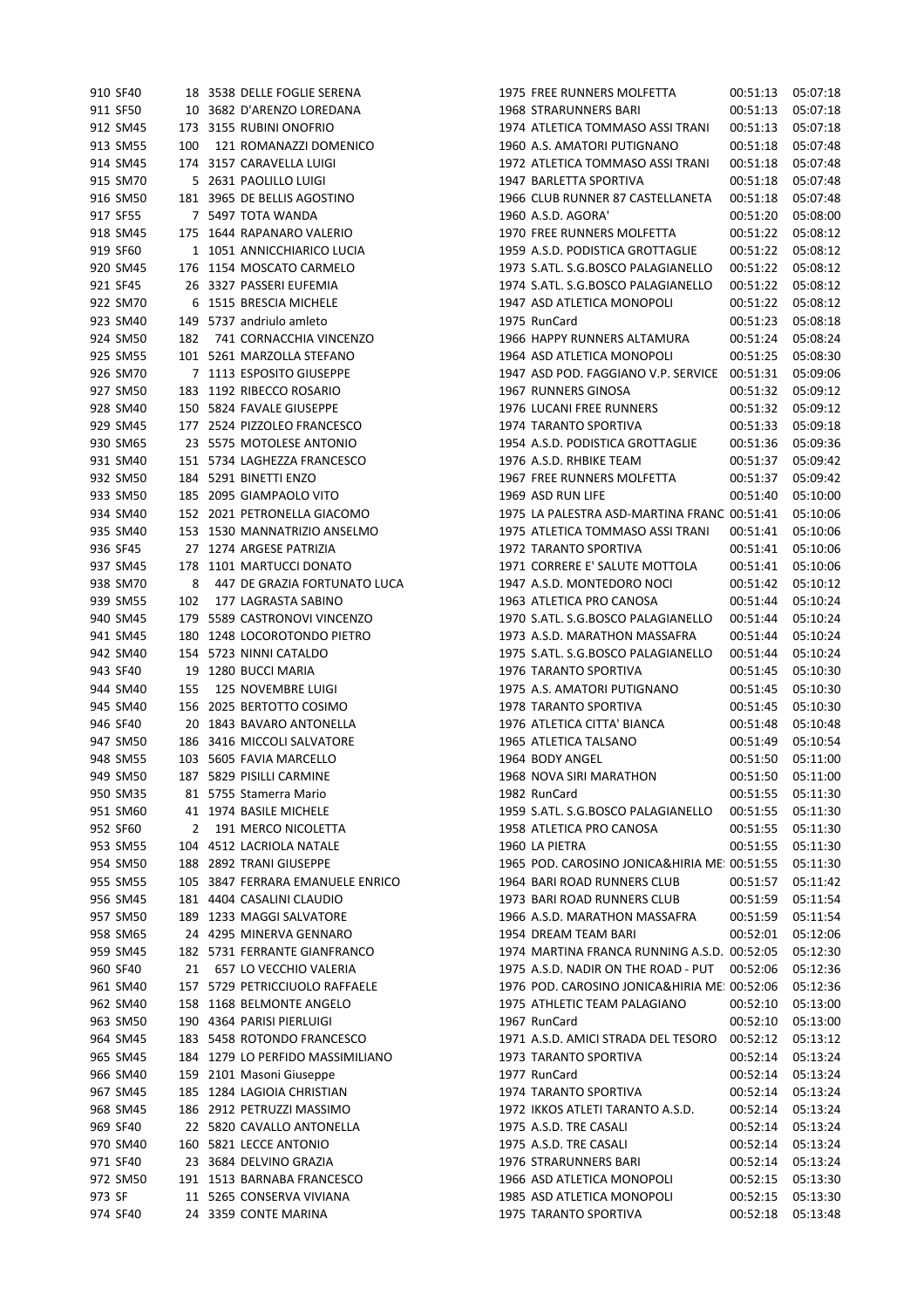|           | 975 SM55  | 106 | 150 MIRIZZI VITO                | 1962 A.S. AMATORI PUTIGNANO                 | 00:52:19 | 05:13:54 |
|-----------|-----------|-----|---------------------------------|---------------------------------------------|----------|----------|
|           | 976 SM70  |     | 9 1293 RESTA LORENZO            | 1947 A.S.D ATL. PODISTICA PALAGIANO         | 00:52:20 | 05:14:00 |
| 977 SF    |           | 12  | 530 DE TOMMASO MARIANTONIETTA   | 1987 A.S. DOF AMATORI TURI                  | 00:52:22 | 05:14:12 |
|           | 978 SM60  | 42  | 230 GALATI MARCO                | 1959 G.S.P. III REGIONE AEREA BARI          | 00:52:24 | 05:14:24 |
|           | 979 SF55  |     | 8 3985 BALDASSARRE SILVIA       | 1964 ATLETICA TOMMASO ASSI TRANI            | 00:52:25 | 05:14:30 |
|           | 980 SM55  |     | 107 1642 MARZOCCA FRANCESCO     | 1962 FREE RUNNERS MOLFETTA                  | 00:52:25 | 05:14:30 |
|           | 981 SM55  |     | 108 1464 MAGNOLIA GIUSEPPE      | 1963 A.S. AMATORI PUTIGNANO                 | 00:52:25 | 05:14:30 |
|           | 982 SF50  |     | 11 1937 PETROCELLI ANNA MARIA   | 1965 ASD POLISPORTIVA RE-CYCLING            | 00:52:25 | 05:14:30 |
|           | 983 SM60  | 43  | 424 TRISOLINI ANGELO MARINO     | 1959 A.S.D. MONTEDORO NOCI                  | 00:52:25 | 05:14:30 |
|           | 984 SF50  |     | 12 5838 SANTORO ANNAMARIA       | 1968 A.S.D. PODISTICA GROTTAGLIE            | 00:52:25 | 05:14:30 |
|           | 985 SF45  |     | 28 1129 D'ERCHIA MARIA CARMELA  | 1974 S.ATL. S.G.BOSCO PALAGIANELLO          | 00:52:27 | 05:14:42 |
|           | 986 SM45  |     | 187 2842 GENTILE LEONARDO       | 1973 S.ATL. S.G.BOSCO PALAGIANELLO          | 00:52:29 | 05:14:54 |
|           | 987 SM55  | 109 | 650 FANIZZI GIOVANNI            | 1964 A.S.D. NADIR ON THE ROAD - PUT         | 00:52:29 | 05:14:54 |
|           | 988 SM50  | 192 | 829 NICO GIANCARLO              | 1967 GIOIA RUNNING A.S.D.                   | 00:52:30 | 05:15:00 |
|           | 989 SM45  |     | 188 5853 GROSSI ANTONIO         | 1970 ASD POD. FAGGIANO V.P. SERVICE         | 00:52:30 | 05:15:00 |
|           | 990 SF50  |     | 13 5426 PERAGINE ROSA           | 1967 A.S.D. LA FENICE                       | 00:52:31 | 05:15:06 |
|           | 991 SM55  |     | 110 2002 PASSIATORE GIUSEPPE    | 1963 G.S. PAOLOTTI - ATL MARTINA            | 00:52:31 | 05:15:06 |
|           |           |     |                                 |                                             |          |          |
|           | 992 SF45  |     | 29 5592 CARRIERI GIOVANNA       | 1973 G.S. PAOLOTTI - ATL MARTINA            | 00:52:31 | 05:15:06 |
|           | 993 SF40  |     | 25 4388 PINNELLI CARMELA SILVIA | 1977 ATLETICA PRO CANOSA                    | 00:52:31 | 05:15:06 |
|           | 994 SM70  |     | 10 4813 TAMMA FRANCESCO         | 1948 A.S.D. AMICI STRADA DEL TESORO         | 00:52:35 | 05:15:30 |
|           | 995 SM50  | 193 | 782 CAROFIGLIO GAETANO          | 1966 DREAM TEAM BARI                        | 00:52:35 | 05:15:30 |
|           | 996 SM65  |     | 25 1426 MINOIA FELICE           | 1954 A.S. ATLETICA CASTELLANA               | 00:52:35 | 05:15:30 |
|           | 997 SF40  |     | 26 3182 DE PASQUALE GRAZIA      | 1978 STRARUNNERS BARI                       | 00:52:37 | 05:15:42 |
|           | 998 SF50  |     | 14 1449 DELFINE MARCELLA        | 1967 A.S. AMATORI PUTIGNANO                 | 00:52:37 | 05:15:42 |
|           | 999 SM60  | 44  | 529 DE TOMMASO RAFFAELE         | 1959 A.S. DOF AMATORI TURI                  | 00:52:41 | 05:16:06 |
|           | 1000 SF35 |     | 14 5738 ANDRIULO VALERIA        | 1980 RunCard                                | 00:52:41 | 05:16:06 |
|           | 1001 SM55 |     | 111 1999 MAGGI ANGELO           | 1961 MARTINA FRANCA RUNNING A.S.D. 00:52:43 |          | 05:16:18 |
|           | 1002 SM35 |     | 82 5817 DAMICO BARTOLO          | 1980 DORANDO PIETRI                         | 00:52:43 | 05:16:18 |
|           | 1003 SF50 |     | 15 1481 CAVALLO ELENA           | 1965 ATLETICA PRO CANOSA                    | 00:52:49 | 05:16:54 |
|           | 1004 SM65 |     | 26 2108 CAMPAGNA GAETANO        | 1954 ATLETICA ADELFIA                       | 00:52:51 | 05:17:06 |
| 1005 SM   |           |     | 69 5752 Ricci Orazio            | 1987 RunCard                                | 00:52:51 | 05:17:06 |
|           | 1006 SM50 |     | 194 4184 MINENNA MICHELE        | 1969 BITONTO SPORTIVA                       | 00:52:53 | 05:17:18 |
|           | 1007 SM50 |     | 195 1991 ROPPO NICOLA           | 1968 ATHLETIC TEAM PALAGIANO                | 00:52:53 | 05:17:18 |
|           | 1008 SM55 |     | 112 1350 PAPPOLLA MAURIZIO      | 1963 IKKOS ATLETI TARANTO A.S.D.            | 00:52:55 | 05:17:30 |
| 1009 SF55 |           | 9   | 760 OSTUNI ANGELA               | 1964 HAPPY RUNNERS ALTAMURA                 | 00:52:55 | 05:17:30 |
|           | 1010 SM60 |     | 45 1546 SARDONE ANGELO          | 1955 ATLETIC CLUB ALTAMURA                  | 00:52:56 | 05:17:36 |
|           | 1011 SM50 | 196 | 427 RECCHIA GIUSEPPE            | 1966 A.S.D. MONTEDORO NOCI                  | 00:52:57 | 05:17:42 |
|           | 1012 SM45 |     | 189 5826 VINCI MASSIMO          | 1972 LUCANI FREE RUNNERS                    | 00:52:59 | 05:17:54 |
|           | 1013 SF50 |     | 16 3185 CASAVOLA LAURA          | 1967 ASD LA FABRICA DI CORSA                | 00:53:03 | 05:18:18 |
|           | 1014 SF50 |     | 17 3704 MASI FRANCESCA          | 1966 LA PIETRA                              | 00:53:03 | 05:18:18 |
|           | 1015 SF55 |     | 10 1064 DANZA GRAZIA            | 1963 CLUB RUNNER 87 CASTELLANETA            | 00:53:03 | 05:18:18 |
| 1016 SM   |           |     | 70 5807 MAGGI SAVERIO           | 1987 POLISPORT CICLO CLUB FASANO            | 00:53:05 | 05:18:30 |
|           | 1017 SM45 |     | 190 1075 MARTEMUCCI STEFANO     | 1972 CLUB RUNNER 87 CASTELLANETA            | 00:53:06 | 05:18:36 |
| 1018 SF50 |           |     | 18 3161 PETRUZZELLI VINCENZA    | 1968 A.S. QUELLI DELLA PINETA               | 00:53:09 | 05:18:54 |
| 1019 AF   |           |     | 1 5788 VALENTINI ANTONELLA      | 2003 FUTURATHLETIC TEAM APULIA              | 00:53:10 | 05:19:00 |
| 1020 SF50 |           |     | 19 5246 BORRICELLI MARIA DELIA  | 1966 A.S.D. AMICI STRADA DEL TESORO         | 00:53:10 | 05:19:00 |
|           | 1021 SF50 |     | 20 1545 PERRUCCI TERESA         | 1968 ATLETIC CLUB ALTAMURA                  | 00:53:10 | 05:19:00 |
|           |           |     | 21 3636 ACCONCIAIOCO LUISA      |                                             |          |          |
| 1022 SF50 |           |     |                                 | 1969 BARLETTA SPORTIVA                      | 00:53:10 | 05:19:00 |
|           | 1023 SM65 | 27  | 104 PICCIRILLI STEFANO          | 1951 A.S. AMATORI PUTIGNANO                 | 00:53:10 | 05:19:00 |
| 1024 SM   |           |     | 71 1563 PETRELLI NICOLA         | 1986 A.S.D. MONTEDORO NOCI                  | 00:53:11 | 05:19:06 |
|           | 1025 SM60 |     | 46 1711 SIMONE ROCCO            | 1959 HAPPY RUNNERS ALTAMURA                 | 00:53:11 | 05:19:06 |
|           | 1026 SM55 | 113 | <b>692 PERRONE GIUSEPPE</b>     | 1963 A.S.D. NADIR ON THE ROAD - PUT         | 00:53:12 | 05:19:12 |
|           | 1027 SM55 | 114 | 312 INTRONA VINCENZO            | 1960 ATLETICA TOMMASO ASSI TRANI            | 00:53:18 | 05:19:48 |
|           | 1028 SM35 |     | 83 3819 BARBERIO LUCIANO        | 1983 AMATORI ATL. ACQUAVIVA                 | 00:53:18 | 05:19:48 |
| 1029 JF   |           |     | 3 5835 Bozzetto Federica        | 1991 RunCard                                | 00:53:19 | 05:19:54 |
|           | 1030 SM45 |     | 191 2805 INTERNO' FABRIZIO      | 1973 A.S PODISTICA TARAS                    | 00:53:19 | 05:19:54 |
|           | 1031 SM45 |     | 192 1212 MIRAGLIA DOMENICO      | 1971 A.S.D. MARATHON MASSAFRA               | 00:53:19 | 05:19:54 |
|           | 1032 SM35 |     | 84 2880 SCIARRONE ALESSANDRO    | 1981 A.S PODISTICA TARAS                    | 00:53:19 | 05:19:54 |
| 1033 SF50 |           |     | 22 4764 CASSANO MARIA           | 1966 ASD LA FABRICA DI CORSA                | 00:53:20 | 05:20:00 |
| 1034 SF40 |           |     | 27 5578 D'APRILE ALESSANDRA     | 1975 CLUB RUNNER 87 CASTELLANETA            | 00:53:20 | 05:20:00 |
|           | 1035 SM40 |     | 161 5646 MACINA RAFFAELE        | 1979 ASD ATLETICA MONOPOLI                  | 00:53:20 | 05:20:00 |
| 1036 SF50 |           |     | 23 1288 D'APRANO ROSARIA        | 1968 TARANTO SPORTIVA                       | 00:53:20 | 05:20:00 |
|           | 1037 SM40 |     | 162 5473 CAMPINOPOLI ANGELO     | 1977 A.S.D. MONTEDORO NOCI                  | 00:53:23 | 05:20:18 |
|           | 1038 SF40 |     | 28 2563 ZIEBA EDYTA             | 1978 ATLETICA TOMMASO ASSI TRANI            | 00:53:23 | 05:20:18 |
|           | 1039 SM35 |     | 85 5278 ZAGARIA GIOVANNI        | 1980 A.MARATONETI ANDRIESI                  | 00:53:30 | 05:21:00 |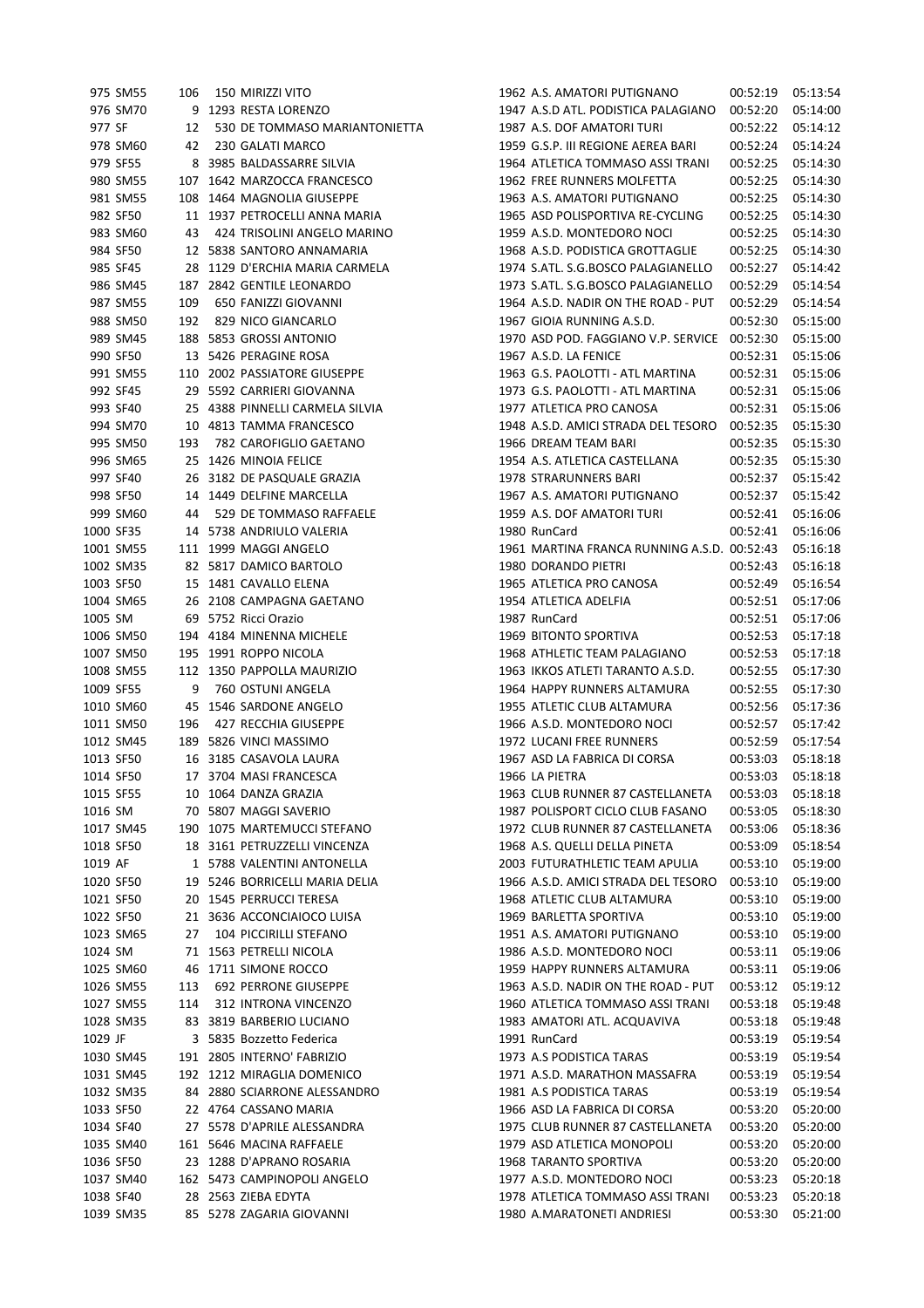|           | 1040 SF35 | 15  | 718 LIUZZI ANNUNZIATA               | 1981 A.S.D. NADIR ON THE ROAD - PUT          | 00:53:30 | 05:21:00 |
|-----------|-----------|-----|-------------------------------------|----------------------------------------------|----------|----------|
|           | 1041 SM45 | 193 | 388 LOPERFIDO MARIANO FRANCESCO     | 1973 A.S.D. MONTEDORO NOCI                   | 00:53:33 | 05:21:18 |
| 1042 SF45 |           |     | 30 4513 VISCHI ROSA                 | 1970 LA PIETRA                               | 00:53:35 | 05:21:30 |
|           | 1043 SM70 |     | 11 5706 LAGHEZZA PAOLO              | 1947 DORANDO PIETRI                          | 00:53:36 | 05:21:36 |
|           | 1044 SM50 |     | 197 8010 PANTALEO ANTONIO           | 1967 A.S.D. AMICI STRADA DEL TESORO          | 00:53:36 | 05:21:36 |
|           | 1045 SM65 |     | 28 5255 MASSA SABINO                | 1951 ATLETICA PRO CANOSA                     | 00:53:38 | 05:21:48 |
| 1046 SF55 |           | 11  | 299 SINISI GIUSEPPINA               | 1961 ATLETICA TOMMASO ASSI TRANI             | 00:53:45 | 05:22:30 |
| 1047 SF   |           |     | 13 1723 DONVITO FRANCESCA           | 1990 GIOIA RUNNING A.S.D.                    |          | 05:22:36 |
|           |           |     |                                     |                                              | 00:53:46 |          |
|           | 1048 SM65 |     | 29 2867 SALINARI DAMIANO COSIMO     | 1953 A.S.D. MARATHON MASSAFRA                | 00:53:46 | 05:22:36 |
| 1049 SF45 |           |     | 31 5521 CAIATI CONCETTA             | 1973 BITONTO SPORTIVA                        | 00:53:53 | 05:23:18 |
|           | 1050 SM50 |     | 198 5856 TOMAI GIOVANNI             | 1969 ASD POD, FAGGIANO V.P. SERVICE          | 00:53:53 | 05:23:18 |
|           | 1051 SM50 |     | 199 5855 COFANO GIUSEPPE            | 1966 ASD POD. FAGGIANO V.P. SERVICE          | 00:53:54 | 05:23:24 |
|           | 1052 SM60 |     | 47 5260 ALBANESE COSIMO             | 1958 ASD ATLETICA MONOPOLI                   | 00:54:00 | 05:24:00 |
|           | 1053 SM50 |     | 200 1947 FIORDALISI NICOLA CARMELO  | 1968 CLUB RUNNER 87 CASTELLANETA             | 00:54:00 | 05:24:00 |
|           | 1054 SM45 |     | 194 5762 BASSO MASSIMO              | 1971 ASD ATLETICA MONOPOLI                   | 00:54:00 | 05:24:00 |
|           | 1055 SM40 | 163 | 908 MANGINI ROCCO                   | 1976 BITONTO SPORTIVA                        | 00:54:00 | 05:24:00 |
|           | 1056 SM55 |     | 115 3227 DE LUCA ANGELO GABRIELE    | 1964 A.S.D. ATLETICA MESAGNE - AVIS          | 00:54:01 | 05:24:06 |
| 1057 SF60 |           | 3   | 471 ATTOLICO MADDALENA              | 1956 A.S.D. MONTEDORO NOCI                   | 00:54:02 | 05:24:12 |
|           | 1058 SM70 | 12  | 376 LIUZZI PAOLO                    | 1949 A.S.D. MONTEDORO NOCI                   | 00:54:06 | 05:24:36 |
| 1059 SF40 |           |     | 29 2800 MANIGRASSO MARIANNA         | 1978 A.S.D. PODISTICA GROTTAGLIE             | 00:54:11 | 05:25:06 |
|           | 1060 SM40 |     | 164 2881 CARLUCCIO LUCIANO          | 1975 TARANTO SPORTIVA                        | 00:54:11 | 05:25:06 |
|           | 1061 SM60 | 48  | 538 ANGIOLILLO PIETRO               | 1959 PODISTICA ALBEROBELLO A.S.D.            | 00:54:19 | 05:25:54 |
|           | 1062 SM55 |     | 116 1573 SGARAMELLA RICCARDO        | 1962 A.MARATONETI ANDRIESI                   | 00:54:22 | 05:26:12 |
|           | 1063 SM70 |     | 13 2124 NINIVAGGI GRAZIANTONIO      | 1946 HAPPY RUNNERS ALTAMURA                  | 00:54:23 | 05:26:18 |
|           | 1064 SM65 |     | 30 1246 LIPPOLIS VITO               | 1954 A.S.D. MARATHON MASSAFRA                | 00:54:24 | 05:26:24 |
| 1065 SF40 |           |     | 30 5617 DE BENEDETTO ROSA           | 1977 IKKOS ATLETI TARANTO A.S.D.             | 00:54:26 | 05:26:36 |
|           | 1066 SM35 |     | 86 1740 SERVEDIO FRANCESCO          | 1983 GIOIA RUNNING A.S.D.                    | 00:54:26 | 05:26:36 |
|           | 1067 SM60 |     | 49 2814 VINCI GIANCARLO             | 1958 A.S. MARATHON CLUB STATTE               | 00:54:29 | 05:26:54 |
|           | 1068 SF40 |     | 31 2016 MARANGI MARIA SCALA         | 1975 A.S.D. MARATHON MASSAFRA                | 00:54:34 | 05:27:24 |
|           | 1069 SM55 | 117 | 747 INDRIO LORENZO                  | 1961 HAPPY RUNNERS ALTAMURA                  | 00:54:35 | 05:27:30 |
| 1070 SF50 |           |     | 24 3196 STELLACCI MARIA GRAZIA      | 1969 BITONTO SPORTIVA                        | 00:54:35 | 05:27:30 |
|           | 1071 SM65 | 31  | 574 L'ABATE GIULIANO                | 1953 POD. VALLE D'ITRIA LOCOROTONDC 00:54:35 |          | 05:27:30 |
| 1072 SF45 |           |     | 32 5415 TERRUSI ANNAMARIA           | 1973 CLUB RUNNER 87 CASTELLANETA             | 00:54:35 | 05:27:30 |
|           | 1073 SM45 | 195 | 704 NAPOLETANO ALBERTO              | 1973 A.S.D. NADIR ON THE ROAD - PUT          | 00:54:35 | 05:27:30 |
| 1074 SF35 |           | 16  | 670 MARIO ALESSANDRA                | 1984 A.S.D. NADIR ON THE ROAD - PUT          | 00:54:35 | 05:27:30 |
|           | 1075 SM65 |     | 32 3975 FABBIANO ANTONIO            | 1954 POD. CAROSINO JONICA&HIRIA ME: 00:54:35 |          | 05:27:30 |
|           |           |     |                                     | 1968 A.S. ATLETICA LATIANO                   |          |          |
|           | 1076 SM50 |     | 201 1842 ROMA FRANCESCO             |                                              | 00:54:35 | 05:27:30 |
| 1077 SF55 |           |     | 12 5883 BASILE DANIELA              | 1964 IKKOS ATLETI TARANTO A.S.D.             | 00:54:36 | 05:27:36 |
| 1078 SF50 |           |     | 25 1071 D'ONOFRIO PASQUALINA        | 1966 CLUB RUNNER 87 CASTELLANETA             | 00:54:36 | 05:27:36 |
|           | 1079 SM50 | 202 | 94 TRIA FRANCESCO                   | 1966 A.S. AMATORI PUTIGNANO                  | 00:54:43 | 05:28:18 |
|           | 1080 SM60 |     | 50 1118 PACCIANA BONAVENTURA        | 1955 NUOVA ATLETICA LATERZA                  | 00:54:43 | 05:28:18 |
|           | 1081 SM55 |     | 118 5720 CANGIULLI DOMENICO         | 1961 NUOVA ATLETICA LATERZA                  | 00:54:44 | 05:28:24 |
| 1082 SM   |           |     | 72 1354 PAPPOLLA FABRIZIO           | 1992 IKKOS ATLETI TARANTO A.S.D.             | 00:54:45 | 05:28:30 |
|           | 1083 SM45 |     | 196 5533 TRISOLINI ANGELO           | 1971 ASDNOCINCORSA                           | 00:54:51 | 05:29:06 |
|           | 1084 SM60 |     | 51 1220 LEGGIERI ANTONIO            | 1955 A.S.D. MARATHON MASSAFRA                | 00:55:00 | 05:30:00 |
|           | 1085 SM40 | 165 | 267 LEOCI ANGELO                    | 1975 ASD ATLETICA MONOPOLI                   | 00:55:03 | 05:30:18 |
|           | 1086 SM40 |     | 166 5780 MORAMARCO NICOLA           | 1976 LA PIETRA                               | 00:55:03 | 05:30:18 |
|           | 1087 SM55 | 119 | 781 BUONO DOMENICO                  | 1963 DREAM TEAM BARI                         | 00:55:04 | 05:30:24 |
|           | 1088 SM55 |     | 120 1112 FERRICELLI GIOVANNI COSIMO | 1960 CORRERE E' SALUTE MOTTOLA               | 00:55:05 | 05:30:30 |
|           | 1089 SM45 |     | 197 5748 MANCINI NICOLA             | 1970 RunCard                                 | 00:55:05 | 05:30:30 |
| 1090 SF50 |           |     | 26 2550 TOMASELLI TERESA            | 1968 ATLETICA PRO CANOSA                     | 00:55:09 | 05:30:54 |
|           | 1091 SM60 |     | 52 1962 GARZARELLI GIORGIO          | 1957 ASD POD. FAGGIANO V.P. SERVICE 00:55:09 |          | 05:30:54 |
|           | 1092 SM50 |     | 203 2259 SEMERARO DONATO            | 1965 LA PALESTRA ASD-MARTINA FRANC 00:55:12  |          | 05:31:12 |
|           | 1093 SF40 |     | 32 1904 CESARIO ANNA                | 1976 OSTUNI RUNNER'S                         | 00:55:14 | 05:31:24 |
|           | 1094 SM35 |     | 87 5329 FRASCELLA GAETANO           | 1981 BITONTO SPORTIVA                        | 00:55:19 | 05:31:54 |
|           | 1095 SM35 |     | 88 5761 PASTORE FRANCESCO           | 1984 ATLETICA PRO CANOSA                     | 00:55:25 | 05:32:30 |
|           | 1096 SF50 |     | 27 2966 DE CANDIA TERESA            | 1968 DREAM TEAM BARI                         | 00:55:25 | 05:32:30 |
|           | 1097 SM35 |     | 89 3409 PACIFICO NICOLA             | 1982 ATLETICA TALSANO                        | 00:55:27 | 05:32:42 |
| 1098 SF55 |           |     | 13 5713 ABATEMATTEO ROSA            | 1964 A.S.D. PODISTICA GROTTAGLIE             | 00:55:29 | 05:32:54 |
|           | 1099 SM45 |     | 198 1891 VENERITO DOMENICO          | 1974 ATLETICA CEGLIE MESSAPICA               | 00:55:32 | 05:33:12 |
|           | 1100 SM65 |     | 33 3253 GILIO ANDREA                | 1952 BERNALDA RUNNER'S                       | 00:55:33 | 05:33:18 |
|           | 1101 SF45 | 33  | 394 LOCOROTONDO ISABELLA            | 1972 A.S.D. MONTEDORO NOCI                   | 00:55:35 | 05:33:30 |
|           | 1102 SM60 |     | 53 3324 DALO' PASQUALE              | 1959 S.ATL. S.G.BOSCO PALAGIANELLO           | 00:55:39 | 05:33:54 |
|           | 1103 SM60 | 54  | 482 L'ABATE POMPEO                  | 1956 ASD ATLETICA MONOPOLI                   | 00:55:41 | 05:34:06 |
| 1104 SF50 |           |     | 28 1752 PRETE NADIA                 | 1966 ALBEROBELLO RUNNING ASD                 | 00:55:42 | 05:34:12 |
|           |           |     |                                     |                                              |          |          |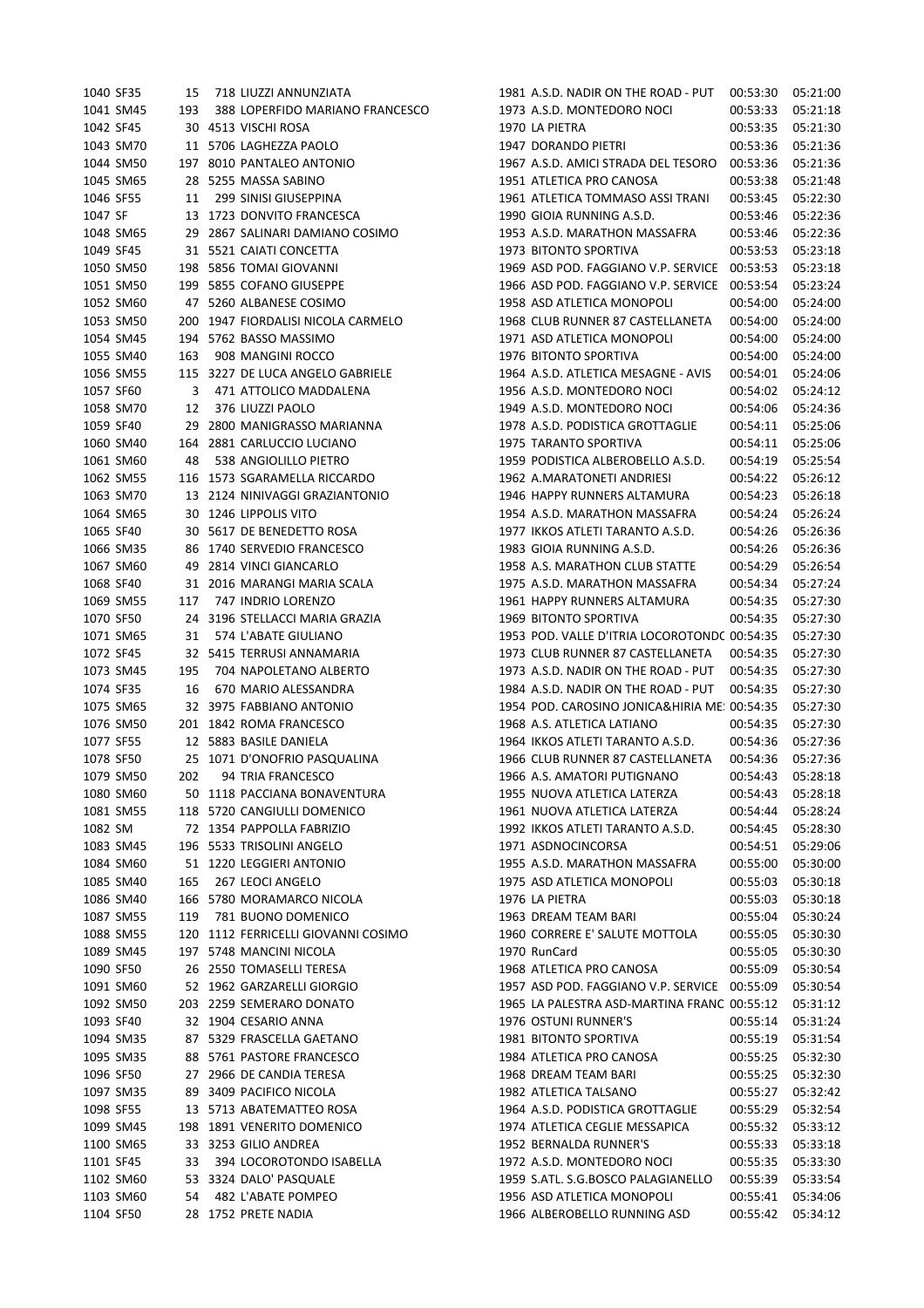| 1106 SF55<br>14 5418 FELE MARIA<br>1963 S.ATL. S.G.BOSCO PALAGIANELLO<br>34 5466 MOSCATO VITTORIA<br>1973 ASD ATLETICA MONOPOLI<br>1107 SF45<br>90 5643 LOZITO NICOLA<br>1108 SM35<br>1982 A.S.D. AMICI STRADA DEL TESORO<br>199 1103 GIANNINI GIUSEPPE<br>1109 SM45<br>1972 CORRERE E' SALUTE MOTTOLA<br>1110 SM55<br>121<br>573 DELLA ROSA ELIODORO FRANCES<br>1962 POD. VALLE D'ITRIA LOCOROTOND( 00:55:51<br>1111 SM35<br>91 2100 Maraglino Domenico<br>1978 RunCard<br>1112 SM50<br>204 5576 CARMIGNANO FRANCESCO<br>1966 A.S PODISTICA TARAS<br>1982 A.S.D. OLIMPIA GROTTAGLIE<br>1113 SM35<br>92 3394 MOSCA IVAN<br>1979 A.S.D. NADIR ON THE ROAD - PUT<br>1114 SF40<br>33<br><b>658 BUONSANTE LIDIA</b><br>1956 A.S.D. NADIR ON THE ROAD - PUT<br>1115 SM60<br>707 CAMPANELLA PIETRO<br>56<br>1116 SM35<br>93 1910 SOFIA DOMENICO<br>1984 OSTUNI RUNNER'S<br>00:55:56<br>1117 SM40<br>167 3786 D'IPPOLITO ALESSANDRO<br>1977 IKKOS ATLETI TARANTO A.S.D.<br>00:55:56<br>1118 SM50<br>205 1995 CARRIERI DONATO<br>1968 MARTINA FRANCA RUNNING A.S.D. 00:55:58<br>1119 SM50<br>206 5608 CASTELLANA ANTONIO<br>1965 MARTINA FRANCA RUNNING A.S.D. 00:55:58<br>1120 SM40<br>168 5689 DI VENERE DANIELE<br>1975 BITONTO SPORTIVA<br>00:55:58<br>1121 SM50<br>207 5660 CONFORTI GIOVANNI<br>1965 ATLETICA ADELFIA<br>00:55:58<br>1122 SM70<br>645 MELE DOMENICO<br>1945 RUNNING PEOPLE NOICATTARO<br>00:56:00<br>14<br>34 5722 GASPARRE ROSA<br>1977 S.ATL. S.G.BOSCO PALAGIANELLO<br>1123 SF40<br>00:56:02<br>35 2061 CATALANO GIOVANNA<br>1978 MARTINA FRANCA RUNNING A.S.D. 00:56:02<br>1124 SF40<br>1125 SF35<br>17 5614 CHIARELLI ROSANNA<br>1983 MARTINA FRANCA RUNNING A.S.D. 00:56:02<br>1126 SM50<br>208 5630 TRICARICO GIOVANNI<br>1967 RunCard<br>1127 SF35<br>249 OSTUNI FLAVIA<br>1984 ASD ATLETICA MONOPOLI<br>18<br>1128 SF45<br>35 2746 CARRETTA ROSANNA<br>1973 HAPPY RUNNERS ALTAMURA<br>1129 SF55<br>15 2049 DANIELE MARISA<br>1963 A.S.D. TRIATHLON TARANTO<br>1130 SM50<br>209 3290 BUSCIALA' BARTOLOMEO<br>1966 A.S PODISTICA TARAS<br>1131 SM55<br>122 3066 RASTELLI ORAZIO<br>1964 DORANDO PIETRI<br>1960 RunCard<br>1132 SM55<br>123 5741 cipriani vincenzo<br>1133 SF65<br>1 1216 TADDEO PASQUA ROSA<br>1953 A.S.D. MARATHON MASSAFRA<br>29 1450 DELFINE PATRIZIA<br>1134 SF50<br>1968 A.S. AMATORI PUTIGNANO<br>1135 SM60<br>57 1853 PIGNATELLI PASQUALE<br>1959 ATLETICA CITTA' BIANCA<br>1136 SM45<br>200 5516 RINALDI LORENZO<br>1970 ALBEROBELLO RUNNING ASD<br>1137 SF50<br>688 LATTARULO MARIANNA<br>1968 A.S.D. NADIR ON THE ROAD - PUT<br>30<br>1138 SM50<br>210 4539 CANNONE GIOVANNI<br>1966 A.S.D. ANDRIA RUNS<br>1139 SF45<br>36 3277 LOMBARDI ROSA<br>1970 A.S PODISTICA TARAS<br>124 1649 SCARCIA ROBERTO<br>1961 FREE RUNNERS MOLFETTA<br>1140 SM55<br>89 MIGNOZZI ANNA<br>1966 A.S. AMATORI PUTIGNANO<br>1141 SF50<br>31<br>1142 SM60<br>58 1301 LILLO VITO<br>1955 POD. CAROSINO JONICA&HIRIA ME: 00:56:25<br>1143 SF55<br>16 1050 DEMITRI VITA<br>1964 A.S.D. PODISTICA GROTTAGLIE<br>32 5518 BITETTI ANTONELLA<br>1969 ASD LA FABRICA DI CORSA<br>1144 SF50<br>94 5866 RUFFINO ELIGIO<br>1983 LA PALESTRA ASD-MARTINA FRANC 00:56:28<br>1145 SM35<br>1146 SF<br>14 3095 D'ANVERSA MARILISA<br>1987 NUOVA ATLETICA LATERZA<br>00:56:28<br>1147 SM55<br>125 1678 DE NICOLO' ANTONIO<br>1963 RUNNING PEOPLE NOICATTARO<br>00:56:30<br>1148 SM50<br>211 3600 RIZZI GIUSEPPE<br>1968 BARLETTA SPORTIVA<br>00:56:33<br>1149 SF45<br>37 2290 CICINELLI VALERIA<br>1973 CIRCOLO AZIENDALE ACQUEDOTTO 00:56:33<br>126 2837 FRIGIOLA ALESSANDRO<br>1961 NUOVA ATLETICA LATERZA<br>1150 SM55<br>00:56:33<br>1151 SF50<br>33 2750 MAURO MARIA PAOLA<br>1967 ATLETICA TOMMASO ASSI TRANI<br>00:56:34<br>1152 SF40<br>36 5413 SERINO ROBERTA<br>1975 CLUB RUNNER 87 CASTELLANETA<br>00:56:34<br>1153 SM40<br>169 5444 Villani Emanuele<br>1977 RunCard<br>00:56:40<br>1154 SF35<br>19 5759 RELLA ANNA<br>1983 A.S.D. AMICI STRADA DEL TESORO<br>00:56:42<br>1155 SM55<br>127 4759 COIA NICOLA<br>1962 LA PIETRA<br>00:56:42<br>1156 SM50<br>778 DE BELLIS VITO<br>1967 DREAM TEAM BARI<br>212<br>1157 SF45<br>38 2007 ZITO ANNA MARIA<br>1970 MARTINA FRANCA RUNNING A.S.D. 00:56:44<br>1158 SF50<br>34 5730 ZITO ANNA ROSA<br>1965 MARTINA FRANCA RUNNING A.S.D. 00:56:45<br>1159 SF40<br>37 1866 LEONI MONICA<br>1976 POLISPORT CICLO CLUB FASANO<br>1160 SM35<br>95 1583 DESIO TONI<br>1980 A.S. DOF AMATORI TURI<br>1161 SF35<br>20 1522 PUGLIESE MARIA<br>1981 ASD ATLETICA MONOPOLI<br>1162 SM55<br>128 1198 LOVECCHIO VINCENZO<br>1963 RUNNERS GINOSA<br>1163 SM65<br>34 1196 GIGANTE DOMENICO<br>1954 RUNNERS GINOSA<br>39 1559 GABRIELE MARIELLA<br>1974 A.S.D. MONTEDORO NOCI<br>1164 SF45<br>1974 A.S.D. MONTEDORO NOCI<br>1165 SM45<br>435 LAFORGIA FELICIANO<br>201<br>1166 SM55<br>129 3321 CONVERTINI DOMENICO<br>1960 NUOVA ATLETICA LATERZA<br>1167 SM45<br>202 5331 MOSSA MARINO<br>1974 BITONTO SPORTIVA<br>893 ROSSIELLO DOMENICO<br>1168 SM55<br>130<br>1960 BITONTO SPORTIVA<br>1169 SF<br>15 5827 CETERA MARIAFELICIA<br>1986 NOVA SIRI MARATHON | 1105 SM60 |  | 55 1525 CARIATI ANTONIO | 1956 ATLETICA TOMMASO ASSI TRANI | 00:55:42 | 05:34:12 |
|-----------------------------------------------------------------------------------------------------------------------------------------------------------------------------------------------------------------------------------------------------------------------------------------------------------------------------------------------------------------------------------------------------------------------------------------------------------------------------------------------------------------------------------------------------------------------------------------------------------------------------------------------------------------------------------------------------------------------------------------------------------------------------------------------------------------------------------------------------------------------------------------------------------------------------------------------------------------------------------------------------------------------------------------------------------------------------------------------------------------------------------------------------------------------------------------------------------------------------------------------------------------------------------------------------------------------------------------------------------------------------------------------------------------------------------------------------------------------------------------------------------------------------------------------------------------------------------------------------------------------------------------------------------------------------------------------------------------------------------------------------------------------------------------------------------------------------------------------------------------------------------------------------------------------------------------------------------------------------------------------------------------------------------------------------------------------------------------------------------------------------------------------------------------------------------------------------------------------------------------------------------------------------------------------------------------------------------------------------------------------------------------------------------------------------------------------------------------------------------------------------------------------------------------------------------------------------------------------------------------------------------------------------------------------------------------------------------------------------------------------------------------------------------------------------------------------------------------------------------------------------------------------------------------------------------------------------------------------------------------------------------------------------------------------------------------------------------------------------------------------------------------------------------------------------------------------------------------------------------------------------------------------------------------------------------------------------------------------------------------------------------------------------------------------------------------------------------------------------------------------------------------------------------------------------------------------------------------------------------------------------------------------------------------------------------------------------------------------------------------------------------------------------------------------------------------------------------------------------------------------------------------------------------------------------------------------------------------------------------------------------------------------------------------------------------------------------------------------------------------------------------------------------------------------------------------------------------------------------------------------------------------------------------------------------------------------------------------------------------------------------------------------------------------------------------------------------------------------------------------------------------------------------------------------------------------------------------------------------------------------------------------------------------------------------------------------------------------------------------------------------------------------------------------------------------------------------------------------------------------------------------------------------------------------------------------------------------------------------------------------------------------------------------------------------------------------------------------------------------|-----------|--|-------------------------|----------------------------------|----------|----------|
|                                                                                                                                                                                                                                                                                                                                                                                                                                                                                                                                                                                                                                                                                                                                                                                                                                                                                                                                                                                                                                                                                                                                                                                                                                                                                                                                                                                                                                                                                                                                                                                                                                                                                                                                                                                                                                                                                                                                                                                                                                                                                                                                                                                                                                                                                                                                                                                                                                                                                                                                                                                                                                                                                                                                                                                                                                                                                                                                                                                                                                                                                                                                                                                                                                                                                                                                                                                                                                                                                                                                                                                                                                                                                                                                                                                                                                                                                                                                                                                                                                                                                                                                                                                                                                                                                                                                                                                                                                                                                                                                                                                                                                                                                                                                                                                                                                                                                                                                                                                                                                                                                                           |           |  |                         |                                  | 00:55:43 | 05:34:18 |
|                                                                                                                                                                                                                                                                                                                                                                                                                                                                                                                                                                                                                                                                                                                                                                                                                                                                                                                                                                                                                                                                                                                                                                                                                                                                                                                                                                                                                                                                                                                                                                                                                                                                                                                                                                                                                                                                                                                                                                                                                                                                                                                                                                                                                                                                                                                                                                                                                                                                                                                                                                                                                                                                                                                                                                                                                                                                                                                                                                                                                                                                                                                                                                                                                                                                                                                                                                                                                                                                                                                                                                                                                                                                                                                                                                                                                                                                                                                                                                                                                                                                                                                                                                                                                                                                                                                                                                                                                                                                                                                                                                                                                                                                                                                                                                                                                                                                                                                                                                                                                                                                                                           |           |  |                         |                                  | 00:55:44 | 05:34:24 |
|                                                                                                                                                                                                                                                                                                                                                                                                                                                                                                                                                                                                                                                                                                                                                                                                                                                                                                                                                                                                                                                                                                                                                                                                                                                                                                                                                                                                                                                                                                                                                                                                                                                                                                                                                                                                                                                                                                                                                                                                                                                                                                                                                                                                                                                                                                                                                                                                                                                                                                                                                                                                                                                                                                                                                                                                                                                                                                                                                                                                                                                                                                                                                                                                                                                                                                                                                                                                                                                                                                                                                                                                                                                                                                                                                                                                                                                                                                                                                                                                                                                                                                                                                                                                                                                                                                                                                                                                                                                                                                                                                                                                                                                                                                                                                                                                                                                                                                                                                                                                                                                                                                           |           |  |                         |                                  | 00:55:50 | 05:35:00 |
|                                                                                                                                                                                                                                                                                                                                                                                                                                                                                                                                                                                                                                                                                                                                                                                                                                                                                                                                                                                                                                                                                                                                                                                                                                                                                                                                                                                                                                                                                                                                                                                                                                                                                                                                                                                                                                                                                                                                                                                                                                                                                                                                                                                                                                                                                                                                                                                                                                                                                                                                                                                                                                                                                                                                                                                                                                                                                                                                                                                                                                                                                                                                                                                                                                                                                                                                                                                                                                                                                                                                                                                                                                                                                                                                                                                                                                                                                                                                                                                                                                                                                                                                                                                                                                                                                                                                                                                                                                                                                                                                                                                                                                                                                                                                                                                                                                                                                                                                                                                                                                                                                                           |           |  |                         |                                  | 00:55:51 | 05:35:06 |
|                                                                                                                                                                                                                                                                                                                                                                                                                                                                                                                                                                                                                                                                                                                                                                                                                                                                                                                                                                                                                                                                                                                                                                                                                                                                                                                                                                                                                                                                                                                                                                                                                                                                                                                                                                                                                                                                                                                                                                                                                                                                                                                                                                                                                                                                                                                                                                                                                                                                                                                                                                                                                                                                                                                                                                                                                                                                                                                                                                                                                                                                                                                                                                                                                                                                                                                                                                                                                                                                                                                                                                                                                                                                                                                                                                                                                                                                                                                                                                                                                                                                                                                                                                                                                                                                                                                                                                                                                                                                                                                                                                                                                                                                                                                                                                                                                                                                                                                                                                                                                                                                                                           |           |  |                         |                                  |          | 05:35:06 |
|                                                                                                                                                                                                                                                                                                                                                                                                                                                                                                                                                                                                                                                                                                                                                                                                                                                                                                                                                                                                                                                                                                                                                                                                                                                                                                                                                                                                                                                                                                                                                                                                                                                                                                                                                                                                                                                                                                                                                                                                                                                                                                                                                                                                                                                                                                                                                                                                                                                                                                                                                                                                                                                                                                                                                                                                                                                                                                                                                                                                                                                                                                                                                                                                                                                                                                                                                                                                                                                                                                                                                                                                                                                                                                                                                                                                                                                                                                                                                                                                                                                                                                                                                                                                                                                                                                                                                                                                                                                                                                                                                                                                                                                                                                                                                                                                                                                                                                                                                                                                                                                                                                           |           |  |                         |                                  | 00:55:51 | 05:35:06 |
|                                                                                                                                                                                                                                                                                                                                                                                                                                                                                                                                                                                                                                                                                                                                                                                                                                                                                                                                                                                                                                                                                                                                                                                                                                                                                                                                                                                                                                                                                                                                                                                                                                                                                                                                                                                                                                                                                                                                                                                                                                                                                                                                                                                                                                                                                                                                                                                                                                                                                                                                                                                                                                                                                                                                                                                                                                                                                                                                                                                                                                                                                                                                                                                                                                                                                                                                                                                                                                                                                                                                                                                                                                                                                                                                                                                                                                                                                                                                                                                                                                                                                                                                                                                                                                                                                                                                                                                                                                                                                                                                                                                                                                                                                                                                                                                                                                                                                                                                                                                                                                                                                                           |           |  |                         |                                  | 00:55:51 | 05:35:06 |
|                                                                                                                                                                                                                                                                                                                                                                                                                                                                                                                                                                                                                                                                                                                                                                                                                                                                                                                                                                                                                                                                                                                                                                                                                                                                                                                                                                                                                                                                                                                                                                                                                                                                                                                                                                                                                                                                                                                                                                                                                                                                                                                                                                                                                                                                                                                                                                                                                                                                                                                                                                                                                                                                                                                                                                                                                                                                                                                                                                                                                                                                                                                                                                                                                                                                                                                                                                                                                                                                                                                                                                                                                                                                                                                                                                                                                                                                                                                                                                                                                                                                                                                                                                                                                                                                                                                                                                                                                                                                                                                                                                                                                                                                                                                                                                                                                                                                                                                                                                                                                                                                                                           |           |  |                         |                                  | 00:55:52 | 05:35:12 |
|                                                                                                                                                                                                                                                                                                                                                                                                                                                                                                                                                                                                                                                                                                                                                                                                                                                                                                                                                                                                                                                                                                                                                                                                                                                                                                                                                                                                                                                                                                                                                                                                                                                                                                                                                                                                                                                                                                                                                                                                                                                                                                                                                                                                                                                                                                                                                                                                                                                                                                                                                                                                                                                                                                                                                                                                                                                                                                                                                                                                                                                                                                                                                                                                                                                                                                                                                                                                                                                                                                                                                                                                                                                                                                                                                                                                                                                                                                                                                                                                                                                                                                                                                                                                                                                                                                                                                                                                                                                                                                                                                                                                                                                                                                                                                                                                                                                                                                                                                                                                                                                                                                           |           |  |                         |                                  | 00:55:53 | 05:35:18 |
|                                                                                                                                                                                                                                                                                                                                                                                                                                                                                                                                                                                                                                                                                                                                                                                                                                                                                                                                                                                                                                                                                                                                                                                                                                                                                                                                                                                                                                                                                                                                                                                                                                                                                                                                                                                                                                                                                                                                                                                                                                                                                                                                                                                                                                                                                                                                                                                                                                                                                                                                                                                                                                                                                                                                                                                                                                                                                                                                                                                                                                                                                                                                                                                                                                                                                                                                                                                                                                                                                                                                                                                                                                                                                                                                                                                                                                                                                                                                                                                                                                                                                                                                                                                                                                                                                                                                                                                                                                                                                                                                                                                                                                                                                                                                                                                                                                                                                                                                                                                                                                                                                                           |           |  |                         |                                  | 00:55:54 | 05:35:24 |
|                                                                                                                                                                                                                                                                                                                                                                                                                                                                                                                                                                                                                                                                                                                                                                                                                                                                                                                                                                                                                                                                                                                                                                                                                                                                                                                                                                                                                                                                                                                                                                                                                                                                                                                                                                                                                                                                                                                                                                                                                                                                                                                                                                                                                                                                                                                                                                                                                                                                                                                                                                                                                                                                                                                                                                                                                                                                                                                                                                                                                                                                                                                                                                                                                                                                                                                                                                                                                                                                                                                                                                                                                                                                                                                                                                                                                                                                                                                                                                                                                                                                                                                                                                                                                                                                                                                                                                                                                                                                                                                                                                                                                                                                                                                                                                                                                                                                                                                                                                                                                                                                                                           |           |  |                         |                                  |          | 05:35:36 |
|                                                                                                                                                                                                                                                                                                                                                                                                                                                                                                                                                                                                                                                                                                                                                                                                                                                                                                                                                                                                                                                                                                                                                                                                                                                                                                                                                                                                                                                                                                                                                                                                                                                                                                                                                                                                                                                                                                                                                                                                                                                                                                                                                                                                                                                                                                                                                                                                                                                                                                                                                                                                                                                                                                                                                                                                                                                                                                                                                                                                                                                                                                                                                                                                                                                                                                                                                                                                                                                                                                                                                                                                                                                                                                                                                                                                                                                                                                                                                                                                                                                                                                                                                                                                                                                                                                                                                                                                                                                                                                                                                                                                                                                                                                                                                                                                                                                                                                                                                                                                                                                                                                           |           |  |                         |                                  |          | 05:35:36 |
|                                                                                                                                                                                                                                                                                                                                                                                                                                                                                                                                                                                                                                                                                                                                                                                                                                                                                                                                                                                                                                                                                                                                                                                                                                                                                                                                                                                                                                                                                                                                                                                                                                                                                                                                                                                                                                                                                                                                                                                                                                                                                                                                                                                                                                                                                                                                                                                                                                                                                                                                                                                                                                                                                                                                                                                                                                                                                                                                                                                                                                                                                                                                                                                                                                                                                                                                                                                                                                                                                                                                                                                                                                                                                                                                                                                                                                                                                                                                                                                                                                                                                                                                                                                                                                                                                                                                                                                                                                                                                                                                                                                                                                                                                                                                                                                                                                                                                                                                                                                                                                                                                                           |           |  |                         |                                  |          | 05:35:48 |
|                                                                                                                                                                                                                                                                                                                                                                                                                                                                                                                                                                                                                                                                                                                                                                                                                                                                                                                                                                                                                                                                                                                                                                                                                                                                                                                                                                                                                                                                                                                                                                                                                                                                                                                                                                                                                                                                                                                                                                                                                                                                                                                                                                                                                                                                                                                                                                                                                                                                                                                                                                                                                                                                                                                                                                                                                                                                                                                                                                                                                                                                                                                                                                                                                                                                                                                                                                                                                                                                                                                                                                                                                                                                                                                                                                                                                                                                                                                                                                                                                                                                                                                                                                                                                                                                                                                                                                                                                                                                                                                                                                                                                                                                                                                                                                                                                                                                                                                                                                                                                                                                                                           |           |  |                         |                                  |          | 05:35:48 |
|                                                                                                                                                                                                                                                                                                                                                                                                                                                                                                                                                                                                                                                                                                                                                                                                                                                                                                                                                                                                                                                                                                                                                                                                                                                                                                                                                                                                                                                                                                                                                                                                                                                                                                                                                                                                                                                                                                                                                                                                                                                                                                                                                                                                                                                                                                                                                                                                                                                                                                                                                                                                                                                                                                                                                                                                                                                                                                                                                                                                                                                                                                                                                                                                                                                                                                                                                                                                                                                                                                                                                                                                                                                                                                                                                                                                                                                                                                                                                                                                                                                                                                                                                                                                                                                                                                                                                                                                                                                                                                                                                                                                                                                                                                                                                                                                                                                                                                                                                                                                                                                                                                           |           |  |                         |                                  |          | 05:35:48 |
|                                                                                                                                                                                                                                                                                                                                                                                                                                                                                                                                                                                                                                                                                                                                                                                                                                                                                                                                                                                                                                                                                                                                                                                                                                                                                                                                                                                                                                                                                                                                                                                                                                                                                                                                                                                                                                                                                                                                                                                                                                                                                                                                                                                                                                                                                                                                                                                                                                                                                                                                                                                                                                                                                                                                                                                                                                                                                                                                                                                                                                                                                                                                                                                                                                                                                                                                                                                                                                                                                                                                                                                                                                                                                                                                                                                                                                                                                                                                                                                                                                                                                                                                                                                                                                                                                                                                                                                                                                                                                                                                                                                                                                                                                                                                                                                                                                                                                                                                                                                                                                                                                                           |           |  |                         |                                  |          | 05:35:48 |
|                                                                                                                                                                                                                                                                                                                                                                                                                                                                                                                                                                                                                                                                                                                                                                                                                                                                                                                                                                                                                                                                                                                                                                                                                                                                                                                                                                                                                                                                                                                                                                                                                                                                                                                                                                                                                                                                                                                                                                                                                                                                                                                                                                                                                                                                                                                                                                                                                                                                                                                                                                                                                                                                                                                                                                                                                                                                                                                                                                                                                                                                                                                                                                                                                                                                                                                                                                                                                                                                                                                                                                                                                                                                                                                                                                                                                                                                                                                                                                                                                                                                                                                                                                                                                                                                                                                                                                                                                                                                                                                                                                                                                                                                                                                                                                                                                                                                                                                                                                                                                                                                                                           |           |  |                         |                                  |          |          |
|                                                                                                                                                                                                                                                                                                                                                                                                                                                                                                                                                                                                                                                                                                                                                                                                                                                                                                                                                                                                                                                                                                                                                                                                                                                                                                                                                                                                                                                                                                                                                                                                                                                                                                                                                                                                                                                                                                                                                                                                                                                                                                                                                                                                                                                                                                                                                                                                                                                                                                                                                                                                                                                                                                                                                                                                                                                                                                                                                                                                                                                                                                                                                                                                                                                                                                                                                                                                                                                                                                                                                                                                                                                                                                                                                                                                                                                                                                                                                                                                                                                                                                                                                                                                                                                                                                                                                                                                                                                                                                                                                                                                                                                                                                                                                                                                                                                                                                                                                                                                                                                                                                           |           |  |                         |                                  |          | 05:36:00 |
|                                                                                                                                                                                                                                                                                                                                                                                                                                                                                                                                                                                                                                                                                                                                                                                                                                                                                                                                                                                                                                                                                                                                                                                                                                                                                                                                                                                                                                                                                                                                                                                                                                                                                                                                                                                                                                                                                                                                                                                                                                                                                                                                                                                                                                                                                                                                                                                                                                                                                                                                                                                                                                                                                                                                                                                                                                                                                                                                                                                                                                                                                                                                                                                                                                                                                                                                                                                                                                                                                                                                                                                                                                                                                                                                                                                                                                                                                                                                                                                                                                                                                                                                                                                                                                                                                                                                                                                                                                                                                                                                                                                                                                                                                                                                                                                                                                                                                                                                                                                                                                                                                                           |           |  |                         |                                  |          | 05:36:12 |
|                                                                                                                                                                                                                                                                                                                                                                                                                                                                                                                                                                                                                                                                                                                                                                                                                                                                                                                                                                                                                                                                                                                                                                                                                                                                                                                                                                                                                                                                                                                                                                                                                                                                                                                                                                                                                                                                                                                                                                                                                                                                                                                                                                                                                                                                                                                                                                                                                                                                                                                                                                                                                                                                                                                                                                                                                                                                                                                                                                                                                                                                                                                                                                                                                                                                                                                                                                                                                                                                                                                                                                                                                                                                                                                                                                                                                                                                                                                                                                                                                                                                                                                                                                                                                                                                                                                                                                                                                                                                                                                                                                                                                                                                                                                                                                                                                                                                                                                                                                                                                                                                                                           |           |  |                         |                                  |          | 05:36:12 |
|                                                                                                                                                                                                                                                                                                                                                                                                                                                                                                                                                                                                                                                                                                                                                                                                                                                                                                                                                                                                                                                                                                                                                                                                                                                                                                                                                                                                                                                                                                                                                                                                                                                                                                                                                                                                                                                                                                                                                                                                                                                                                                                                                                                                                                                                                                                                                                                                                                                                                                                                                                                                                                                                                                                                                                                                                                                                                                                                                                                                                                                                                                                                                                                                                                                                                                                                                                                                                                                                                                                                                                                                                                                                                                                                                                                                                                                                                                                                                                                                                                                                                                                                                                                                                                                                                                                                                                                                                                                                                                                                                                                                                                                                                                                                                                                                                                                                                                                                                                                                                                                                                                           |           |  |                         |                                  |          | 05:36:12 |
|                                                                                                                                                                                                                                                                                                                                                                                                                                                                                                                                                                                                                                                                                                                                                                                                                                                                                                                                                                                                                                                                                                                                                                                                                                                                                                                                                                                                                                                                                                                                                                                                                                                                                                                                                                                                                                                                                                                                                                                                                                                                                                                                                                                                                                                                                                                                                                                                                                                                                                                                                                                                                                                                                                                                                                                                                                                                                                                                                                                                                                                                                                                                                                                                                                                                                                                                                                                                                                                                                                                                                                                                                                                                                                                                                                                                                                                                                                                                                                                                                                                                                                                                                                                                                                                                                                                                                                                                                                                                                                                                                                                                                                                                                                                                                                                                                                                                                                                                                                                                                                                                                                           |           |  |                         |                                  | 00:56:04 | 05:36:24 |
|                                                                                                                                                                                                                                                                                                                                                                                                                                                                                                                                                                                                                                                                                                                                                                                                                                                                                                                                                                                                                                                                                                                                                                                                                                                                                                                                                                                                                                                                                                                                                                                                                                                                                                                                                                                                                                                                                                                                                                                                                                                                                                                                                                                                                                                                                                                                                                                                                                                                                                                                                                                                                                                                                                                                                                                                                                                                                                                                                                                                                                                                                                                                                                                                                                                                                                                                                                                                                                                                                                                                                                                                                                                                                                                                                                                                                                                                                                                                                                                                                                                                                                                                                                                                                                                                                                                                                                                                                                                                                                                                                                                                                                                                                                                                                                                                                                                                                                                                                                                                                                                                                                           |           |  |                         |                                  | 00:56:05 | 05:36:30 |
|                                                                                                                                                                                                                                                                                                                                                                                                                                                                                                                                                                                                                                                                                                                                                                                                                                                                                                                                                                                                                                                                                                                                                                                                                                                                                                                                                                                                                                                                                                                                                                                                                                                                                                                                                                                                                                                                                                                                                                                                                                                                                                                                                                                                                                                                                                                                                                                                                                                                                                                                                                                                                                                                                                                                                                                                                                                                                                                                                                                                                                                                                                                                                                                                                                                                                                                                                                                                                                                                                                                                                                                                                                                                                                                                                                                                                                                                                                                                                                                                                                                                                                                                                                                                                                                                                                                                                                                                                                                                                                                                                                                                                                                                                                                                                                                                                                                                                                                                                                                                                                                                                                           |           |  |                         |                                  | 00:56:06 | 05:36:36 |
|                                                                                                                                                                                                                                                                                                                                                                                                                                                                                                                                                                                                                                                                                                                                                                                                                                                                                                                                                                                                                                                                                                                                                                                                                                                                                                                                                                                                                                                                                                                                                                                                                                                                                                                                                                                                                                                                                                                                                                                                                                                                                                                                                                                                                                                                                                                                                                                                                                                                                                                                                                                                                                                                                                                                                                                                                                                                                                                                                                                                                                                                                                                                                                                                                                                                                                                                                                                                                                                                                                                                                                                                                                                                                                                                                                                                                                                                                                                                                                                                                                                                                                                                                                                                                                                                                                                                                                                                                                                                                                                                                                                                                                                                                                                                                                                                                                                                                                                                                                                                                                                                                                           |           |  |                         |                                  | 00:56:09 | 05:36:54 |
|                                                                                                                                                                                                                                                                                                                                                                                                                                                                                                                                                                                                                                                                                                                                                                                                                                                                                                                                                                                                                                                                                                                                                                                                                                                                                                                                                                                                                                                                                                                                                                                                                                                                                                                                                                                                                                                                                                                                                                                                                                                                                                                                                                                                                                                                                                                                                                                                                                                                                                                                                                                                                                                                                                                                                                                                                                                                                                                                                                                                                                                                                                                                                                                                                                                                                                                                                                                                                                                                                                                                                                                                                                                                                                                                                                                                                                                                                                                                                                                                                                                                                                                                                                                                                                                                                                                                                                                                                                                                                                                                                                                                                                                                                                                                                                                                                                                                                                                                                                                                                                                                                                           |           |  |                         |                                  | 00:56:10 | 05:37:00 |
|                                                                                                                                                                                                                                                                                                                                                                                                                                                                                                                                                                                                                                                                                                                                                                                                                                                                                                                                                                                                                                                                                                                                                                                                                                                                                                                                                                                                                                                                                                                                                                                                                                                                                                                                                                                                                                                                                                                                                                                                                                                                                                                                                                                                                                                                                                                                                                                                                                                                                                                                                                                                                                                                                                                                                                                                                                                                                                                                                                                                                                                                                                                                                                                                                                                                                                                                                                                                                                                                                                                                                                                                                                                                                                                                                                                                                                                                                                                                                                                                                                                                                                                                                                                                                                                                                                                                                                                                                                                                                                                                                                                                                                                                                                                                                                                                                                                                                                                                                                                                                                                                                                           |           |  |                         |                                  | 00:56:12 | 05:37:12 |
|                                                                                                                                                                                                                                                                                                                                                                                                                                                                                                                                                                                                                                                                                                                                                                                                                                                                                                                                                                                                                                                                                                                                                                                                                                                                                                                                                                                                                                                                                                                                                                                                                                                                                                                                                                                                                                                                                                                                                                                                                                                                                                                                                                                                                                                                                                                                                                                                                                                                                                                                                                                                                                                                                                                                                                                                                                                                                                                                                                                                                                                                                                                                                                                                                                                                                                                                                                                                                                                                                                                                                                                                                                                                                                                                                                                                                                                                                                                                                                                                                                                                                                                                                                                                                                                                                                                                                                                                                                                                                                                                                                                                                                                                                                                                                                                                                                                                                                                                                                                                                                                                                                           |           |  |                         |                                  | 00:56:15 | 05:37:30 |
|                                                                                                                                                                                                                                                                                                                                                                                                                                                                                                                                                                                                                                                                                                                                                                                                                                                                                                                                                                                                                                                                                                                                                                                                                                                                                                                                                                                                                                                                                                                                                                                                                                                                                                                                                                                                                                                                                                                                                                                                                                                                                                                                                                                                                                                                                                                                                                                                                                                                                                                                                                                                                                                                                                                                                                                                                                                                                                                                                                                                                                                                                                                                                                                                                                                                                                                                                                                                                                                                                                                                                                                                                                                                                                                                                                                                                                                                                                                                                                                                                                                                                                                                                                                                                                                                                                                                                                                                                                                                                                                                                                                                                                                                                                                                                                                                                                                                                                                                                                                                                                                                                                           |           |  |                         |                                  | 00:56:15 | 05:37:30 |
|                                                                                                                                                                                                                                                                                                                                                                                                                                                                                                                                                                                                                                                                                                                                                                                                                                                                                                                                                                                                                                                                                                                                                                                                                                                                                                                                                                                                                                                                                                                                                                                                                                                                                                                                                                                                                                                                                                                                                                                                                                                                                                                                                                                                                                                                                                                                                                                                                                                                                                                                                                                                                                                                                                                                                                                                                                                                                                                                                                                                                                                                                                                                                                                                                                                                                                                                                                                                                                                                                                                                                                                                                                                                                                                                                                                                                                                                                                                                                                                                                                                                                                                                                                                                                                                                                                                                                                                                                                                                                                                                                                                                                                                                                                                                                                                                                                                                                                                                                                                                                                                                                                           |           |  |                         |                                  | 00:56:17 | 05:37:42 |
|                                                                                                                                                                                                                                                                                                                                                                                                                                                                                                                                                                                                                                                                                                                                                                                                                                                                                                                                                                                                                                                                                                                                                                                                                                                                                                                                                                                                                                                                                                                                                                                                                                                                                                                                                                                                                                                                                                                                                                                                                                                                                                                                                                                                                                                                                                                                                                                                                                                                                                                                                                                                                                                                                                                                                                                                                                                                                                                                                                                                                                                                                                                                                                                                                                                                                                                                                                                                                                                                                                                                                                                                                                                                                                                                                                                                                                                                                                                                                                                                                                                                                                                                                                                                                                                                                                                                                                                                                                                                                                                                                                                                                                                                                                                                                                                                                                                                                                                                                                                                                                                                                                           |           |  |                         |                                  | 00:56:18 | 05:37:48 |
|                                                                                                                                                                                                                                                                                                                                                                                                                                                                                                                                                                                                                                                                                                                                                                                                                                                                                                                                                                                                                                                                                                                                                                                                                                                                                                                                                                                                                                                                                                                                                                                                                                                                                                                                                                                                                                                                                                                                                                                                                                                                                                                                                                                                                                                                                                                                                                                                                                                                                                                                                                                                                                                                                                                                                                                                                                                                                                                                                                                                                                                                                                                                                                                                                                                                                                                                                                                                                                                                                                                                                                                                                                                                                                                                                                                                                                                                                                                                                                                                                                                                                                                                                                                                                                                                                                                                                                                                                                                                                                                                                                                                                                                                                                                                                                                                                                                                                                                                                                                                                                                                                                           |           |  |                         |                                  | 00:56:19 | 05:37:54 |
|                                                                                                                                                                                                                                                                                                                                                                                                                                                                                                                                                                                                                                                                                                                                                                                                                                                                                                                                                                                                                                                                                                                                                                                                                                                                                                                                                                                                                                                                                                                                                                                                                                                                                                                                                                                                                                                                                                                                                                                                                                                                                                                                                                                                                                                                                                                                                                                                                                                                                                                                                                                                                                                                                                                                                                                                                                                                                                                                                                                                                                                                                                                                                                                                                                                                                                                                                                                                                                                                                                                                                                                                                                                                                                                                                                                                                                                                                                                                                                                                                                                                                                                                                                                                                                                                                                                                                                                                                                                                                                                                                                                                                                                                                                                                                                                                                                                                                                                                                                                                                                                                                                           |           |  |                         |                                  | 00:56:21 | 05:38:06 |
|                                                                                                                                                                                                                                                                                                                                                                                                                                                                                                                                                                                                                                                                                                                                                                                                                                                                                                                                                                                                                                                                                                                                                                                                                                                                                                                                                                                                                                                                                                                                                                                                                                                                                                                                                                                                                                                                                                                                                                                                                                                                                                                                                                                                                                                                                                                                                                                                                                                                                                                                                                                                                                                                                                                                                                                                                                                                                                                                                                                                                                                                                                                                                                                                                                                                                                                                                                                                                                                                                                                                                                                                                                                                                                                                                                                                                                                                                                                                                                                                                                                                                                                                                                                                                                                                                                                                                                                                                                                                                                                                                                                                                                                                                                                                                                                                                                                                                                                                                                                                                                                                                                           |           |  |                         |                                  | 00:56:22 | 05:38:12 |
|                                                                                                                                                                                                                                                                                                                                                                                                                                                                                                                                                                                                                                                                                                                                                                                                                                                                                                                                                                                                                                                                                                                                                                                                                                                                                                                                                                                                                                                                                                                                                                                                                                                                                                                                                                                                                                                                                                                                                                                                                                                                                                                                                                                                                                                                                                                                                                                                                                                                                                                                                                                                                                                                                                                                                                                                                                                                                                                                                                                                                                                                                                                                                                                                                                                                                                                                                                                                                                                                                                                                                                                                                                                                                                                                                                                                                                                                                                                                                                                                                                                                                                                                                                                                                                                                                                                                                                                                                                                                                                                                                                                                                                                                                                                                                                                                                                                                                                                                                                                                                                                                                                           |           |  |                         |                                  | 00:56:23 | 05:38:18 |
|                                                                                                                                                                                                                                                                                                                                                                                                                                                                                                                                                                                                                                                                                                                                                                                                                                                                                                                                                                                                                                                                                                                                                                                                                                                                                                                                                                                                                                                                                                                                                                                                                                                                                                                                                                                                                                                                                                                                                                                                                                                                                                                                                                                                                                                                                                                                                                                                                                                                                                                                                                                                                                                                                                                                                                                                                                                                                                                                                                                                                                                                                                                                                                                                                                                                                                                                                                                                                                                                                                                                                                                                                                                                                                                                                                                                                                                                                                                                                                                                                                                                                                                                                                                                                                                                                                                                                                                                                                                                                                                                                                                                                                                                                                                                                                                                                                                                                                                                                                                                                                                                                                           |           |  |                         |                                  | 00:56:25 | 05:38:30 |
|                                                                                                                                                                                                                                                                                                                                                                                                                                                                                                                                                                                                                                                                                                                                                                                                                                                                                                                                                                                                                                                                                                                                                                                                                                                                                                                                                                                                                                                                                                                                                                                                                                                                                                                                                                                                                                                                                                                                                                                                                                                                                                                                                                                                                                                                                                                                                                                                                                                                                                                                                                                                                                                                                                                                                                                                                                                                                                                                                                                                                                                                                                                                                                                                                                                                                                                                                                                                                                                                                                                                                                                                                                                                                                                                                                                                                                                                                                                                                                                                                                                                                                                                                                                                                                                                                                                                                                                                                                                                                                                                                                                                                                                                                                                                                                                                                                                                                                                                                                                                                                                                                                           |           |  |                         |                                  | 00:56:25 | 05:38:30 |
|                                                                                                                                                                                                                                                                                                                                                                                                                                                                                                                                                                                                                                                                                                                                                                                                                                                                                                                                                                                                                                                                                                                                                                                                                                                                                                                                                                                                                                                                                                                                                                                                                                                                                                                                                                                                                                                                                                                                                                                                                                                                                                                                                                                                                                                                                                                                                                                                                                                                                                                                                                                                                                                                                                                                                                                                                                                                                                                                                                                                                                                                                                                                                                                                                                                                                                                                                                                                                                                                                                                                                                                                                                                                                                                                                                                                                                                                                                                                                                                                                                                                                                                                                                                                                                                                                                                                                                                                                                                                                                                                                                                                                                                                                                                                                                                                                                                                                                                                                                                                                                                                                                           |           |  |                         |                                  |          | 05:38:30 |
|                                                                                                                                                                                                                                                                                                                                                                                                                                                                                                                                                                                                                                                                                                                                                                                                                                                                                                                                                                                                                                                                                                                                                                                                                                                                                                                                                                                                                                                                                                                                                                                                                                                                                                                                                                                                                                                                                                                                                                                                                                                                                                                                                                                                                                                                                                                                                                                                                                                                                                                                                                                                                                                                                                                                                                                                                                                                                                                                                                                                                                                                                                                                                                                                                                                                                                                                                                                                                                                                                                                                                                                                                                                                                                                                                                                                                                                                                                                                                                                                                                                                                                                                                                                                                                                                                                                                                                                                                                                                                                                                                                                                                                                                                                                                                                                                                                                                                                                                                                                                                                                                                                           |           |  |                         |                                  | 00:56:28 | 05:38:48 |
|                                                                                                                                                                                                                                                                                                                                                                                                                                                                                                                                                                                                                                                                                                                                                                                                                                                                                                                                                                                                                                                                                                                                                                                                                                                                                                                                                                                                                                                                                                                                                                                                                                                                                                                                                                                                                                                                                                                                                                                                                                                                                                                                                                                                                                                                                                                                                                                                                                                                                                                                                                                                                                                                                                                                                                                                                                                                                                                                                                                                                                                                                                                                                                                                                                                                                                                                                                                                                                                                                                                                                                                                                                                                                                                                                                                                                                                                                                                                                                                                                                                                                                                                                                                                                                                                                                                                                                                                                                                                                                                                                                                                                                                                                                                                                                                                                                                                                                                                                                                                                                                                                                           |           |  |                         |                                  | 00:56:28 | 05:38:48 |
|                                                                                                                                                                                                                                                                                                                                                                                                                                                                                                                                                                                                                                                                                                                                                                                                                                                                                                                                                                                                                                                                                                                                                                                                                                                                                                                                                                                                                                                                                                                                                                                                                                                                                                                                                                                                                                                                                                                                                                                                                                                                                                                                                                                                                                                                                                                                                                                                                                                                                                                                                                                                                                                                                                                                                                                                                                                                                                                                                                                                                                                                                                                                                                                                                                                                                                                                                                                                                                                                                                                                                                                                                                                                                                                                                                                                                                                                                                                                                                                                                                                                                                                                                                                                                                                                                                                                                                                                                                                                                                                                                                                                                                                                                                                                                                                                                                                                                                                                                                                                                                                                                                           |           |  |                         |                                  |          | 05:38:48 |
|                                                                                                                                                                                                                                                                                                                                                                                                                                                                                                                                                                                                                                                                                                                                                                                                                                                                                                                                                                                                                                                                                                                                                                                                                                                                                                                                                                                                                                                                                                                                                                                                                                                                                                                                                                                                                                                                                                                                                                                                                                                                                                                                                                                                                                                                                                                                                                                                                                                                                                                                                                                                                                                                                                                                                                                                                                                                                                                                                                                                                                                                                                                                                                                                                                                                                                                                                                                                                                                                                                                                                                                                                                                                                                                                                                                                                                                                                                                                                                                                                                                                                                                                                                                                                                                                                                                                                                                                                                                                                                                                                                                                                                                                                                                                                                                                                                                                                                                                                                                                                                                                                                           |           |  |                         |                                  |          | 05:38:48 |
|                                                                                                                                                                                                                                                                                                                                                                                                                                                                                                                                                                                                                                                                                                                                                                                                                                                                                                                                                                                                                                                                                                                                                                                                                                                                                                                                                                                                                                                                                                                                                                                                                                                                                                                                                                                                                                                                                                                                                                                                                                                                                                                                                                                                                                                                                                                                                                                                                                                                                                                                                                                                                                                                                                                                                                                                                                                                                                                                                                                                                                                                                                                                                                                                                                                                                                                                                                                                                                                                                                                                                                                                                                                                                                                                                                                                                                                                                                                                                                                                                                                                                                                                                                                                                                                                                                                                                                                                                                                                                                                                                                                                                                                                                                                                                                                                                                                                                                                                                                                                                                                                                                           |           |  |                         |                                  |          | 05:39:00 |
|                                                                                                                                                                                                                                                                                                                                                                                                                                                                                                                                                                                                                                                                                                                                                                                                                                                                                                                                                                                                                                                                                                                                                                                                                                                                                                                                                                                                                                                                                                                                                                                                                                                                                                                                                                                                                                                                                                                                                                                                                                                                                                                                                                                                                                                                                                                                                                                                                                                                                                                                                                                                                                                                                                                                                                                                                                                                                                                                                                                                                                                                                                                                                                                                                                                                                                                                                                                                                                                                                                                                                                                                                                                                                                                                                                                                                                                                                                                                                                                                                                                                                                                                                                                                                                                                                                                                                                                                                                                                                                                                                                                                                                                                                                                                                                                                                                                                                                                                                                                                                                                                                                           |           |  |                         |                                  |          | 05:39:18 |
|                                                                                                                                                                                                                                                                                                                                                                                                                                                                                                                                                                                                                                                                                                                                                                                                                                                                                                                                                                                                                                                                                                                                                                                                                                                                                                                                                                                                                                                                                                                                                                                                                                                                                                                                                                                                                                                                                                                                                                                                                                                                                                                                                                                                                                                                                                                                                                                                                                                                                                                                                                                                                                                                                                                                                                                                                                                                                                                                                                                                                                                                                                                                                                                                                                                                                                                                                                                                                                                                                                                                                                                                                                                                                                                                                                                                                                                                                                                                                                                                                                                                                                                                                                                                                                                                                                                                                                                                                                                                                                                                                                                                                                                                                                                                                                                                                                                                                                                                                                                                                                                                                                           |           |  |                         |                                  |          | 05:39:18 |
|                                                                                                                                                                                                                                                                                                                                                                                                                                                                                                                                                                                                                                                                                                                                                                                                                                                                                                                                                                                                                                                                                                                                                                                                                                                                                                                                                                                                                                                                                                                                                                                                                                                                                                                                                                                                                                                                                                                                                                                                                                                                                                                                                                                                                                                                                                                                                                                                                                                                                                                                                                                                                                                                                                                                                                                                                                                                                                                                                                                                                                                                                                                                                                                                                                                                                                                                                                                                                                                                                                                                                                                                                                                                                                                                                                                                                                                                                                                                                                                                                                                                                                                                                                                                                                                                                                                                                                                                                                                                                                                                                                                                                                                                                                                                                                                                                                                                                                                                                                                                                                                                                                           |           |  |                         |                                  |          | 05:39:18 |
|                                                                                                                                                                                                                                                                                                                                                                                                                                                                                                                                                                                                                                                                                                                                                                                                                                                                                                                                                                                                                                                                                                                                                                                                                                                                                                                                                                                                                                                                                                                                                                                                                                                                                                                                                                                                                                                                                                                                                                                                                                                                                                                                                                                                                                                                                                                                                                                                                                                                                                                                                                                                                                                                                                                                                                                                                                                                                                                                                                                                                                                                                                                                                                                                                                                                                                                                                                                                                                                                                                                                                                                                                                                                                                                                                                                                                                                                                                                                                                                                                                                                                                                                                                                                                                                                                                                                                                                                                                                                                                                                                                                                                                                                                                                                                                                                                                                                                                                                                                                                                                                                                                           |           |  |                         |                                  |          |          |
|                                                                                                                                                                                                                                                                                                                                                                                                                                                                                                                                                                                                                                                                                                                                                                                                                                                                                                                                                                                                                                                                                                                                                                                                                                                                                                                                                                                                                                                                                                                                                                                                                                                                                                                                                                                                                                                                                                                                                                                                                                                                                                                                                                                                                                                                                                                                                                                                                                                                                                                                                                                                                                                                                                                                                                                                                                                                                                                                                                                                                                                                                                                                                                                                                                                                                                                                                                                                                                                                                                                                                                                                                                                                                                                                                                                                                                                                                                                                                                                                                                                                                                                                                                                                                                                                                                                                                                                                                                                                                                                                                                                                                                                                                                                                                                                                                                                                                                                                                                                                                                                                                                           |           |  |                         |                                  |          | 05:39:24 |
|                                                                                                                                                                                                                                                                                                                                                                                                                                                                                                                                                                                                                                                                                                                                                                                                                                                                                                                                                                                                                                                                                                                                                                                                                                                                                                                                                                                                                                                                                                                                                                                                                                                                                                                                                                                                                                                                                                                                                                                                                                                                                                                                                                                                                                                                                                                                                                                                                                                                                                                                                                                                                                                                                                                                                                                                                                                                                                                                                                                                                                                                                                                                                                                                                                                                                                                                                                                                                                                                                                                                                                                                                                                                                                                                                                                                                                                                                                                                                                                                                                                                                                                                                                                                                                                                                                                                                                                                                                                                                                                                                                                                                                                                                                                                                                                                                                                                                                                                                                                                                                                                                                           |           |  |                         |                                  |          | 05:39:24 |
|                                                                                                                                                                                                                                                                                                                                                                                                                                                                                                                                                                                                                                                                                                                                                                                                                                                                                                                                                                                                                                                                                                                                                                                                                                                                                                                                                                                                                                                                                                                                                                                                                                                                                                                                                                                                                                                                                                                                                                                                                                                                                                                                                                                                                                                                                                                                                                                                                                                                                                                                                                                                                                                                                                                                                                                                                                                                                                                                                                                                                                                                                                                                                                                                                                                                                                                                                                                                                                                                                                                                                                                                                                                                                                                                                                                                                                                                                                                                                                                                                                                                                                                                                                                                                                                                                                                                                                                                                                                                                                                                                                                                                                                                                                                                                                                                                                                                                                                                                                                                                                                                                                           |           |  |                         |                                  |          | 05:40:00 |
|                                                                                                                                                                                                                                                                                                                                                                                                                                                                                                                                                                                                                                                                                                                                                                                                                                                                                                                                                                                                                                                                                                                                                                                                                                                                                                                                                                                                                                                                                                                                                                                                                                                                                                                                                                                                                                                                                                                                                                                                                                                                                                                                                                                                                                                                                                                                                                                                                                                                                                                                                                                                                                                                                                                                                                                                                                                                                                                                                                                                                                                                                                                                                                                                                                                                                                                                                                                                                                                                                                                                                                                                                                                                                                                                                                                                                                                                                                                                                                                                                                                                                                                                                                                                                                                                                                                                                                                                                                                                                                                                                                                                                                                                                                                                                                                                                                                                                                                                                                                                                                                                                                           |           |  |                         |                                  |          | 05:40:12 |
|                                                                                                                                                                                                                                                                                                                                                                                                                                                                                                                                                                                                                                                                                                                                                                                                                                                                                                                                                                                                                                                                                                                                                                                                                                                                                                                                                                                                                                                                                                                                                                                                                                                                                                                                                                                                                                                                                                                                                                                                                                                                                                                                                                                                                                                                                                                                                                                                                                                                                                                                                                                                                                                                                                                                                                                                                                                                                                                                                                                                                                                                                                                                                                                                                                                                                                                                                                                                                                                                                                                                                                                                                                                                                                                                                                                                                                                                                                                                                                                                                                                                                                                                                                                                                                                                                                                                                                                                                                                                                                                                                                                                                                                                                                                                                                                                                                                                                                                                                                                                                                                                                                           |           |  |                         |                                  |          | 05:40:12 |
|                                                                                                                                                                                                                                                                                                                                                                                                                                                                                                                                                                                                                                                                                                                                                                                                                                                                                                                                                                                                                                                                                                                                                                                                                                                                                                                                                                                                                                                                                                                                                                                                                                                                                                                                                                                                                                                                                                                                                                                                                                                                                                                                                                                                                                                                                                                                                                                                                                                                                                                                                                                                                                                                                                                                                                                                                                                                                                                                                                                                                                                                                                                                                                                                                                                                                                                                                                                                                                                                                                                                                                                                                                                                                                                                                                                                                                                                                                                                                                                                                                                                                                                                                                                                                                                                                                                                                                                                                                                                                                                                                                                                                                                                                                                                                                                                                                                                                                                                                                                                                                                                                                           |           |  |                         |                                  | 00:56:43 | 05:40:18 |
|                                                                                                                                                                                                                                                                                                                                                                                                                                                                                                                                                                                                                                                                                                                                                                                                                                                                                                                                                                                                                                                                                                                                                                                                                                                                                                                                                                                                                                                                                                                                                                                                                                                                                                                                                                                                                                                                                                                                                                                                                                                                                                                                                                                                                                                                                                                                                                                                                                                                                                                                                                                                                                                                                                                                                                                                                                                                                                                                                                                                                                                                                                                                                                                                                                                                                                                                                                                                                                                                                                                                                                                                                                                                                                                                                                                                                                                                                                                                                                                                                                                                                                                                                                                                                                                                                                                                                                                                                                                                                                                                                                                                                                                                                                                                                                                                                                                                                                                                                                                                                                                                                                           |           |  |                         |                                  |          | 05:40:24 |
|                                                                                                                                                                                                                                                                                                                                                                                                                                                                                                                                                                                                                                                                                                                                                                                                                                                                                                                                                                                                                                                                                                                                                                                                                                                                                                                                                                                                                                                                                                                                                                                                                                                                                                                                                                                                                                                                                                                                                                                                                                                                                                                                                                                                                                                                                                                                                                                                                                                                                                                                                                                                                                                                                                                                                                                                                                                                                                                                                                                                                                                                                                                                                                                                                                                                                                                                                                                                                                                                                                                                                                                                                                                                                                                                                                                                                                                                                                                                                                                                                                                                                                                                                                                                                                                                                                                                                                                                                                                                                                                                                                                                                                                                                                                                                                                                                                                                                                                                                                                                                                                                                                           |           |  |                         |                                  |          | 05:40:30 |
|                                                                                                                                                                                                                                                                                                                                                                                                                                                                                                                                                                                                                                                                                                                                                                                                                                                                                                                                                                                                                                                                                                                                                                                                                                                                                                                                                                                                                                                                                                                                                                                                                                                                                                                                                                                                                                                                                                                                                                                                                                                                                                                                                                                                                                                                                                                                                                                                                                                                                                                                                                                                                                                                                                                                                                                                                                                                                                                                                                                                                                                                                                                                                                                                                                                                                                                                                                                                                                                                                                                                                                                                                                                                                                                                                                                                                                                                                                                                                                                                                                                                                                                                                                                                                                                                                                                                                                                                                                                                                                                                                                                                                                                                                                                                                                                                                                                                                                                                                                                                                                                                                                           |           |  |                         |                                  | 00:56:48 | 05:40:48 |
|                                                                                                                                                                                                                                                                                                                                                                                                                                                                                                                                                                                                                                                                                                                                                                                                                                                                                                                                                                                                                                                                                                                                                                                                                                                                                                                                                                                                                                                                                                                                                                                                                                                                                                                                                                                                                                                                                                                                                                                                                                                                                                                                                                                                                                                                                                                                                                                                                                                                                                                                                                                                                                                                                                                                                                                                                                                                                                                                                                                                                                                                                                                                                                                                                                                                                                                                                                                                                                                                                                                                                                                                                                                                                                                                                                                                                                                                                                                                                                                                                                                                                                                                                                                                                                                                                                                                                                                                                                                                                                                                                                                                                                                                                                                                                                                                                                                                                                                                                                                                                                                                                                           |           |  |                         |                                  | 00:56:51 | 05:41:06 |
|                                                                                                                                                                                                                                                                                                                                                                                                                                                                                                                                                                                                                                                                                                                                                                                                                                                                                                                                                                                                                                                                                                                                                                                                                                                                                                                                                                                                                                                                                                                                                                                                                                                                                                                                                                                                                                                                                                                                                                                                                                                                                                                                                                                                                                                                                                                                                                                                                                                                                                                                                                                                                                                                                                                                                                                                                                                                                                                                                                                                                                                                                                                                                                                                                                                                                                                                                                                                                                                                                                                                                                                                                                                                                                                                                                                                                                                                                                                                                                                                                                                                                                                                                                                                                                                                                                                                                                                                                                                                                                                                                                                                                                                                                                                                                                                                                                                                                                                                                                                                                                                                                                           |           |  |                         |                                  | 00:57:00 | 05:42:00 |
|                                                                                                                                                                                                                                                                                                                                                                                                                                                                                                                                                                                                                                                                                                                                                                                                                                                                                                                                                                                                                                                                                                                                                                                                                                                                                                                                                                                                                                                                                                                                                                                                                                                                                                                                                                                                                                                                                                                                                                                                                                                                                                                                                                                                                                                                                                                                                                                                                                                                                                                                                                                                                                                                                                                                                                                                                                                                                                                                                                                                                                                                                                                                                                                                                                                                                                                                                                                                                                                                                                                                                                                                                                                                                                                                                                                                                                                                                                                                                                                                                                                                                                                                                                                                                                                                                                                                                                                                                                                                                                                                                                                                                                                                                                                                                                                                                                                                                                                                                                                                                                                                                                           |           |  |                         |                                  | 00:57:06 | 05:42:36 |
|                                                                                                                                                                                                                                                                                                                                                                                                                                                                                                                                                                                                                                                                                                                                                                                                                                                                                                                                                                                                                                                                                                                                                                                                                                                                                                                                                                                                                                                                                                                                                                                                                                                                                                                                                                                                                                                                                                                                                                                                                                                                                                                                                                                                                                                                                                                                                                                                                                                                                                                                                                                                                                                                                                                                                                                                                                                                                                                                                                                                                                                                                                                                                                                                                                                                                                                                                                                                                                                                                                                                                                                                                                                                                                                                                                                                                                                                                                                                                                                                                                                                                                                                                                                                                                                                                                                                                                                                                                                                                                                                                                                                                                                                                                                                                                                                                                                                                                                                                                                                                                                                                                           |           |  |                         |                                  | 00:57:06 | 05:42:36 |
|                                                                                                                                                                                                                                                                                                                                                                                                                                                                                                                                                                                                                                                                                                                                                                                                                                                                                                                                                                                                                                                                                                                                                                                                                                                                                                                                                                                                                                                                                                                                                                                                                                                                                                                                                                                                                                                                                                                                                                                                                                                                                                                                                                                                                                                                                                                                                                                                                                                                                                                                                                                                                                                                                                                                                                                                                                                                                                                                                                                                                                                                                                                                                                                                                                                                                                                                                                                                                                                                                                                                                                                                                                                                                                                                                                                                                                                                                                                                                                                                                                                                                                                                                                                                                                                                                                                                                                                                                                                                                                                                                                                                                                                                                                                                                                                                                                                                                                                                                                                                                                                                                                           |           |  |                         |                                  | 00:57:06 | 05:42:36 |
|                                                                                                                                                                                                                                                                                                                                                                                                                                                                                                                                                                                                                                                                                                                                                                                                                                                                                                                                                                                                                                                                                                                                                                                                                                                                                                                                                                                                                                                                                                                                                                                                                                                                                                                                                                                                                                                                                                                                                                                                                                                                                                                                                                                                                                                                                                                                                                                                                                                                                                                                                                                                                                                                                                                                                                                                                                                                                                                                                                                                                                                                                                                                                                                                                                                                                                                                                                                                                                                                                                                                                                                                                                                                                                                                                                                                                                                                                                                                                                                                                                                                                                                                                                                                                                                                                                                                                                                                                                                                                                                                                                                                                                                                                                                                                                                                                                                                                                                                                                                                                                                                                                           |           |  |                         |                                  | 00:57:06 | 05:42:36 |
|                                                                                                                                                                                                                                                                                                                                                                                                                                                                                                                                                                                                                                                                                                                                                                                                                                                                                                                                                                                                                                                                                                                                                                                                                                                                                                                                                                                                                                                                                                                                                                                                                                                                                                                                                                                                                                                                                                                                                                                                                                                                                                                                                                                                                                                                                                                                                                                                                                                                                                                                                                                                                                                                                                                                                                                                                                                                                                                                                                                                                                                                                                                                                                                                                                                                                                                                                                                                                                                                                                                                                                                                                                                                                                                                                                                                                                                                                                                                                                                                                                                                                                                                                                                                                                                                                                                                                                                                                                                                                                                                                                                                                                                                                                                                                                                                                                                                                                                                                                                                                                                                                                           |           |  |                         |                                  | 00:57:06 | 05:42:36 |
|                                                                                                                                                                                                                                                                                                                                                                                                                                                                                                                                                                                                                                                                                                                                                                                                                                                                                                                                                                                                                                                                                                                                                                                                                                                                                                                                                                                                                                                                                                                                                                                                                                                                                                                                                                                                                                                                                                                                                                                                                                                                                                                                                                                                                                                                                                                                                                                                                                                                                                                                                                                                                                                                                                                                                                                                                                                                                                                                                                                                                                                                                                                                                                                                                                                                                                                                                                                                                                                                                                                                                                                                                                                                                                                                                                                                                                                                                                                                                                                                                                                                                                                                                                                                                                                                                                                                                                                                                                                                                                                                                                                                                                                                                                                                                                                                                                                                                                                                                                                                                                                                                                           |           |  |                         |                                  | 00:57:09 | 05:42:54 |
|                                                                                                                                                                                                                                                                                                                                                                                                                                                                                                                                                                                                                                                                                                                                                                                                                                                                                                                                                                                                                                                                                                                                                                                                                                                                                                                                                                                                                                                                                                                                                                                                                                                                                                                                                                                                                                                                                                                                                                                                                                                                                                                                                                                                                                                                                                                                                                                                                                                                                                                                                                                                                                                                                                                                                                                                                                                                                                                                                                                                                                                                                                                                                                                                                                                                                                                                                                                                                                                                                                                                                                                                                                                                                                                                                                                                                                                                                                                                                                                                                                                                                                                                                                                                                                                                                                                                                                                                                                                                                                                                                                                                                                                                                                                                                                                                                                                                                                                                                                                                                                                                                                           |           |  |                         |                                  | 00:57:09 | 05:42:54 |
|                                                                                                                                                                                                                                                                                                                                                                                                                                                                                                                                                                                                                                                                                                                                                                                                                                                                                                                                                                                                                                                                                                                                                                                                                                                                                                                                                                                                                                                                                                                                                                                                                                                                                                                                                                                                                                                                                                                                                                                                                                                                                                                                                                                                                                                                                                                                                                                                                                                                                                                                                                                                                                                                                                                                                                                                                                                                                                                                                                                                                                                                                                                                                                                                                                                                                                                                                                                                                                                                                                                                                                                                                                                                                                                                                                                                                                                                                                                                                                                                                                                                                                                                                                                                                                                                                                                                                                                                                                                                                                                                                                                                                                                                                                                                                                                                                                                                                                                                                                                                                                                                                                           |           |  |                         |                                  | 00:57:10 | 05:43:00 |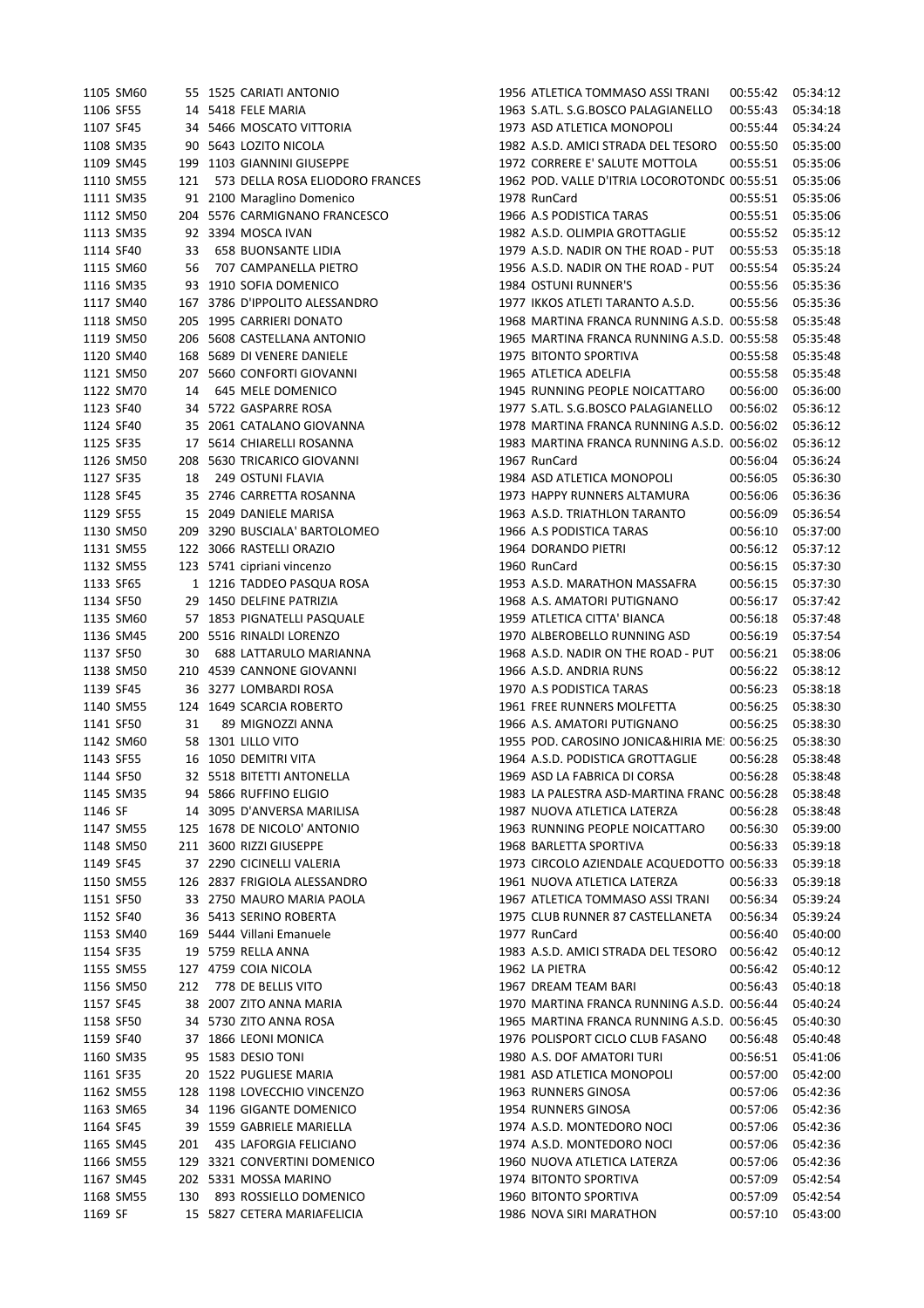|         | 1170 SM55 |     | 131 5828 CORRADO GIULIO            | 1964 NOVA SIRI MARATHON                      | 00:57:13 | 05:43:18 |
|---------|-----------|-----|------------------------------------|----------------------------------------------|----------|----------|
|         | 1171 SM40 |     | 170 4375 TARANTINO MAURIZIO        | 1978 A.S.D. AMICI STRADA DEL TESORO          | 00:57:15 | 05:43:30 |
|         | 1172 SF50 | 35  | 922 FORTUNATO MARIA                | 1966 A.S.D. LA FENICE                        | 00:57:16 | 05:43:36 |
|         | 1173 SM50 |     | 213 5747 liuzzi pietro             | 1964 RunCard                                 | 00:57:21 | 05:44:06 |
|         | 1174 SF40 |     | 38 4932 INSALATA LETIZIA           | 1978 A.S.D. NADIR ON THE ROAD - PUT          | 00:57:22 | 05:44:12 |
|         | 1175 SF45 | 40  | 250 COLELLA VALENTINA              | 1971 ASD ATLETICA MONOPOLI                   | 00:57:22 | 05:44:12 |
|         | 1176 SM65 | 35  | 970 DELL'EDERA FELICE              | 1950 ATLETICA CITTA' BIANCA                  | 00:57:22 | 05:44:12 |
|         |           |     |                                    |                                              |          |          |
|         | 1177 SM60 |     | 59 5802 GIOIA ROCCO                | 1958 A.S. TEAM FRANCAVILLA                   | 00:57:23 | 05:44:18 |
|         | 1178 SM40 |     | 171 1187 SCARAFILE MARCO           | 1976 G.S. PAOLOTTI - ATL MARTINA             | 00:57:25 | 05:44:30 |
|         | 1179 SF40 |     | 39 5801 GALLO MARIA ROSARIA        | 1975 A.S. TEAM FRANCAVILLA                   | 00:57:25 | 05:44:30 |
|         | 1180 SF55 |     | 17 5841 DE MARZO MICHELA           | 1961 A.S PODISTICA TARAS                     | 00:57:32 | 05:45:12 |
|         | 1181 SM70 |     | 15 1062 GADALETO GIUSEPPE          | 1947 CLUB RUNNER 87 CASTELLANETA             | 00:57:32 | 05:45:12 |
|         | 1182 SM35 |     | 96 3851 PAPARELLA VINCENZO         | 1982 DREAM TEAM BARI                         | 00:57:32 | 05:45:12 |
|         | 1183 SF40 |     | 40 2917 LAVARRA PATRIZIA FRANCESCA | 1975 A.S.D. RHBIKE TEAM                      | 00:57:33 | 05:45:18 |
|         | 1184 SF40 |     | 41 2561 SILVESTRI LUCREZIA         | 1976 ASD ATLETICA MONOPOLI                   | 00:57:42 | 05:46:12 |
|         | 1185 SM70 | 16  | 349 RAGONE GIOVANNI                | 1946 ATLETIC CLUB ALTAMURA                   | 00:57:43 | 05:46:18 |
|         | 1186 SM40 |     | 172 5765 PETRIGNANI FRANCESCO      | 1975 ATLETICA TOMMASO ASSI TRANI             | 00:57:47 | 05:46:42 |
|         | 1187 SM65 |     | 36 1138 TODARO PASQUALE            | 1954 S.ATL. S.G.BOSCO PALAGIANELLO           | 00:57:51 | 05:47:06 |
|         | 1188 SF45 |     | 41 5256 POMPA ROSA                 | 1970 ATLETICA PRO CANOSA                     | 00:58:07 | 05:48:42 |
|         | 1189 SF40 |     | 42 5321 LIPPOLIS FLORINDA          | 1976 A.S.D. NADIR ON THE ROAD - PUT          | 00:58:15 | 05:49:30 |
|         | 1190 SM60 |     | 60 1912 CARDONE ENRICO             | 1956 DORANDO PIETRI                          | 00:58:15 | 05:49:30 |
|         | 1191 SM65 | 37  | 112 LATTARULO CARMINE              | 1950 A.S. AMATORI PUTIGNANO                  | 00:58:15 | 05:49:30 |
|         | 1192 SM70 | 17  | 99 D'ALOIA ANTONIO                 | 1949 A.S. AMATORI PUTIGNANO                  | 00:58:19 | 05:49:54 |
|         | 1193 SM55 |     | 132 3418 LANTONE GIUSEPPE          | 1960 IKKOS ATLETI TARANTO A.S.D.             | 00:58:24 | 05:50:24 |
|         | 1194 SM60 |     |                                    |                                              |          |          |
|         |           | 61  | 602 BINETTI SILVIO MARIA CRISTIA   | 1958 FREE RUNNERS MOLFETTA                   | 00:58:24 | 05:50:24 |
|         | 1195 SF40 |     | 43 4750 SALOMONE TERESA            | 1978 ASD AVIS MOLA RUNNING                   | 00:58:24 | 05:50:24 |
|         | 1196 SM50 |     | 214 1437 DE TULLIO GIOVANNI        | 1966 FIAMMA OLIMPIA PALO                     | 00:58:25 | 05:50:30 |
|         | 1197 SM55 |     | 133 1659 ANGIULLI GIOVANNI         | 1961 BARLETTA SPORTIVA                       | 00:58:33 | 05:51:18 |
|         | 1198 SF45 |     | 42 1789 GENTILE ROSA               | 1973 BITONTO SPORTIVA                        | 00:58:33 | 05:51:18 |
| 1199 SF |           |     | 16 5800 CHIRICO MARIA FILOMENA     | 1986 A.S. TEAM FRANCAVILLA                   | 00:58:35 | 05:51:30 |
|         | 1200 SM70 | 18  | 115 COSACCO MICHELE                | 1945 A.S. AMATORI PUTIGNANO                  | 00:58:35 | 05:51:30 |
|         | 1201 SM60 |     | 62 5851 GRASSO RAFFAELE            | 1958 ASD POD. FAGGIANO V.P. SERVICE          | 00:58:36 | 05:51:36 |
|         | 1202 SM60 |     | 63 1557 BIANCO STEFANO             | 1956 A.S.D. MONTEDORO NOCI                   | 00:58:37 | 05:51:42 |
|         | 1203 SM45 |     | 203 5457 SINNI MARCELLO            | 1970 A.S.D. AMICI STRADA DEL TESORO          | 00:58:37 | 05:51:42 |
|         | 1204 SM40 |     | 173 4720 PELLEGRINI VITO           | 1976 A.S.D. AMICI STRADA DEL TESORO          | 00:58:37 | 05:51:42 |
| 1205 SF |           |     | 17 5619 DI MAGGIO GIORGIA          | 1991 A.S.D.FITNESS PODISTICA S.G.J.          | 00:58:38 | 05:51:48 |
|         | 1206 SM50 | 215 | 128 CATALANO NICOLA                | 1969 A.S. AMATORI PUTIGNANO                  | 00:58:47 | 05:52:42 |
|         | 1207 SM65 |     | 38 5018 PIEPOLI GENNARO            | 1952 BARI ROAD RUNNERS CLUB                  | 00:58:47 | 05:52:42 |
|         | 1208 SM40 |     | 174 4012 LOBIANCO GIOVANBATTISTA   | 1975 CORRERE E' SALUTE MOTTOLA               | 00:58:48 | 05:52:48 |
| 1209 SF |           |     | 18 2915 CONVERTINO GRAZIANA        | 1985 A.S.D. RHBIKE TEAM                      | 00:58:50 | 05:53:00 |
|         | 1210 SF45 |     | 43 3683 DE CANDIA ROSA             | <b>1971 STRARUNNERS BARI</b>                 | 00:58:56 | 05:53:36 |
|         | 1211 SF40 | 44  | 969 D'URSO MARIANGELA              | 1977 ATLETICA CEGLIE MESSAPICA               | 00:58:56 | 05:53:36 |
|         | 1212 SF45 |     | 44 2083 ROSPO MARIA                | 1973 A.S.D. RHBIKE TEAM                      | 00:58:57 | 05:53:42 |
|         | 1213 SM45 |     | 204 2876 CAVALLO PIETRO ANTONIO    | 1973 TARANTO SPORTIVA                        | 00:59:04 | 05:54:24 |
|         | 1214 SM40 |     | 175 1255 CARAMIA MICHELE           | 1978 A.S.D. MARATHON MASSAFRA                | 00:59:04 | 05:54:24 |
|         | 1215 SM45 |     | 205 5860 SEMERARO GIOVANNI         | 1972 G.S. PAOLOTTI - ATL MARTINA             | 00:59:06 | 05:54:36 |
|         | 1216 SM40 |     | 176 3328 GALATONE LEONARDO         | 1977 S.ATL. S.G.BOSCO PALAGIANELLO           | 00:59:08 | 05:54:48 |
|         | 1217 SM40 |     | 177 1365 Conserva Fabio            | 1978 RunCard                                 | 00:59:09 | 05:54:54 |
|         | 1218 SF45 |     | 45 5577 COLLU MIRELLA              | 1971 A.S PODISTICA TARAS                     | 00:59:09 | 05:54:54 |
|         | 1219 SM65 |     | 39 5323 SIMONE GIUSEPPE            | 1951 HAPPY RUNNERS ALTAMURA                  | 00:59:13 | 05:55:18 |
|         |           |     |                                    |                                              |          |          |
|         | 1220 SM60 |     | 64 1769 VASILE GIUSEPPE            | 1956 RUNNERS DEL LEVANTE                     | 00:59:16 | 05:55:36 |
|         | 1221 SF45 |     | 46 5414 TOTARO KATIA               | 1974 CLUB RUNNER 87 CASTELLANETA             | 00:59:16 | 05:55:36 |
|         | 1222 SM75 |     | 2 1444 CASSONE DOMENICO            | 1941 A.S. AMATORI PUTIGNANO                  | 00:59:22 | 05:56:12 |
|         | 1223 SM75 | 3   | 105 BIANCO GIOVANNI                | 1944 A.S. AMATORI PUTIGNANO                  | 00:59:33 | 05:57:18 |
|         | 1224 SF35 |     | 21 3213 LONOCE ANNAMARIA           | 1983 A.S. TEAM FRANCAVILLA                   | 00:59:34 | 05:57:24 |
|         | 1225 SM50 |     | 216 1722 DE LUISI RAFFAELE         | 1966 ASD SPITS RUN W & T SAMMICHELE 00:59:34 |          | 05:57:24 |
|         | 1226 SM65 |     | 40 5846 ALTIMARE FELICE            | 1952 A.S. MARATHON CLUB STATTE               | 00:59:34 | 05:57:24 |
|         | 1227 SM40 |     | 178 5601 PUPILLO FRANCESCO         | 1978 A.S.D. MARATHON MASSAFRA                | 00:59:43 | 05:58:18 |
|         | 1228 SF45 |     | 47 5580 DE NOVELLIS PIERA          | 1971 CLUB RUNNER 87 CASTELLANETA             | 00:59:43 | 05:58:18 |
|         | 1229 SM60 |     | 65 1713 QUISTELLI VITANTONIO       | 1957 DREAM TEAM BARI                         | 00:59:52 | 05:59:12 |
|         | 1230 SM50 |     | 217 5602 RUSSO GIUSEPPE            | 1968 A.S.D. MARATHON MASSAFRA                | 00:59:52 | 05:59:12 |
|         | 1231 SM50 |     | 218 5332 PETTA FRANCESCO           | 1969 BITONTO SPORTIVA                        | 00:59:57 | 05:59:42 |
|         | 1232 SF55 | 18  | 398 NOTARNICOLA ROSA               | 1962 A.S.D. MONTEDORO NOCI                   | 00:59:57 | 05:59:42 |
| 1233 SF |           |     | 19 5779 CUTRIGNELLI TERESA         | 1986 LA PIETRA                               | 00:59:58 | 05:59:48 |
|         | 1234 SM65 |     | 41 1845 COLUCCI PIETRO             | 1954 ATLETICA CITTA' BIANCA                  | 00:59:58 | 05:59:48 |
|         |           |     |                                    |                                              |          |          |

| 1964 NOVA SIRI MARATHON                                                | 00:57:13             | 05:43:18             |
|------------------------------------------------------------------------|----------------------|----------------------|
| 1978 A.S.D. AMICI STRADA DEL TESORO                                    | 00:57:15             | 05:43:30             |
| 1966 A.S.D. LA FENICE                                                  | 00:57:16             | 05:43:36             |
| 1964 RunCard                                                           | 00:57:21             | 05:44:06             |
| 1978 A.S.D. NADIR ON THE ROAD - PUT                                    | 00:57:22             | 05:44:12             |
| 1971 ASD ATLETICA MONOPOLI                                             | 00:57:22             | 05:44:12             |
| 1950 ATLETICA CITTA' BIANCA                                            | 00:57:22             | 05:44:12             |
| 1958 A.S. TEAM FRANCAVILLA                                             | 00:57:23             | 05:44:18             |
| 1976 G.S. PAOLOTTI - ATL MARTINA                                       | 00:57:25             | 05:44:30             |
| 1975 A.S. TEAM FRANCAVILLA                                             | 00:57:25             | 05:44:30             |
| 1961 A.S PODISTICA TARAS                                               | 00:57:32             | 05:45:12             |
| 1947 CLUB RUNNER 87 CASTELLANETA                                       | 00:57:32             | 05:45:12             |
| 1982 DREAM TEAM BARI                                                   | 00:57:32             | 05:45:12             |
| 1975 A.S.D. RHBIKE TEAM                                                | 00:57:33             | 05:45:18             |
| 1976 ASD ATLETICA MONOPOLI                                             | 00:57:42             | 05:46:12             |
| 1946 ATLETIC CLUB ALTAMURA                                             | 00:57:43             | 05:46:18             |
| 1975 ATLETICA TOMMASO ASSI TRANI                                       | 00:57:47             | 05:46:42             |
| 1954 S.ATL. S.G.BOSCO PALAGIANELLO                                     | 00:57:51             | 05:47:06             |
| 1970 ATLETICA PRO CANOSA                                               | 00:58:07             | 05:48:42             |
| 1976 A.S.D. NADIR ON THE ROAD - PUT                                    | 00:58:15             | 05:49:30             |
| 1956 DORANDO PIETRI                                                    | 00:58:15             | 05:49:30             |
| 1950 A.S. AMATORI PUTIGNANO                                            | 00:58:15             | 05:49:30             |
| 1949 A.S. AMATORI PUTIGNANO                                            | 00:58:19             | 05:49:54             |
| 1960 IKKOS ATLETI TARANTO A.S.D.                                       | 00:58:24             | 05:50:24             |
| 1958 FREE RUNNERS MOLFETTA                                             | 00:58:24             | 05:50:24             |
| 1978 ASD AVIS MOLA RUNNING                                             | 00:58:24             | 05:50:24             |
| 1966 FIAMMA OLIMPIA PALO                                               | 00:58:25             | 05:50:30             |
| 1961 BARLETTA SPORTIVA                                                 | 00:58:33             | 05:51:18             |
| 1973 BITONTO SPORTIVA                                                  | 00:58:33             | 05:51:18             |
| 1986 A.S. TEAM FRANCAVILLA                                             | 00:58:35             | 05:51:30             |
| 1945 A.S. AMATORI PUTIGNANO                                            | 00:58:35             | 05:51:30             |
| 1958 ASD POD. FAGGIANO V.P. SERVICE                                    | 00:58:36             | 05:51:36             |
| 1956 A.S.D. MONTEDORO NOCI                                             | 00:58:37             | 05:51:42             |
| 1970 A.S.D. AMICI STRADA DEL TESORO                                    | 00:58:37             | 05:51:42             |
| 1976 A.S.D. AMICI STRADA DEL TESORO                                    | 00:58:37             | 05:51:42             |
| 1991 A.S.D.FITNESS PODISTICA S.G.J.                                    | 00:58:38             | 05:51:48             |
| 1969 A.S. AMATORI PUTIGNANO                                            | 00:58:47             | 05:52:42             |
| 1952 BARI ROAD RUNNERS CLUB                                            | 00:58:47             | 05:52:42             |
| 1975 CORRERE E' SALUTE MOTTOLA                                         | 00:58:48             | 05:52:48             |
| 1985 A.S.D. RHBIKE TEAM                                                | 00:58:50             | 05:53:00             |
| 1971 STRARUNNERS BARI                                                  | 00:58:56             | 05:53:36             |
| 1977 ATLETICA CEGLIE MESSAPICA                                         | 00:58:56             | 05:53:36             |
| 1973 A.S.D. RHBIKE TEAM                                                | 00:58:57             | 05:53:42             |
| 1973 TARANTO SPORTIVA<br>1978 A.S.D. MARATHON MASSAFRA                 | 00:59:04             | 05:54:24             |
|                                                                        | 00:59:04<br>00:59:06 | 05:54:24             |
| 1972 G.S. PAOLOTTI - ATL MARTINA<br>1977 S.ATL. S.G.BOSCO PALAGIANELLO |                      | 05:54:36             |
| 1978 RunCard                                                           | 00:59:08<br>00:59:09 | 05:54:48             |
| 1971 A.S PODISTICA TARAS                                               | 00:59:09             | 05:54:54             |
| 1951 HAPPY RUNNERS ALTAMURA                                            | 00:59:13             | 05:54:54<br>05:55:18 |
| 1956 RUNNERS DEL LEVANTE                                               | 00:59:16             | 05:55:36             |
| 1974 CLUB RUNNER 87 CASTELLANETA                                       | 00:59:16             | 05:55:36             |
| 1941 A.S. AMATORI PUTIGNANO                                            | 00:59:22             | 05:56:12             |
| 1944 A.S. AMATORI PUTIGNANO                                            | 00:59:33             | 05:57:18             |
| 1983 A.S. TEAM FRANCAVILLA                                             | 00:59:34             | 05:57:24             |
| 1966 ASD SPITS RUN W & T SAMMICHELE 00:59:34                           |                      | 05:57:24             |
| 1952 A.S. MARATHON CLUB STATTE                                         | 00:59:34             | 05:57:24             |
| 1978 A.S.D. MARATHON MASSAFRA                                          | 00:59:43             | 05:58:18             |
| 1971 CLUB RUNNER 87 CASTELLANETA                                       | 00:59:43             | 05:58:18             |
| 1957 DREAM TEAM BARI                                                   | 00:59:52             | 05:59:12             |
| 1968 A.S.D. MARATHON MASSAFRA                                          | 00:59:52             | 05:59:12             |
| <b>1969 BITONTO SPORTIVA</b>                                           | 00:59:57             | 05:59:42             |
| 1962 A.S.D. MONTEDORO NOCI                                             | 00:59:57             | 05:59:42             |
| 1986 LA PIETRA                                                         | 00:59:58             | 05:59:48             |
| 1954 ATLETICA CITTA' BIANCA                                            | 00:59:58             | 05:59:48             |
|                                                                        |                      |                      |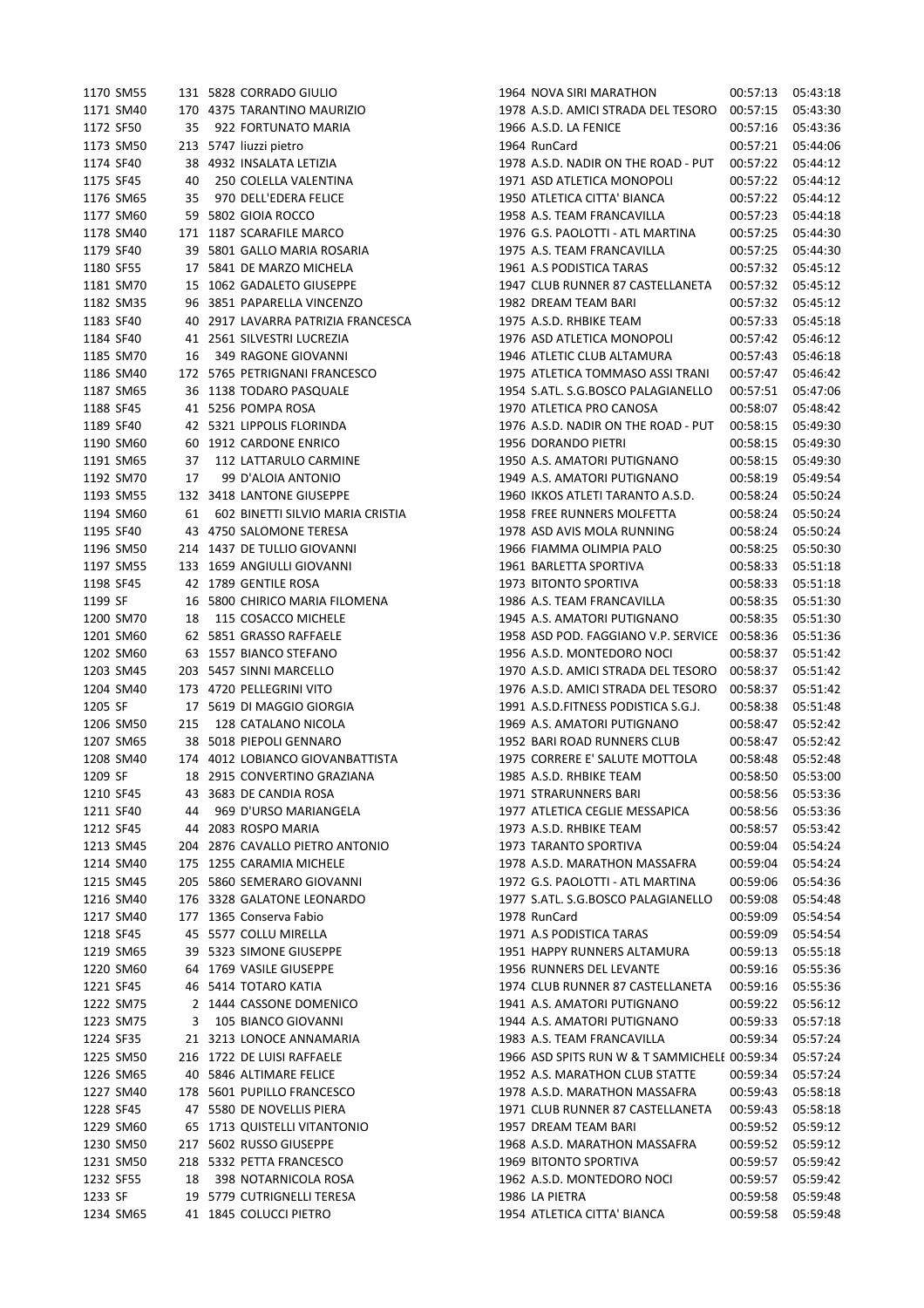|           | 1235 SM55 |     | 134 1712 FAVIA GIUSEPPE         | 1962 DREAM TEAM BARI                         | 00:59:59 | 05:59:54 |
|-----------|-----------|-----|---------------------------------|----------------------------------------------|----------|----------|
|           | 1236 SF45 |     | 48 4169 CAPPIELLO ELENA         | 1973 BITONTO SPORTIVA                        | 00:59:59 | 05:59:54 |
|           | 1237 SM55 |     | 135 3257 LUCATELLI ANTONIO      | 1962 A.S.D. PODISTICA GROTTAGLIE             | 01:00:01 | 06:00:06 |
|           | 1238 SF40 |     | 45 5815 VENZA ADDOLORATA        | 1977 ATLETICA CEGLIE MESSAPICA               | 01:00:03 | 06:00:18 |
|           | 1239 SM60 |     | 66 4422 PANEBIANCO NICOLA       | 1956 DREAM TEAM BARI                         | 01:00:04 | 06:00:24 |
|           | 1240 SF35 |     | 22 5749 nannavecchia francesca  | 1982 RunCard                                 | 01:00:08 | 06:00:48 |
| 1241 SF35 |           |     | 23 5276 LOPETUSO GRAZIA         | 1982 A.MARATONETI ANDRIESI                   | 01:00:21 | 06:02:06 |
|           | 1242 SM70 | 19  | 801 SABATO MICHELE              | 1949 GIOIA RUNNING A.S.D.                    | 01:00:21 | 06:02:06 |
| 1243 SF   |           |     | 20 5773 COPPI ANNA PAOLA        | 1994 AVIS IN CORSA CONVERSANO                | 01:00:37 | 06:03:42 |
|           | 1244 SM50 |     | 219 1614 GALIZIA VALTER         | 1966 POD. VALLE D'ITRIA LOCOROTOND( 01:00:39 |          | 06:03:54 |
|           | 1245 SM60 |     | 67 1968 SICILIANO MAURIZIO      | 1956 ASD POD. FAGGIANO V.P. SERVICE          | 01:01:02 | 06:06:12 |
|           | 1246 SF50 |     | 36 3564 DELVECCHIO MARIA        | 1968 BARLETTA SPORTIVA                       | 01:01:06 | 06:06:36 |
|           | 1247 SM55 |     | 136 2914 VENDITTI FIORENZO      | 1960 IKKOS ATLETI TARANTO A.S.D.             | 01:01:06 | 06:06:36 |
|           | 1248 SM50 |     | 220 2834 FERRARA FRANCESCO      | 1966 ASD POD. FAGGIANO V.P. SERVICE          | 01:01:06 | 06:06:36 |
|           | 1249 SM70 |     | 20 5724 GOFFREDO VITANTONIO     | 1947 ATHLETIC TEAM PALAGIANO                 | 01:01:07 | 06:06:42 |
|           | 1250 SM65 | 42  | 400 SCALERA VITO NICOLA         | 1952 A.S.D. MONTEDORO NOCI                   | 01:01:07 | 06:06:42 |
| 1251 SF45 |           | 49  | 363 NINIVAGGI ANNA TERESA       | 1974 ATLETIC CLUB ALTAMURA                   | 01:01:27 | 06:08:42 |
|           | 1252 SF40 |     | 46 4882 Lauta Maria Rosa        | 1976 RunCard                                 | 01:01:30 | 06:09:00 |
|           | 1253 SM50 |     | 221 1070 CASAMASSIMA GIUSEPPE   | 1965 CLUB RUNNER 87 CASTELLANETA             | 01:01:38 | 06:09:48 |
|           |           |     |                                 | 1961 A.S.D. LA FENICE                        |          |          |
| 1254 SF55 |           |     | 19 3925 TANZELLA AGNESE         |                                              | 01:01:45 | 06:10:30 |
| 1256 SF   | 1255 SM65 |     | 43 1960 DONATELLI MASSIMO       | 1952 ASD POD. FAGGIANO V.P. SERVICE          | 01:01:45 | 06:10:30 |
|           |           | 21  | 921 MAGNIFICO DORIANA           | 1995 A.S.D. LA FENICE                        | 01:01:45 | 06:10:30 |
|           | 1257 SF40 |     | 47 2828 SPADA ANNA LUCIA        | 1976 CLUB RUNNER 87 CASTELLANETA             | 01:02:08 | 06:12:48 |
|           | 1258 SM60 |     | 68 3315 CAIAZZO GUGLIELMO       | 1959 ASD POD. FAGGIANO V.P. SERVICE 01:02:19 |          | 06:13:54 |
|           | 1259 SF40 |     | 48 5758 PORRECA SILVIA          | 1978 A.S.D. AMICI STRADA DEL TESORO          | 01:02:25 | 06:14:30 |
| 1260 SF45 |           |     | 50 5743 di bari mariagiovanna   | 1971 RunCard                                 | 01:02:28 | 06:14:48 |
|           | 1261 SM60 |     | 69 5842 IANNUZZI ATTILIO        | 1959 A.S PODISTICA TARAS                     | 01:02:31 | 06:15:06 |
|           | 1262 SM60 |     | 70 1174 IACOBINO RAFFAELE       | 1956 ATHLETIC TEAM PALAGIANO                 | 01:02:41 | 06:16:06 |
|           | 1263 SF45 |     | 51 1313 SIMONETTI MARIA SCALA   | 1970 TEAM PIANETA SPORT MASSAFRA             | 01:02:44 | 06:16:24 |
|           | 1264 SM60 |     | 71 2859 PORTARARO FRANCESCO     | 1957 ATHLETIC TEAM PALAGIANO                 | 01:02:46 | 06:16:36 |
|           | 1265 SF55 |     | 20 1109 DE CARLO LUCIA          | 1964 CORRERE E' SALUTE MOTTOLA               | 01:02:48 | 06:16:48 |
| 1266 SF45 |           |     | 52 1323 PORTARARO ANNA          | 1970 TEAM PIANETA SPORT MASSAFRA             | 01:02:49 | 06:16:54 |
|           | 1267 SM65 | 44  | 399 LOMBARDI GIOVANNI ANTONIO   | 1952 A.S.D. MONTEDORO NOCI                   | 01:02:49 | 06:16:54 |
|           | 1268 SM70 |     | 21 3540 GADALETA DOMENICO       | 1949 FREE RUNNERS MOLFETTA                   | 01:02:53 | 06:17:18 |
|           | 1269 SF50 |     | 37 5247 CURCI MADDALENA         | 1967 A.S.D. AMICI STRADA DEL TESORO          | 01:02:57 | 06:17:42 |
|           | 1270 SM40 |     | 179 5452 BUSSOLA LUIGI          | 1977 A.S.D. AMICI STRADA DEL TESORO          | 01:02:57 | 06:17:42 |
|           | 1271 SM70 |     | 22 5015 GELAO RAFFAELE          | 1947 A.S.D. AMICI STRADA DEL TESORO          | 01:02:59 | 06:17:54 |
| 1272 SF65 |           | 2   | 298 CROCI ORNELLA               | 1951 ATLETICA TOMMASO ASSI TRANI             | 01:03:01 | 06:18:06 |
|           | 1273 SM60 |     | 72 2874 DE FELICE FURIO         | 1959 A.S.D.FITNESS PODISTICA S.G.J.          | 01:03:03 | 06:18:18 |
| 1274 SF40 |           |     | 49 4170 D'EGIDIO FILOMENA       | 1978 BITONTO SPORTIVA                        | 01:03:04 | 06:18:24 |
| 1275 SF55 |           |     | 21 5865 GIGANTE GILDA           | 1962 A.S.D. MARATHON MASSAFRA                | 01:03:09 | 06:18:54 |
| 1276 SF50 |           |     | 38 1353 LIPPOLIS MADDALENA      | 1968 A.S.D. MARATHON MASSAFRA                | 01:03:09 | 06:18:54 |
|           | 1277 SM50 | 222 | 660 RENNA FRANCESCO             | 1968 A.S.D. NADIR ON THE ROAD - PUT          | 01:03:10 | 06:19:00 |
|           | 1278 SM65 |     | 45 5244 PERRELLI MICHELE        | 1950 A.S.D. AMICI STRADA DEL TESORO          | 01:03:32 | 06:21:12 |
|           | 1279 SM65 |     | 46 1465 MICCOLIS GIUSEPPE       | 1950 A.S. AMATORI PUTIGNANO                  | 01:03:32 | 06:21:12 |
|           | 1280 SM80 | 1   | 433 LIPPOLIS VITANTONIO         | 1936 A.S.D. MONTEDORO NOCI                   | 01:03:43 | 06:22:18 |
|           | 1281 SF50 |     | 39 3280 DELL'ABBATE ROSA ANNA   | 1965 A.S PODISTICA TARAS                     | 01:03:49 | 06:22:54 |
|           | 1282 SM50 |     | 223 4330 MACCARONI MASSIMILIANO | 1965 MARTINA FRANCA RUNNING A.S.D. 01:04:24  |          | 06:26:24 |
|           | 1283 SM45 |     | 206 2841 DE NISCO SALVATORE     | 1971 S.ATL. S.G.BOSCO PALAGIANELLO           | 01:04:24 | 06:26:24 |
|           | 1284 SM50 |     | 224 1149 NOTARANGELO CLAUDIO    | 1968 S.ATL. S.G.BOSCO PALAGIANELLO           | 01:04:24 | 06:26:24 |
|           | 1285 SF40 |     | 50 5810 RICCI MARIALISA         | 1979 POLISPORT CICLO CLUB FASANO             | 01:04:24 | 06:26:24 |
|           | 1286 SM35 |     | 97 5808 MY DOMENICO             | 1981 POLISPORT CICLO CLUB FASANO             | 01:04:38 | 06:27:48 |
|           | 1287 SM55 | 137 | 594 CALDAROLA PAOLO             | 1963 FREE RUNNERS MOLFETTA                   | 01:04:46 | 06:28:36 |
| 1288 SF45 |           |     | 53 2732 FONSECA MARIA MICHELA   | 1974 ATHLETIC TEAM PALAGIANO                 | 01:04:54 | 06:29:24 |
| 1289 SF   |           |     | 22 5834 VIOLA ANTONELLA         | 1987 ATLETICA CORREREPOLLINO                 | 01:05:09 | 06:30:54 |
|           | 1290 SM45 |     | 207 5324 CICCIMARRA TOMMASO     | 1971 HAPPY RUNNERS ALTAMURA                  | 01:05:13 | 06:31:18 |
| 1291 SF45 |           | 54  | 732 STORSILLO CATERINA          | 1970 HAPPY RUNNERS ALTAMURA                  | 01:05:13 | 06:31:18 |
|           | 1292 SM50 | 225 | 465 DISPOTO NICOLA              | 1966 A.S.D. MONTEDORO NOCI                   | 01:05:27 | 06:32:42 |
|           | 1293 SM50 | 226 | 360 POPOLIZIO SANTE             | 1968 ATLETIC CLUB ALTAMURA                   | 01:05:29 | 06:32:54 |
|           | 1294 SM65 |     | 47 1157 MARINO' LUIGI           | 1950 CRISPIANO MARATHON CLUB ONLL 01:06:27   |          | 06:38:42 |
|           | 1295 SF70 |     |                                 |                                              |          | 06:40:54 |
|           |           | 1   | 343 LOVIGLIO PASQUA             | 1949 ATLETIC CLUB ALTAMURA                   | 01:06:49 |          |
|           | 1296 SF45 |     | 55 4168 BUFANO CONCETTA         | 1971 BITONTO SPORTIVA                        | 01:06:49 | 06:40:54 |
|           | 1297 SM45 |     | 208 3673 VOLPE ANDREA           | 1971 CIRCOLO AZIENDALE ACQUEDOTTO 01:06:54   |          | 06:41:24 |
|           | 1298 SM75 | 4   | 552 BUZZOTTA GIOVANNI           | 1940 A.S.D. ATLETICA POLIGNANO               | 01:06:58 | 06:41:48 |
| 1299 SF65 |           | 3   | 270 CORBACIO MICHELA            | 1950 ASD ATLETICA MONOPOLI                   | 01:06:59 | 06:41:54 |